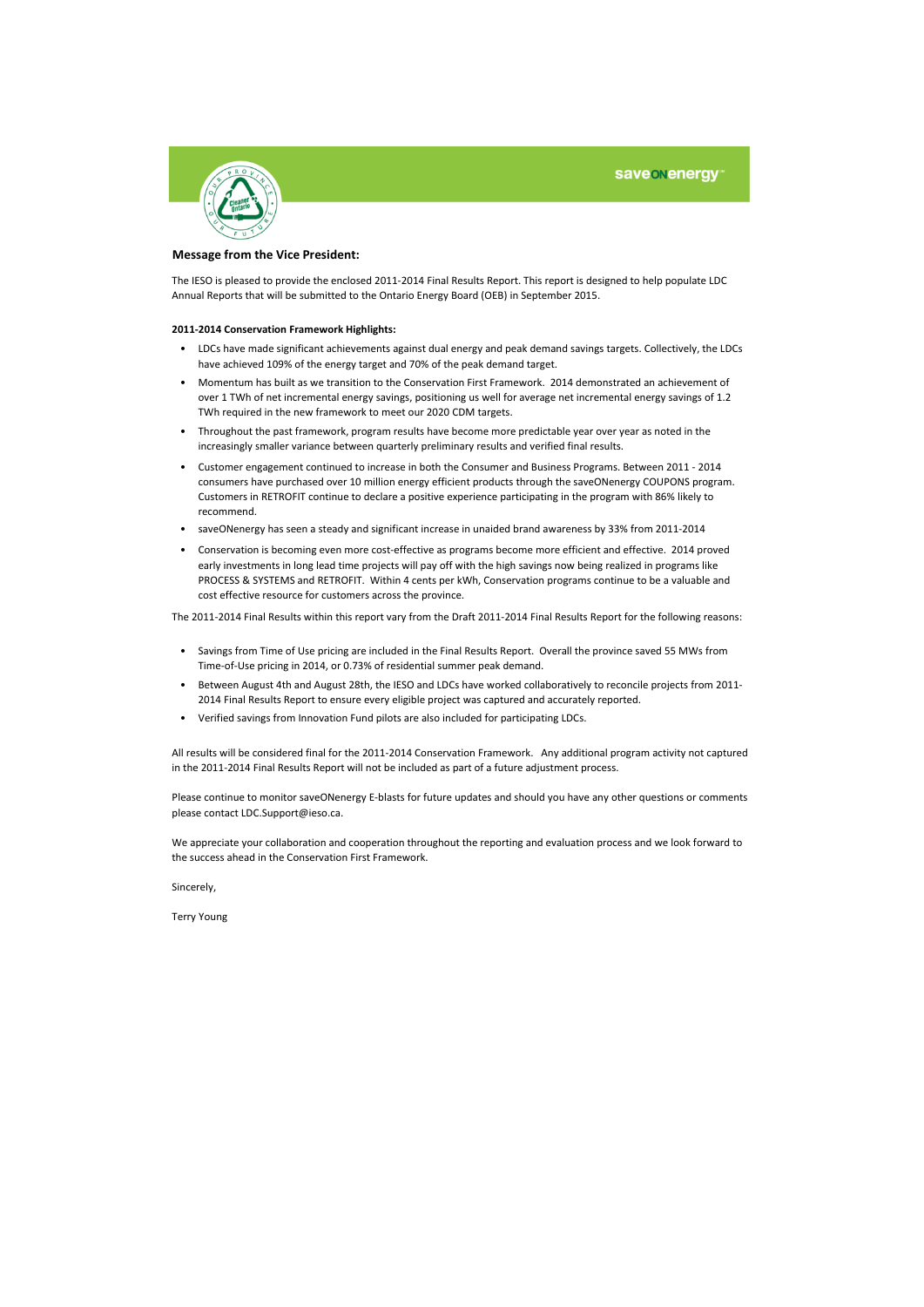|          |                                                            | <b>Table of Contents</b>                                                                                                                                                                                            |                  |
|----------|------------------------------------------------------------|---------------------------------------------------------------------------------------------------------------------------------------------------------------------------------------------------------------------|------------------|
|          | <b>Summary</b>                                             | Provides a summary of the LDC specific IESO-Contracted Province-Wide Program<br>performance to date: achievement against target using scenerio 1, sector breakdown<br>and progress to target for the LDC community. | $\overline{3}$   |
|          |                                                            | LDC-Specific Performance (LDC Level Results)                                                                                                                                                                        |                  |
| Table 1  | LDC Initiative and Program Level<br><b>Net Savings</b>     | Provides LDC-specific initiative-level results (activity, net peak demand and energy<br>savings, and how each initiative contributes to targets).                                                                   | $\overline{4}$   |
| Table 2  | LDC Adjustments to Net Verified<br>Results                 | Provides LDC-specific initiative level adjustments from previous years' (activity, net<br>peak demand and energy savings).                                                                                          | <u>5</u>         |
| Table 3  | LDC Realization Rates & NTGs                               | Provides LDC-specific initiative-level realization rates and net-to-gross ratios.                                                                                                                                   | $6 \overline{6}$ |
| Table 4  | LDC Net Peak Demand Savings<br>(MW)                        | Provides a portfolio level view of LDC achievement of net peak demand savings<br>against OEB target.                                                                                                                | Z                |
| Table 5  | LDC Net Energy Savings (GWh)                               | Provides a portfolio level view of LDC achievement of net energy savings against OEB<br>target.                                                                                                                     | Z                |
|          |                                                            | Province-Wide Data - (LDC Performance in Aggregate)                                                                                                                                                                 |                  |
| Table 6  | Provincial Initiative and Program<br>Level Net Savings     | Provides province-wide initiative-level results (activity, net peak demand and energy<br>savings, and how each initiative contributes to targets).                                                                  | 8                |
| Table 7  | Provincial Adjustments to Net<br><b>Verified Results</b>   | Provides province-wide initiative level adjustments from previous years (activity, net<br>peak demand and energy savings).                                                                                          | $\overline{9}$   |
| Table 8  | Provincial Realization Rates &<br><b>NTGs</b>              | Provides province-wide initiative-level realization rates and net-to-gross ratios.                                                                                                                                  | <u>10</u>        |
| Table 9  | Provincial Net Peak Demand<br>Savings (MW)                 | Provides a portfolio level view of provincial achievement of net peak demand savings<br>against the OEB target.                                                                                                     | <u> 11</u>       |
| Table 10 | Provincial Net Energy Savings<br>(GWh)                     | Provides a portfolio level view of achievement of provincial net energy savings against<br>the OEB target.                                                                                                          | 11               |
|          |                                                            | <b>Appendix</b>                                                                                                                                                                                                     |                  |
|          | Methodology                                                | Detailed descriptions of methods used for results.                                                                                                                                                                  | 12 to 21         |
|          | <b>Reference Tables</b>                                    | Consumer Program allocation methodology.                                                                                                                                                                            | 22 to 23         |
|          | Glossary                                                   | Definitions for terms used throughout the report.                                                                                                                                                                   | 24               |
| Table 11 | LDC Initiative and Program Level<br><b>Gross Savings</b>   | Provides LDC-specific initiative-level results (gross peak demand and energy savings).                                                                                                                              | 25               |
| Table 12 | Results                                                    | LDC Adjustments to Gross Verified   Provides LDC-specific initiative level adjustments from previous years (gross peak<br>demand and energy savings).                                                               | 26               |
| Table 13 | Provincial Initiative and Program<br>Level Gross Savings   | Provides province-wide initiative-level results (gross peak demand and energy<br>savings).                                                                                                                          | <u>27</u>        |
| Table 14 | Provincial Adjustments to Gross<br><b>Verified Results</b> | Provides province-wide initiative level adjustments from previous years (gross peak<br>demand and energy savings).                                                                                                  | <u>28</u>        |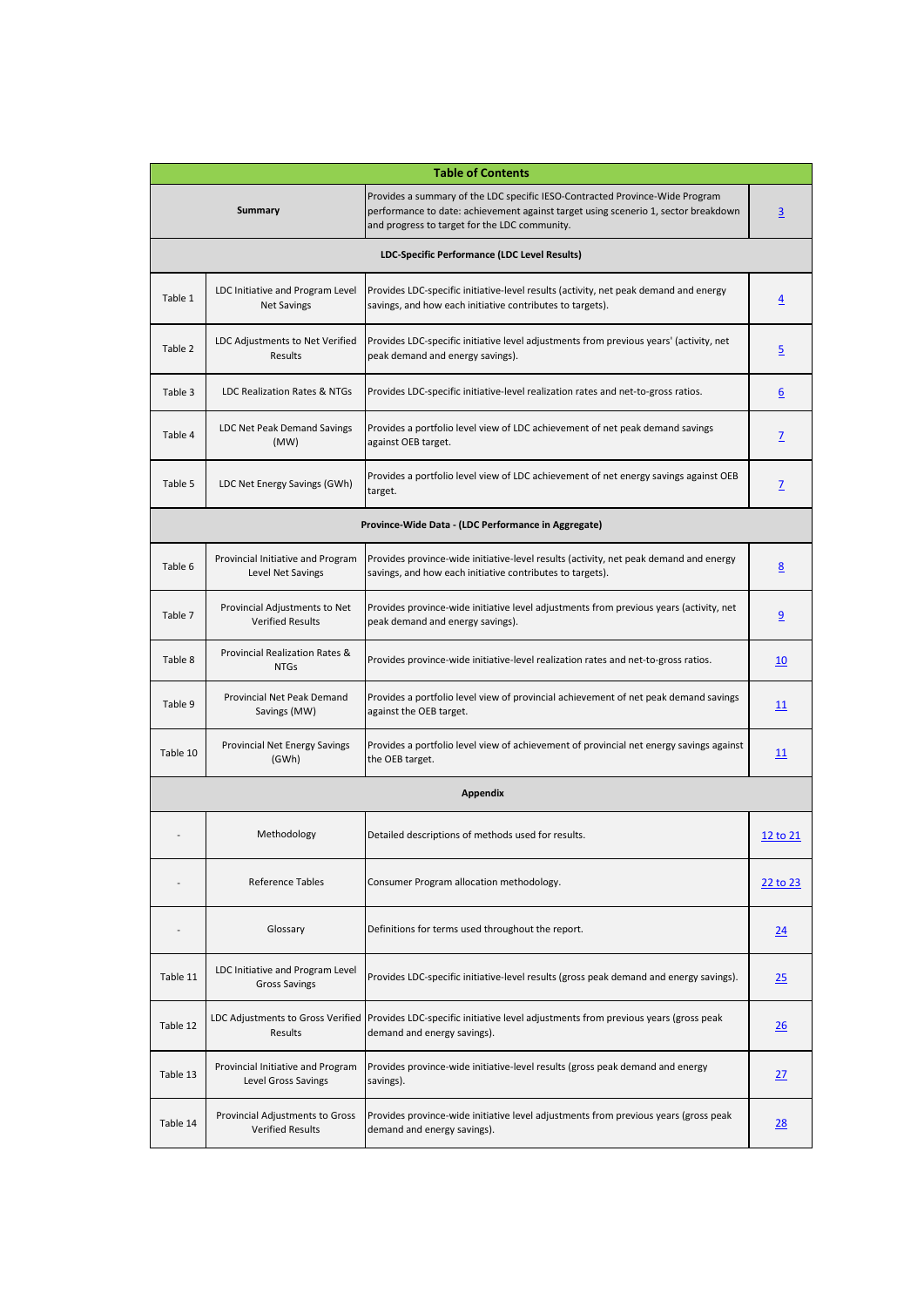

**Comparison: LDC Achievement vs. LDC Community Achievement (Progress to Target)**



### **% of OEB Peak Demand Savings Target Achieved**

### **% of OEB Energy Savings Target Achieved**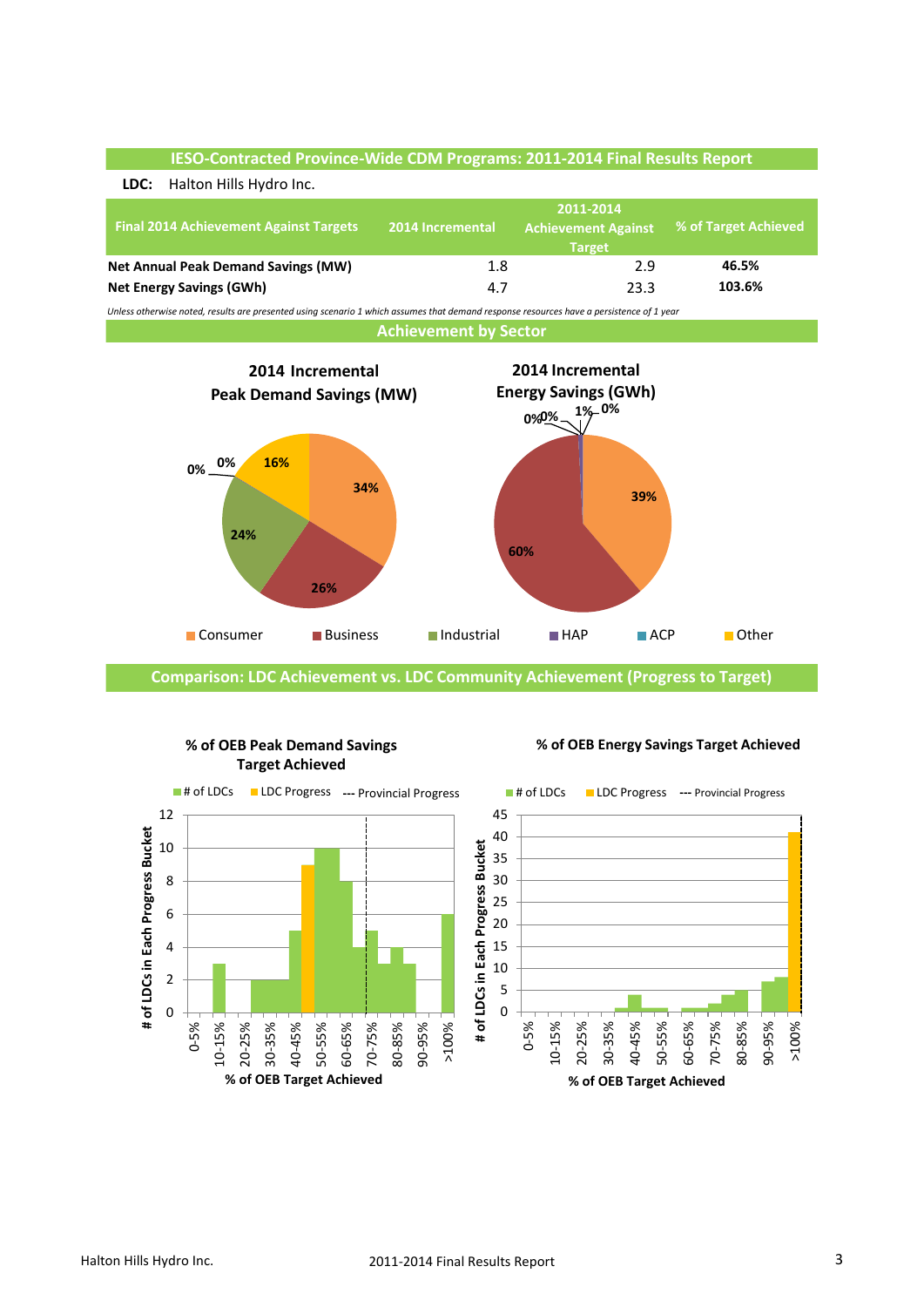| Initiative                                                                                                                                                                            | Unit             | rable I: Haiton Hills Hydro inc. initiative and Program Level Net Savings by Yea<br><b>Incremental Activity</b><br>(new program activity occurring within the specified<br>reporting period) |                |                         |                                                                                        |                             | specified reporting period) | Net Incremental Peak Demand Savings (kW)<br>(new peak demand savings from activity within the |                     |                                                     | Net Incremental Energy Savings (kWh)<br>(new energy savings from activity within the specified reporting | period)      |                     | Program-to-Date Verified Progress to Target<br>(excludes DR)<br>2014 Net Annual Peak<br><b>Demand Savings (kW)</b> | 2011-2014 Net<br><b>Cumulative Energy</b> |
|---------------------------------------------------------------------------------------------------------------------------------------------------------------------------------------|------------------|----------------------------------------------------------------------------------------------------------------------------------------------------------------------------------------------|----------------|-------------------------|----------------------------------------------------------------------------------------|-----------------------------|-----------------------------|-----------------------------------------------------------------------------------------------|---------------------|-----------------------------------------------------|----------------------------------------------------------------------------------------------------------|--------------|---------------------|--------------------------------------------------------------------------------------------------------------------|-------------------------------------------|
|                                                                                                                                                                                       |                  | 2011*                                                                                                                                                                                        | 2012*          | 2013*                   | 2014                                                                                   | 2011                        | 2012                        | 2013                                                                                          | 2014                | 2011                                                | 2012                                                                                                     | 2013         | 2014                | 2014                                                                                                               | Savings (kWh)<br>2014                     |
|                                                                                                                                                                                       |                  |                                                                                                                                                                                              |                |                         |                                                                                        |                             |                             |                                                                                               |                     |                                                     |                                                                                                          |              |                     |                                                                                                                    |                                           |
| Appliance Retirement                                                                                                                                                                  | Appliances       | 229                                                                                                                                                                                          | 109            | 59                      | 78                                                                                     | 13                          | 6                           | $\overline{4}$                                                                                | 5                   | 94,294                                              | 44,553                                                                                                   | 25,479       | 34,354              | 27                                                                                                                 | 595,742                                   |
| Appliance Exchange                                                                                                                                                                    | Appliances       | 13                                                                                                                                                                                           | 17             | 21                      | 36                                                                                     | 1                           | $\overline{\mathbf{3}}$     | $\overline{4}$                                                                                | $\overline{7}$      | 1,192                                               | 4,504                                                                                                    | 7,758        | 13,300              | 15                                                                                                                 | 46,215                                    |
| <b>HVAC Incentives</b>                                                                                                                                                                | Equipment        | 474                                                                                                                                                                                          | 421            | 490                     | 514                                                                                    | 174                         | 90                          | 97                                                                                            | 101                 | 319,154                                             | 152,190                                                                                                  | 164,883      | 186,909             | 462                                                                                                                | 2,249,857                                 |
| Conservation Instant Coupon Booklet                                                                                                                                                   | Items            | 2,809                                                                                                                                                                                        | 169            | 1,905                   | 5,654                                                                                  | 6                           | 1                           | $\overline{\mathbf{3}}$                                                                       | $12\,$              | 104,256                                             | 7,655                                                                                                    | 42,197       | 154,153             | 22                                                                                                                 | 678,535                                   |
| Bi-Annual Retailer Event                                                                                                                                                              | Items            | 5,213                                                                                                                                                                                        | 5,808          | 5,172                   | 26,414                                                                                 | 9                           | 8                           | 6                                                                                             | 44                  | 160,889                                             | 146,623                                                                                                  | 94,055       | 672,862             | 68                                                                                                                 | 1,944,398                                 |
| Retailer Co-op                                                                                                                                                                        | Items            | $\mathbb O$                                                                                                                                                                                  | $\mathbf 0$    | $\,0\,$                 | 0                                                                                      | $\,$ 0                      | $\,0\,$                     | $\mathbf 0$                                                                                   | $\mathbf 0$         | 0                                                   | $\,0\,$                                                                                                  | 0            | 0                   | $\,0\,$                                                                                                            | $\mathbf 0$                               |
| Residential Demand Response                                                                                                                                                           | Devices          | 179                                                                                                                                                                                          | 593            | 593                     | 936                                                                                    | 100                         | 272                         | 221                                                                                           | 330                 | 257                                                 | 2,046                                                                                                    | 962          | $\Omega$            | 330                                                                                                                | 3,265                                     |
| Residential Demand Response (IHD)                                                                                                                                                     | Devices          | $\mathbf 0$                                                                                                                                                                                  | 473            | 473                     | 815                                                                                    | $\overline{\mathbf{0}}$     | $\mathbf 0$                 | $\mathsf 0$                                                                                   | $\mathbf 0$         | $\mathbf 0$                                         | $\mathbf 0$                                                                                              | $\mathsf 0$  | $\mathbf 0$         | $\mathbf 0$                                                                                                        | $\Omega$                                  |
| Residential New Construction                                                                                                                                                          | Homes            | $\mathbf 0$                                                                                                                                                                                  | $\mathbf 0$    | $\mathbf 0$             | 572                                                                                    | $\overline{\mathbf{0}}$     | $\mathbf 0$                 | $\mathsf 0$                                                                                   | 23                  | $\mathbf 0$                                         | $\mathbf 0$                                                                                              | $\mathsf 0$  | 149,950             | 23                                                                                                                 | 149,950                                   |
| <b>Consumer Program Total</b>                                                                                                                                                         |                  |                                                                                                                                                                                              |                |                         |                                                                                        | 303                         | 380                         | 336                                                                                           | 522                 | 680,041                                             | 357,570                                                                                                  | 335,335      | 1,211,527           | 947                                                                                                                | 5,667,961                                 |
|                                                                                                                                                                                       |                  |                                                                                                                                                                                              |                |                         |                                                                                        |                             |                             |                                                                                               |                     |                                                     |                                                                                                          |              |                     |                                                                                                                    |                                           |
| Retrofit                                                                                                                                                                              | Projects         | 9                                                                                                                                                                                            | 20             | 33                      | 44                                                                                     | 48                          | 264                         | 131                                                                                           | 274                 | 377,208                                             | 1,766,601                                                                                                | 647,285      | 1,553,508           | 717                                                                                                                | 9,656,712                                 |
| Direct Install Lighting                                                                                                                                                               | Projects         | 38                                                                                                                                                                                           | 11             | 10                      | 19                                                                                     | 42                          | 9                           | 9                                                                                             | 21                  | 97,298                                              | 35,757                                                                                                   | 31,355       | 76,510              | 69                                                                                                                 | 603,667                                   |
| <b>Building Commissioning</b>                                                                                                                                                         | <b>Buildings</b> | $\mathbf 0$                                                                                                                                                                                  | $\mathbf 0$    | $\mathbf 0$             | $\mathsf 0$                                                                            | $\overline{\mathbf{0}}$     | $\mathbf 0$                 | $\mathsf 0$                                                                                   | $\mathbf 0$         | $\mathbf 0$                                         | $\mathbf 0$                                                                                              | $\mathsf 0$  | $\mathbf 0$         | $\mathbf{0}$                                                                                                       | $\mathbf 0$                               |
| New Construction                                                                                                                                                                      | <b>Buildings</b> | $\mathsf 0$                                                                                                                                                                                  | $\mathbf 0$    | $\mathbf 0$             | $\overline{2}$                                                                         | $\mathbf 0$                 | $\mathbf 0$                 | $\mathsf 0$                                                                                   | 24                  | 0                                                   | $\mathsf{O}\xspace$                                                                                      | $\mathsf 0$  | 126,132             | 24                                                                                                                 | 126,132                                   |
| Energy Audit                                                                                                                                                                          | Audits           | 24                                                                                                                                                                                           | $\mathbf 0$    | 19                      | $\overline{2}$                                                                         | $\mathbf 0$                 | $\mathbf 0$                 | $\mathbf 0$                                                                                   | 27                  | $\mathbf 0$                                         | $\mathbf 0$                                                                                              | $\mathbf 0$  | 130,547             | 27                                                                                                                 | 130,547                                   |
| Small Commercial Demand Response                                                                                                                                                      | Devices          | $\mathbf 0$                                                                                                                                                                                  | $\mathsf 0$    | $\mathbf 0$             | $\mathbf 0$                                                                            | $\mathbf 0$                 | $\mathbf 0$                 | $\mathsf 0$                                                                                   | $\mathbf 0$         | $\mathbf{0}$                                        | $\mathbf 0$                                                                                              | $\mathsf 0$  | $\mathsf{O}\xspace$ | $\mathbf 0$                                                                                                        | $\mathbf 0$                               |
| Small Commercial Demand Response (IHD)                                                                                                                                                | Devices          | $\mathbf 0$                                                                                                                                                                                  | $\mathbf 0$    | $\,0\,$                 | $\mathbf 0$                                                                            | $\mathbf 0$                 | $\mathbf 0$                 | $\mathbf 0$                                                                                   | 0                   | $\mathbf 0$                                         | $\mathbf 0$                                                                                              | $\mathsf 0$  | $\mathbf 0$         | $\mathbf 0$                                                                                                        | $\mathbf 0$                               |
| Demand Response 3                                                                                                                                                                     | Facilities       | $\mathbf{1}$                                                                                                                                                                                 | $\,$ 1         | $\mathbf{1}$            | $\mathbf{1}$                                                                           | 78                          | 78                          | 79                                                                                            | 54                  | 3,050                                               | 1,139                                                                                                    | 1,061        | $\Omega$            | 54                                                                                                                 | 5,250                                     |
| <b>Business Program Total</b>                                                                                                                                                         |                  |                                                                                                                                                                                              |                |                         |                                                                                        | 168                         | 352                         | 220                                                                                           | 400                 | 477,556                                             | 1,803,496                                                                                                | 679,701      | 1,886,697           | 892                                                                                                                | 10,522,308                                |
| ndustrial Pr                                                                                                                                                                          |                  |                                                                                                                                                                                              |                |                         |                                                                                        |                             |                             |                                                                                               |                     |                                                     |                                                                                                          |              |                     |                                                                                                                    |                                           |
| Process & System Upgrades                                                                                                                                                             | Projects         | $\pmb{0}$                                                                                                                                                                                    | $\mathbf 0$    | $\mathbf 0$             | $\mathbf 0$                                                                            | $\mathbf 0$                 | $\mathbf 0$                 | $\mathbf 0$                                                                                   | $\mathsf 0$         | $\mathbf 0$                                         | $\mathbf 0$                                                                                              | $\mathbf 0$  | $\mathsf 0$         | $\mathbf 0$                                                                                                        | $\mathbf 0$                               |
| Monitoring & Targeting                                                                                                                                                                | Projects         | $\,0\,$                                                                                                                                                                                      | $\mathbf 0$    | $\mathbf 0$             | $\mathbf 0$                                                                            | $\,$ 0                      | $\mathbf 0$                 | $\mathbf 0$                                                                                   | $\mathbf 0$         | $\mathsf 0$                                         | $\mathbf 0$                                                                                              | $\mathsf 0$  | $\mathsf 0$         | $\mathsf 0$                                                                                                        | $\mathbf 0$                               |
| <b>Energy Manager</b>                                                                                                                                                                 | Projects         | $\mathbf 0$                                                                                                                                                                                  | $\mathbf 0$    | $\mathbf{1}$            | $\mathbf 0$                                                                            | $\mathbf 0$                 | $\mathbf 0$                 | $\mathsf 0$                                                                                   | $\mathbf 0$         | 0                                                   | $\mathbf 0$                                                                                              | $\mathsf 0$  | $\mathbf 0$         | $\mathsf 0$                                                                                                        | $\mathsf{O}\xspace$                       |
| Retrofit                                                                                                                                                                              | Projects         | $\overline{2}$                                                                                                                                                                               | $\mathbf 0$    | $\mathbf 0$             | $\mathbf 0$                                                                            | 16                          | $\mathbf 0$                 | $\mathbf 0$                                                                                   | $\mathbf 0$         | 103,574                                             | $\mathbf 0$                                                                                              | $\mathsf 0$  | $\mathbf 0$         | 16                                                                                                                 | 414,297                                   |
| <b>Demand Response 3</b>                                                                                                                                                              | Facilities       | $\mathbf{1}$                                                                                                                                                                                 | $\overline{1}$ | $\overline{\mathbf{3}}$ | $\overline{\mathbf{z}}$                                                                | 421                         | 289                         | 824                                                                                           | 370                 | 24,735                                              | 6,964                                                                                                    | 18,771       | $\Omega$            | 370                                                                                                                | 50,469                                    |
| <b>Industrial Program Total</b>                                                                                                                                                       |                  |                                                                                                                                                                                              |                |                         |                                                                                        | 438                         | 289                         | 824                                                                                           | 370                 | 128,309                                             | 6,964                                                                                                    | 18,771       | $\mathbf{0}$        | 386                                                                                                                | 464,766                                   |
| ime Assi                                                                                                                                                                              |                  |                                                                                                                                                                                              |                |                         |                                                                                        |                             |                             |                                                                                               |                     |                                                     |                                                                                                          |              |                     |                                                                                                                    |                                           |
| Home Assistance Program                                                                                                                                                               | Homes            | $\mathbf 0$                                                                                                                                                                                  | $\mathbf 0$    | 165                     | 54                                                                                     | $\mathbf 0$                 | $\overline{0}$              | 12                                                                                            | $\overline{2}$      | $\Omega$                                            | $\mathbf 0$                                                                                              | 127,118      | 26,376              | 13                                                                                                                 | 277,578                                   |
| <b>Home Assistance Program Total</b>                                                                                                                                                  |                  |                                                                                                                                                                                              |                |                         |                                                                                        | $\mathbf{0}$                | $\Omega$                    | $12$                                                                                          | $\overline{2}$      | $\mathbf{0}$                                        | $\mathbf{0}$                                                                                             | 127,118      | 26,376              | 13                                                                                                                 | 277,578                                   |
|                                                                                                                                                                                       |                  |                                                                                                                                                                                              |                |                         |                                                                                        |                             |                             |                                                                                               |                     |                                                     |                                                                                                          |              |                     |                                                                                                                    |                                           |
| Home Assistance Program                                                                                                                                                               | Homes            | $\mathbf 0$                                                                                                                                                                                  | $\mathbf 0$    | $\mathbf 0$             | $\mathbf 0$                                                                            | $\mathbf 0$                 | $\mathbf 0$                 | $\mathbf 0$                                                                                   | $\mathbf 0$         | $\mathsf 0$                                         | $\mathbf 0$                                                                                              | $\mathsf 0$  | $\mathbf 0$         | $\mathbf 0$                                                                                                        | $\mathbf 0$                               |
| Direct Install Lighting                                                                                                                                                               | Projects         | $\pmb{0}$                                                                                                                                                                                    | $\mathbf 0$    | $\pmb{0}$               | $\mathbf 0$                                                                            | $\,0\,$                     | $\pmb{0}$                   | $\mathbf 0$                                                                                   | $\mathbf 0$         | $\mathbf 0$                                         | $\mathbf 0$                                                                                              | $\mathbf 0$  | $\mathsf 0$         | $\mathsf 0$                                                                                                        | $\pmb{0}$                                 |
| <b>Aboriginal Program Total</b>                                                                                                                                                       |                  |                                                                                                                                                                                              |                |                         |                                                                                        | $\mathbf{0}$                | $\mathbf{0}$                | $\pmb{0}$                                                                                     | $\pmb{\mathsf{o}}$  | $\mathbf 0$                                         | $\mathbf 0$                                                                                              | $\pmb{0}$    | $\pmb{\mathsf{0}}$  | $\pmb{0}$                                                                                                          | $\pmb{\mathsf{o}}$                        |
|                                                                                                                                                                                       |                  |                                                                                                                                                                                              |                |                         |                                                                                        |                             |                             |                                                                                               |                     |                                                     |                                                                                                          |              |                     |                                                                                                                    |                                           |
| Electricity Retrofit Incentive Program                                                                                                                                                | Projects         | 6                                                                                                                                                                                            | $\mathbf 0$    | $\Omega$                | $\Omega$                                                                               | 113                         | $\mathbf{0}$                | $\mathbf 0$                                                                                   | $\Omega$            | 606,286                                             | $\mathbf{0}$                                                                                             | $\Omega$     | $\Omega$            | 113                                                                                                                | 2,425,145                                 |
| High Performance New Construction                                                                                                                                                     | Projects         | $\mathbf 0$                                                                                                                                                                                  | $\mathbf 0$    | $\mathbf 0$             | $\mathsf 0$                                                                            | $\mathsf 0$                 | 1                           | $\mathsf 0$                                                                                   | $\mathbf 0$         | 1,182                                               | 599                                                                                                      | $\mathsf 0$  | $\mathsf 0$         | $\mathbf{1}$                                                                                                       | 6,527                                     |
| Toronto Comprehensive                                                                                                                                                                 | Projects         | $\mathbf 0$                                                                                                                                                                                  | $\mathbf 0$    | $\mathbf 0$             | $\Omega$                                                                               | $\overline{\mathbf{0}}$     | $\mathbf 0$                 | $\mathsf 0$                                                                                   | $\mathbf 0$         | $\mathbf 0$                                         | $\mathbf 0$                                                                                              | $\mathbf 0$  | $\mathbf 0$         | $\mathsf 0$                                                                                                        | $\mathbf 0$                               |
| Multifamily Energy Efficiency Rebates                                                                                                                                                 | Projects         | $\mathsf 0$                                                                                                                                                                                  | $\mathbf 0$    | $\mathbf{0}$            | $\Omega$                                                                               | $\Omega$                    | $\Omega$                    | $\mathbf 0$                                                                                   | $\mathbf 0$         | $\mathsf 0$                                         | $\mathbf 0$                                                                                              | $\mathbf 0$  | $\mathbf 0$         | $\mathbf 0$                                                                                                        | $\mathbf 0$                               |
| <b>LDC Custom Programs</b>                                                                                                                                                            | Projects         | $\mathbf 0$                                                                                                                                                                                  | $\mathbf 0$    | $\mathbf 0$             | $\Omega$                                                                               | $\overline{\mathbf{0}}$     | $\mathbf 0$                 | $\mathsf 0$                                                                                   | $\mathbf 0$         | $\mathsf 0$                                         | $\mathbf 0$                                                                                              | $\mathsf 0$  | $\mathsf 0$         | $\mathbf 0$                                                                                                        | $\mathsf 0$                               |
| Pre-2011 Programs completed in 2011 Total                                                                                                                                             |                  |                                                                                                                                                                                              |                |                         |                                                                                        | 113                         | $\mathbf{1}$                | $\pmb{\mathsf{o}}$                                                                            | $\pmb{\mathsf{o}}$  | 607,468                                             | 599                                                                                                      | $\mathbf{0}$ | $\mathbf 0$         | 114                                                                                                                | 2,431,672                                 |
|                                                                                                                                                                                       |                  |                                                                                                                                                                                              |                |                         |                                                                                        |                             |                             |                                                                                               |                     |                                                     |                                                                                                          |              |                     |                                                                                                                    |                                           |
| Program Enabled Savings                                                                                                                                                               | Projects         | $\mathbf 0$                                                                                                                                                                                  | $\Omega$       | $\mathbf 0$             | $\Omega$                                                                               | $\Omega$                    | $\mathbf 0$                 | $\mathsf 0$                                                                                   | $\mathsf{O}\xspace$ | $\mathsf 0$                                         | $\mathbf 0$                                                                                              | $\mathsf 0$  | $\mathsf 0$         | $\mathsf 0$                                                                                                        | $\mathsf 0$                               |
|                                                                                                                                                                                       |                  | $\mathbf 0$                                                                                                                                                                                  | $\mathbf 0$    | $\mathbf 0$             |                                                                                        | $\overline{\mathbf{0}}$     | $\mathbf 0$                 | $\mathbf 0$                                                                                   | 253                 | $\mathbf 0$                                         | $\mathbf 0$                                                                                              | $\mathsf 0$  | $\mathbf 0$         | 253                                                                                                                | $\mathbf 0$                               |
| Time-of-Use Savings                                                                                                                                                                   | Homes            |                                                                                                                                                                                              |                |                         | n/a                                                                                    |                             |                             |                                                                                               |                     |                                                     |                                                                                                          |              |                     |                                                                                                                    |                                           |
| <b>LDC Pilots</b>                                                                                                                                                                     | Projects         | $\mathbf 0$                                                                                                                                                                                  | $\mathbf 0$    | $\mathbf 0$             | $\mathbf 0$                                                                            | $\mathbf 0$<br>$\mathbf{0}$ | $\mathbf 0$                 | $\mathsf 0$                                                                                   | $\mathbf 0$         | $\mathbf 0$                                         | $\mathbf 0$                                                                                              | $\mathsf 0$  | $\mathsf 0$         | $\mathsf 0$                                                                                                        | $\mathsf 0$                               |
| <b>Other Total</b>                                                                                                                                                                    |                  |                                                                                                                                                                                              |                |                         |                                                                                        |                             | $\pmb{\mathsf{0}}$          | $\pmb{\mathsf{o}}$                                                                            | 253                 | $\mathbf{0}$                                        | $\mathbf{0}$                                                                                             | $\pmb{0}$    | $\mathbf{0}$        | 253                                                                                                                | $\Omega$                                  |
| <b>Adjustments to 2011 Verified Results</b>                                                                                                                                           |                  |                                                                                                                                                                                              | $-38$          | $\mathbf 0$             | 88                                                                                     |                             | $-57,349$                   | $\Omega$                                                                                      | 437,351             | 51                                                  | 1,520,009                                                                                                |              |                     |                                                                                                                    |                                           |
| <b>Adjustments to 2012 Verified Results</b>                                                                                                                                           |                  |                                                                                                                                                                                              |                |                         |                                                                                        |                             |                             | 15 <sub>1</sub>                                                                               | $\mathbf 0$         |                                                     |                                                                                                          | 74,655       | 672                 | 15                                                                                                                 | 225,979                                   |
| <b>Adjustments to 2013 Verified Results</b>                                                                                                                                           |                  |                                                                                                                                                                                              |                |                         |                                                                                        |                             |                             |                                                                                               | 190                 |                                                     |                                                                                                          |              | 1,089,997           | 190                                                                                                                | 2,180,135                                 |
| <b>Energy Efficiency Total</b>                                                                                                                                                        |                  |                                                                                                                                                                                              |                |                         |                                                                                        | 422                         | 382                         | 267                                                                                           | 793                 | 1,865,333                                           | 2,158,481                                                                                                | 1,140,130    | 3,124,600           | 1,851                                                                                                              | 19,305,300                                |
| <b>Demand Response Total (Scenario 1)</b>                                                                                                                                             |                  | 599                                                                                                                                                                                          | 639            | 1,125                   | 754                                                                                    | 28,041                      | 10,149                      | 20,794                                                                                        | $\mathbf{0}$        | 754                                                 | 58,984                                                                                                   |              |                     |                                                                                                                    |                                           |
| <b>Adjustments to Previous Years' Verified Results Total</b>                                                                                                                          |                  |                                                                                                                                                                                              |                | $\mathbf 0$             | $-38$                                                                                  | 15                          | 278                         | $\mathbf{0}$                                                                                  | $-57,349$           | 74,655                                              | 1,528,020                                                                                                | 256          | 3,926,123           |                                                                                                                    |                                           |
| <b>OPA-Contracted LDC Portfolio Total (inc. Adjustments)</b>                                                                                                                          |                  |                                                                                                                                                                                              | 1,021          | 983                     | 1,407                                                                                  | 1,825                       | 1,893,374                   | 2,111,280                                                                                     | 1,235,579           | 4,652,620                                           | 2,860                                                                                                    | 23,290,407   |                     |                                                                                                                    |                                           |
| *Includes adjustments after Final Reports were issued<br>Activity and savings for Demand Response resources for each year represent the savings from all active facilities or devices |                  |                                                                                                                                                                                              |                |                         |                                                                                        |                             |                             |                                                                                               |                     |                                                     | <b>Full OEB Target:</b>                                                                                  | 6,150        | 22.480.000          |                                                                                                                    |                                           |
| contracted since January 1, 2011 (reported cumulatively).                                                                                                                             |                  |                                                                                                                                                                                              |                |                         | Results presented using scenario 1 which assumes that demand response resources have a |                             |                             |                                                                                               |                     | % of Full OEB Target Achieved to Date (Scenario 1): |                                                                                                          |              | 46.5%               | 103.6%                                                                                                             |                                           |
|                                                                                                                                                                                       |                  |                                                                                                                                                                                              |                |                         |                                                                                        |                             |                             |                                                                                               |                     |                                                     |                                                                                                          |              |                     |                                                                                                                    |                                           |

#### Table 1: Halton Hills Hydro Inc. Initiative and Program Level Net Savings by Year

Results presented using scenario 1 which assumes that demand response resources have a persistence of 1 year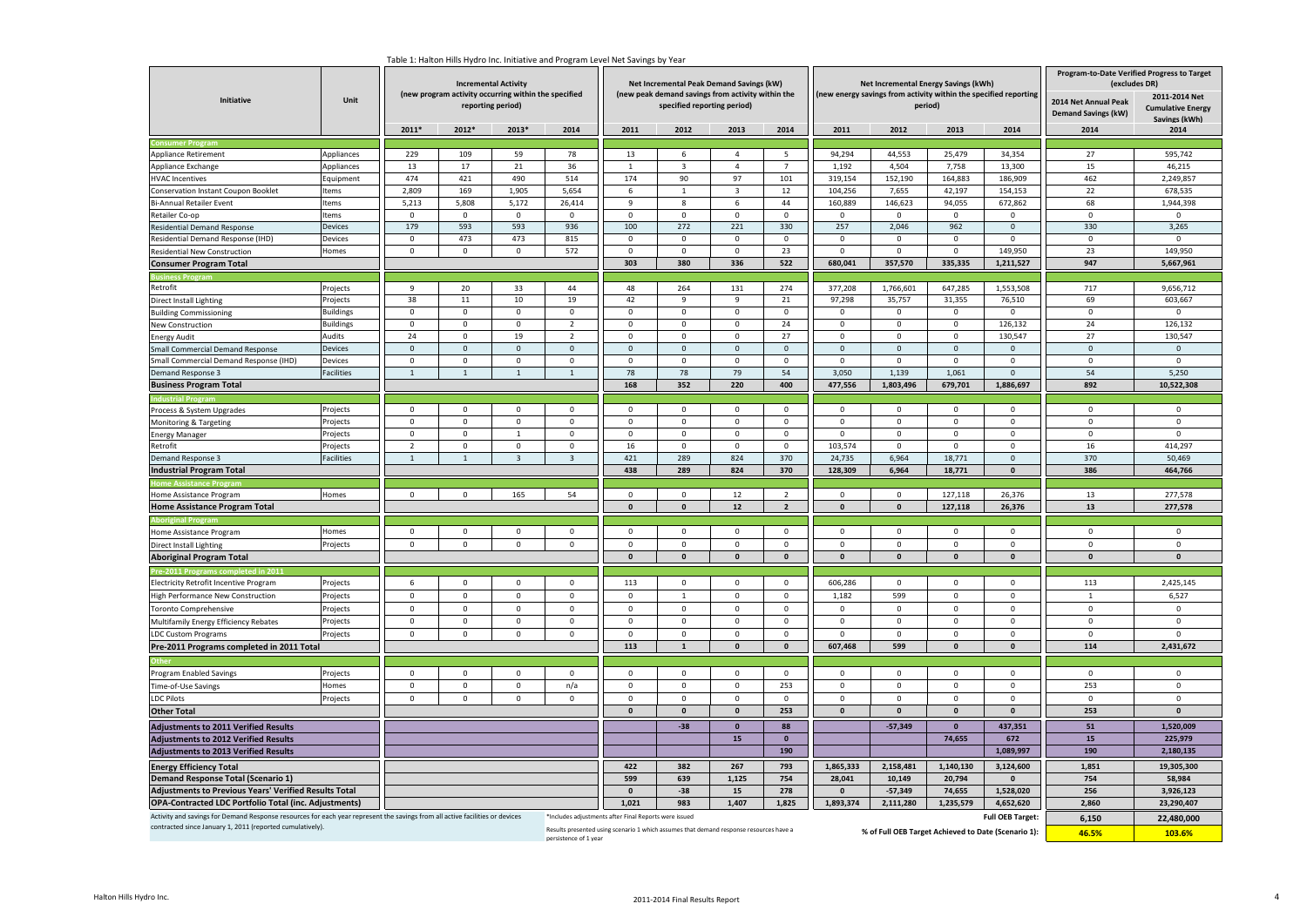| Initiative                                                                                                                                                                                   | Unit             |                     | <b>Incremental Activity</b><br>(new program activity occurring within the specified<br>reporting period) |                     |                    |                                                                                                    | Net Incremental Peak Demand Savings (kW)<br>(new peak demand savings from activity within the<br>specified reporting period) |                                |                    | Net Incremental Energy Savings (kWh)<br>(new energy savings from activity within the specified<br>reporting period)                                                                   |                             |                             | Program-to-Date Verified Progress to Target<br>2014 Net Annual Peak | (excludes DR)<br>2011-2014 Net<br><b>Cumulative Energy</b> |                             |
|----------------------------------------------------------------------------------------------------------------------------------------------------------------------------------------------|------------------|---------------------|----------------------------------------------------------------------------------------------------------|---------------------|--------------------|----------------------------------------------------------------------------------------------------|------------------------------------------------------------------------------------------------------------------------------|--------------------------------|--------------------|---------------------------------------------------------------------------------------------------------------------------------------------------------------------------------------|-----------------------------|-----------------------------|---------------------------------------------------------------------|------------------------------------------------------------|-----------------------------|
|                                                                                                                                                                                              |                  |                     |                                                                                                          |                     |                    |                                                                                                    |                                                                                                                              |                                |                    |                                                                                                                                                                                       |                             |                             |                                                                     | <b>Demand Savings (kW)</b>                                 | Savings (kWh)               |
|                                                                                                                                                                                              |                  | $2011*$             | 2012*                                                                                                    | 2013*               | 2014               | 2011                                                                                               | 2012                                                                                                                         | 2013                           | 2014               | 2011                                                                                                                                                                                  | 2012                        | 2013                        | 2014                                                                | 2014                                                       | 2014                        |
|                                                                                                                                                                                              |                  |                     |                                                                                                          | $\mathbf 0$         |                    | $\mathbf 0$                                                                                        | $\mathbf 0$                                                                                                                  | $\mathbf 0$                    |                    | $\Omega$                                                                                                                                                                              |                             | $\mathbf 0$                 |                                                                     | $\mathbf{0}$                                               |                             |
| Appliance Retirement                                                                                                                                                                         | Appliances       | $\mathsf 0$         | $\mathsf 0$                                                                                              | $\mathbf 0$         |                    | $\mathbf 0$                                                                                        |                                                                                                                              |                                |                    | $\mathbf{0}$                                                                                                                                                                          | $\mathbf 0$<br>$\mathbf 0$  | $\mathbf 0$                 |                                                                     | $\mathbf{0}$                                               | $\mathsf 0$<br>$\mathbf{0}$ |
| Appliance Exchange                                                                                                                                                                           | Appliances       | $\mathsf 0$         | $\mathbf 0$<br>15                                                                                        | 26                  |                    |                                                                                                    | $\mathsf 0$<br>$\overline{\mathbf{3}}$                                                                                       | $\mathsf{O}\xspace$<br>6       |                    | $-70,812$                                                                                                                                                                             | 6,164                       |                             |                                                                     | $-30$                                                      | $-245,352$                  |
| <b>HVAC Incentives</b>                                                                                                                                                                       | Equipment        | $-136$              |                                                                                                          |                     |                    | $-38$                                                                                              |                                                                                                                              |                                |                    |                                                                                                                                                                                       |                             | 9,702                       |                                                                     |                                                            |                             |
| Conservation Instant Coupon Booklet                                                                                                                                                          | ltems            | 45                  | $\mathbf 0$                                                                                              | 6                   |                    | $\mathbf 0$                                                                                        | $\mathbf 0$                                                                                                                  | $\mathbf 0$                    |                    | 1,509                                                                                                                                                                                 | $\mathsf 0$                 | 129                         |                                                                     | $\mathbf 0$                                                | 6,295                       |
| <b>Bi-Annual Retailer Event</b>                                                                                                                                                              | Items            | 448<br>$\mathbf 0$  | $\mathsf 0$<br>$\mathbf{0}$                                                                              | $\mathsf 0$         |                    | $\mathbf{1}$<br>$\mathbf 0$                                                                        | $\mathbf 0$                                                                                                                  | $\mathbf 0$<br>$\mathbf 0$     |                    | 11,954<br>$\mathbf 0$                                                                                                                                                                 | $\mathsf 0$                 | $\mathbf 0$                 |                                                                     | $\mathbf{1}$<br>$\mathbf 0$                                | 47,814<br>$\mathbf 0$       |
| Retailer Co-op                                                                                                                                                                               | Items            |                     |                                                                                                          | 0                   |                    | $\mathbf{0}$                                                                                       | $\mathbf 0$                                                                                                                  |                                |                    | $\mathbf 0$                                                                                                                                                                           | $\mathsf 0$                 | $\mathbf 0$<br>$\mathbf{0}$ |                                                                     |                                                            |                             |
| <b>Residential Demand Response</b>                                                                                                                                                           | Devices          | $\mathbf 0$         | $\mathbf 0$<br>0                                                                                         | $\mathsf{O}\xspace$ |                    |                                                                                                    | $\mathbf 0$                                                                                                                  | $\mathsf 0$                    |                    |                                                                                                                                                                                       | $\mathbf 0$                 |                             |                                                                     | $\mathsf{O}\xspace$                                        | $\mathbf 0$                 |
| Residential Demand Response (IHD)                                                                                                                                                            | Devices          | $\mathbf 0$         |                                                                                                          | 0                   |                    | $\mathbf 0$                                                                                        | $\mathbf 0$                                                                                                                  | $\mathsf 0$                    |                    | $\mathbf 0$                                                                                                                                                                           | 0                           | 0                           |                                                                     | 0                                                          | $\mathbf 0$                 |
| Residential New Construction                                                                                                                                                                 | Homes            | $\mathbf 0$         | $\mathbf 0$                                                                                              | 0                   |                    | $\Omega$                                                                                           | 0<br>$\overline{\mathbf{3}}$                                                                                                 | $\mathbf 0$<br>$6\phantom{1}6$ |                    | $\Omega$                                                                                                                                                                              | $\mathbf 0$                 | $\Omega$                    |                                                                     | $\Omega$                                                   | $\Omega$                    |
| <b>Consumer Program Total</b>                                                                                                                                                                |                  |                     |                                                                                                          |                     |                    | $-38$                                                                                              |                                                                                                                              |                                |                    | $-57,349$                                                                                                                                                                             | 6,164                       | 9,831                       |                                                                     | $-29$                                                      | $-191,243$                  |
|                                                                                                                                                                                              |                  | $\Omega$            | $\mathbf{1}$                                                                                             | $\overline{3}$      |                    | $\Omega$                                                                                           | 12                                                                                                                           |                                |                    | $\mathbf 0$                                                                                                                                                                           |                             | 130,237                     |                                                                     | 27                                                         | 467,960                     |
| Retrofit                                                                                                                                                                                     | Projects         |                     |                                                                                                          |                     |                    |                                                                                                    |                                                                                                                              | 15                             |                    |                                                                                                                                                                                       | 69,162                      |                             |                                                                     |                                                            |                             |
| Direct Install Lighting                                                                                                                                                                      | Projects         | $\mathbf 0$         | $\mathsf 0$                                                                                              | $\mathsf 0$         |                    | $\mathbf{0}$<br>$\Omega$                                                                           | $\Omega$                                                                                                                     | $\mathbf 0$                    |                    | 0                                                                                                                                                                                     | $\mathbf 0$                 | $\Omega$                    |                                                                     | $\mathbf{0}$                                               | $\Omega$                    |
| <b>Building Commissioning</b>                                                                                                                                                                | <b>Buildings</b> | $\mathbf 0$         | $\mathsf{O}\xspace$                                                                                      | $\mathsf 0$         |                    |                                                                                                    | $\mathsf 0$                                                                                                                  | $\mathbf 0$                    |                    | $\mathsf 0$                                                                                                                                                                           | $\mathsf 0$                 | $\mathsf 0$                 |                                                                     | $\mathsf 0$                                                | $\mathsf 0$                 |
| New Construction                                                                                                                                                                             | <b>Buildings</b> | $\mathsf 0$         | $\mathbf 0$                                                                                              | $\mathsf 0$         |                    | $\Omega$                                                                                           | $\mathsf 0$                                                                                                                  | $\mathsf 0$                    |                    | $\mathbf{0}$                                                                                                                                                                          | $\mathsf 0$                 | $\mathbf 0$                 |                                                                     | $\mathbf{0}$                                               | $\Omega$                    |
| <b>Energy Audit</b>                                                                                                                                                                          | Audits           | 24                  | $\mathsf 0$                                                                                              | 19                  |                    | 88                                                                                                 | $\mathbf 0$                                                                                                                  | 168                            |                    | 437,351                                                                                                                                                                               | $\mathsf 0$                 | 921,175                     |                                                                     | 256                                                        | 3,591,756                   |
| Small Commercial Demand Response                                                                                                                                                             | Devices          | $\mathsf{O}\xspace$ | $\mathsf{O}\xspace$                                                                                      | $\mathsf{O}\xspace$ |                    | $\mathsf 0$                                                                                        | $\mathsf{O}\xspace$                                                                                                          | $\mathsf 0$                    |                    | $\mathsf 0$                                                                                                                                                                           | $\mathsf{O}\xspace$         | $\mathsf{O}\xspace$         |                                                                     | $\mathsf 0$                                                | $\mathbf{0}$                |
| Small Commercial Demand Response (IHD)                                                                                                                                                       | Devices          | $\mathbf 0$         | $\mathbf 0$                                                                                              | 0                   |                    | $\mathbf 0$                                                                                        | $\mathbf 0$                                                                                                                  | $\mathbf 0$                    |                    | $\mathbf 0$                                                                                                                                                                           | $\mathsf 0$                 | $\mathbf 0$                 |                                                                     | $\mathbf 0$                                                | $\mathbf{0}$                |
| Demand Response 3                                                                                                                                                                            | Facilities       | $\mathbf{0}$        | $\mathbf{0}$                                                                                             | $\mathbf 0$         |                    | $\Omega$                                                                                           | $\mathbf{0}$                                                                                                                 | $\mathbf{0}$                   |                    | $\Omega$                                                                                                                                                                              | $\mathbf 0$                 | $\mathbf{0}$                |                                                                     | $\mathbf 0$                                                | $\Omega$                    |
| <b>Business Program Total</b>                                                                                                                                                                |                  |                     |                                                                                                          |                     |                    | 88                                                                                                 | 12                                                                                                                           | 182                            |                    | 437,351                                                                                                                                                                               | 69,162                      | 1,051,412                   |                                                                     | 283                                                        | 4,059,716                   |
| ndustrial Progran                                                                                                                                                                            |                  |                     |                                                                                                          |                     |                    |                                                                                                    |                                                                                                                              |                                |                    |                                                                                                                                                                                       |                             |                             |                                                                     |                                                            |                             |
| Process & System Upgrades                                                                                                                                                                    | Projects         | $\mathbf 0$         | $\mathsf 0$                                                                                              | 0                   |                    | $\mathsf 0$                                                                                        | $\mathbf 0$                                                                                                                  | $\mathbf 0$                    |                    | $\mathbf 0$                                                                                                                                                                           | $\mathsf 0$                 | $\mathbf 0$                 |                                                                     | $\mathbf 0$                                                | $\mathbf 0$                 |
| Monitoring & Targeting                                                                                                                                                                       | Projects         | $\overline{0}$      | $\overline{0}$                                                                                           | $\mathsf 0$         |                    | $\mathbf 0$                                                                                        | $\mathbf 0$                                                                                                                  | $\mathbf 0$                    |                    | $\mathbf 0$                                                                                                                                                                           | $\mathsf 0$                 | $\mathbf 0$                 |                                                                     | $\mathsf 0$                                                | $\mathbf 0$                 |
| <b>Energy Manager</b>                                                                                                                                                                        | Projects         | $\mathbf 0$         | $\mathbf 0$                                                                                              | $\mathbf{1}$        |                    | 0                                                                                                  | 0                                                                                                                            | $\mathsf 0$                    |                    | 0                                                                                                                                                                                     | $\mathbf 0$                 | 10,468                      |                                                                     | 0                                                          | 20,935                      |
| Retrofit                                                                                                                                                                                     | Projects         | $\mathsf 0$         | $\mathsf{O}\xspace$                                                                                      | 0                   |                    | $\mathbf 0$                                                                                        | $\mathbf 0$                                                                                                                  | $\mathsf 0$                    |                    | $\pmb{0}$                                                                                                                                                                             | $\mathbf 0$                 | $\mathbf 0$                 |                                                                     | 0                                                          | $\mathsf 0$                 |
| Demand Response 3                                                                                                                                                                            | Facilities       | $\mathsf{O}\xspace$ | $\mathsf{O}\xspace$                                                                                      | $\mathbf 0$         |                    | $\Omega$<br>$\mathbf{0}$                                                                           | $\mathbf 0$<br>$\mathbf{0}$                                                                                                  | $\mathsf 0$<br>$\Omega$        |                    | $\mathbf 0$<br>$\mathbf{0}$                                                                                                                                                           | $\mathbf 0$<br>$\mathbf{0}$ | $\Omega$                    |                                                                     | $\mathsf{O}\xspace$<br>$\mathbf{0}$                        | $\Omega$                    |
| <b>Industrial Program Total</b>                                                                                                                                                              |                  |                     |                                                                                                          |                     |                    |                                                                                                    |                                                                                                                              |                                |                    |                                                                                                                                                                                       |                             | 10,468                      |                                                                     |                                                            | 20,935                      |
|                                                                                                                                                                                              | Homes            | $\mathbf{0}$        | $\mathbf{0}$                                                                                             | 18                  |                    | $\mathbf{0}$                                                                                       | $\mathbf{0}$                                                                                                                 | 2                              |                    | $\mathbf{0}$                                                                                                                                                                          | $\mathbf 0$                 | 18.428                      |                                                                     | 2                                                          | 36,714                      |
| Home Assistance Program<br><b>Home Assistance Program Total</b>                                                                                                                              |                  |                     |                                                                                                          |                     |                    | $\pmb{0}$                                                                                          | $\pmb{0}$                                                                                                                    | $\overline{\mathbf{2}}$        |                    | $\mathbf{0}$                                                                                                                                                                          | $\pmb{\mathsf{o}}$          | 18,428                      |                                                                     | $\overline{2}$                                             | 36,714                      |
|                                                                                                                                                                                              |                  |                     |                                                                                                          |                     |                    |                                                                                                    |                                                                                                                              |                                |                    |                                                                                                                                                                                       |                             |                             |                                                                     |                                                            |                             |
|                                                                                                                                                                                              |                  |                     |                                                                                                          |                     |                    |                                                                                                    |                                                                                                                              |                                |                    |                                                                                                                                                                                       |                             |                             |                                                                     |                                                            |                             |
| Home Assistance Program                                                                                                                                                                      | Homes            | $\mathbf 0$         | $\mathsf{O}\xspace$                                                                                      | $\mathsf 0$         |                    | 0                                                                                                  | 0                                                                                                                            | $\mathsf 0$                    |                    | 0                                                                                                                                                                                     | 0                           | 0                           |                                                                     | $\mathsf 0$                                                | $\mathbf 0$                 |
| <b>Direct Install Lighting</b>                                                                                                                                                               | Projects         | $\mathbf 0$         | $\mathsf 0$                                                                                              | 0                   |                    | $\mathbf 0$                                                                                        | $\mathbf 0$                                                                                                                  | $\mathsf 0$                    |                    | $\mathbf 0$                                                                                                                                                                           | $\mathsf 0$                 | $\Omega$                    |                                                                     | 0                                                          | 0                           |
| <b>Aboriginal Program Total</b>                                                                                                                                                              |                  |                     |                                                                                                          |                     |                    | $\mathbf{0}$                                                                                       | $\pmb{0}$                                                                                                                    | $\mathbf{0}$                   |                    | $\mathbf 0$                                                                                                                                                                           | $\mathbf{0}$                | $\pmb{0}$                   |                                                                     | $\mathbf{0}$                                               | $\mathbf{0}$                |
| re-2011 Programs completed in 201                                                                                                                                                            |                  |                     |                                                                                                          |                     |                    |                                                                                                    |                                                                                                                              |                                |                    |                                                                                                                                                                                       |                             |                             |                                                                     |                                                            |                             |
| Electricity Retrofit Incentive Program                                                                                                                                                       | Projects         | $\mathbf 0$         | $\mathbf 0$                                                                                              | 0                   |                    | $\mathbf{0}$                                                                                       | $\mathbf 0$                                                                                                                  | $\mathbf 0$                    |                    | $\mathbf 0$                                                                                                                                                                           | $\mathbf 0$                 | $\mathbf 0$                 |                                                                     | $\mathbf{0}$                                               | $\mathbf{0}$                |
| High Performance New Construction                                                                                                                                                            | Projects         | $\mathbf 0$         | $\mathbf{0}$                                                                                             | $\mathbf 0$         |                    | $\mathbf{0}$                                                                                       | $\mathbf 0$                                                                                                                  | $\mathbf{0}$                   |                    | $\mathbf 0$                                                                                                                                                                           | $\mathbf 0$                 | $\mathbf 0$                 |                                                                     | $\mathbf 0$                                                | $\mathbf{0}$                |
| Toronto Comprehensive                                                                                                                                                                        | Projects         | $\mathsf 0$         | 0                                                                                                        | $\mathsf 0$         |                    | $\mathbf 0$                                                                                        | $\mathsf 0$                                                                                                                  | $\mathbf 0$                    |                    | $\mathbf 0$                                                                                                                                                                           | $\mathsf 0$                 | $\mathsf 0$                 |                                                                     | $\mathbf 0$                                                | $\mathsf 0$                 |
| Multifamily Energy Efficiency Rebates                                                                                                                                                        | Projects         | $\mathsf 0$         | $\mathbf 0$                                                                                              | $\mathsf 0$         |                    | $\mathbf 0$                                                                                        | $\mathbf 0$                                                                                                                  | $\mathsf 0$                    |                    | 0                                                                                                                                                                                     | $\mathsf 0$                 | $\mathbf 0$                 |                                                                     | $\mathbf 0$                                                | $\mathbf 0$                 |
| LDC Custom Programs                                                                                                                                                                          | Projects         | $\mathbf 0$         | 0                                                                                                        | 0                   |                    | $\Omega$                                                                                           | $\mathbf 0$                                                                                                                  | $\mathbf 0$                    |                    | $\mathbf 0$                                                                                                                                                                           | $\mathsf 0$                 | $\Omega$                    |                                                                     | $\Omega$                                                   | $\mathbf 0$                 |
| Pre-2011 Programs completed in 2011 Total                                                                                                                                                    |                  |                     |                                                                                                          |                     |                    | $\pmb{\mathsf{0}}$                                                                                 | $\pmb{0}$                                                                                                                    | $\Omega$                       |                    | $\mathbf{0}$                                                                                                                                                                          | $\Omega$                    | $\pmb{\mathsf{o}}$          |                                                                     | $\pmb{\mathsf{o}}$                                         | $\pmb{\mathsf{o}}$          |
|                                                                                                                                                                                              |                  |                     |                                                                                                          |                     |                    |                                                                                                    |                                                                                                                              |                                |                    |                                                                                                                                                                                       |                             |                             |                                                                     |                                                            |                             |
| Program Enabled Savings                                                                                                                                                                      | Projects         | $\mathbf 0$         | $\mathbf 0$                                                                                              | 0                   |                    | $\mathsf 0$                                                                                        | $\mathbf 0$                                                                                                                  | $\mathsf 0$                    |                    | $\mathbf 0$                                                                                                                                                                           | $\mathsf 0$                 | $\mathbf 0$                 |                                                                     | $\mathbf 0$                                                | $\mathbf 0$                 |
| Time-of-Use Savings                                                                                                                                                                          | Homes            | $\mathbf 0$         | $\mathsf 0$                                                                                              | $\mathsf 0$         |                    | $\mathbf 0$                                                                                        | $\mathbf 0$                                                                                                                  | $\mathbf 0$                    |                    | $\mathbf 0$                                                                                                                                                                           | $\mathsf 0$                 | $\mathbf 0$                 |                                                                     | $\mathbf 0$                                                | $\mathbf{0}$                |
| <b>LDC Pilots</b>                                                                                                                                                                            | Projects         |                     |                                                                                                          |                     |                    | $\mathbf 0$                                                                                        | $\mathbf 0$                                                                                                                  | $\mathsf 0$                    |                    | $\mathbf 0$                                                                                                                                                                           | $\mathsf 0$                 | $\mathbf 0$                 |                                                                     | $\mathsf 0$                                                | $\mathbf 0$                 |
| <b>Other Total</b>                                                                                                                                                                           |                  |                     |                                                                                                          |                     | $\pmb{\mathsf{o}}$ | $\pmb{\mathsf{o}}$                                                                                 | $\pmb{\mathsf{o}}$                                                                                                           |                                | $\pmb{\mathsf{o}}$ | $\pmb{\mathsf{o}}$                                                                                                                                                                    | $\pmb{\mathsf{o}}$          |                             | $\pmb{\mathsf{o}}$                                                  | $\mathbf{0}$                                               |                             |
| <b>Adjustments to 2011 Verified Results</b>                                                                                                                                                  |                  |                     |                                                                                                          |                     | 51                 |                                                                                                    |                                                                                                                              |                                | 380,002            |                                                                                                                                                                                       |                             |                             | 51                                                                  | 1,520,009                                                  |                             |
| <b>Adjustments to 2012 Verified Results</b>                                                                                                                                                  |                  |                     |                                                                                                          |                     |                    | 15                                                                                                 |                                                                                                                              |                                |                    | 75,326                                                                                                                                                                                |                             |                             | 15                                                                  | 225,979                                                    |                             |
| <b>Adjustments to 2013 Verified Results</b>                                                                                                                                                  |                  |                     |                                                                                                          |                     |                    |                                                                                                    | 190                                                                                                                          |                                |                    |                                                                                                                                                                                       | 1,090,139                   |                             | 190                                                                 | 2,180,135                                                  |                             |
| <b>Total Adjustments to Previous Years' Verified Results</b>                                                                                                                                 |                  |                     |                                                                                                          |                     | 51                 | 15                                                                                                 | 190                                                                                                                          |                                | 380,002            | 75,326                                                                                                                                                                                | 1,090,139                   |                             | 256                                                                 | 3,926,123                                                  |                             |
| Activity and savings for Demand Response resources for each year represent the<br>savings from all active facilities or devices contracted since January 1, 2011<br>(reported cumulatively). |                  |                     |                                                                                                          |                     |                    | Adjustements in Table 1 reflect persisted savings in the year in which that adjustment is verified |                                                                                                                              |                                |                    | Adjustments to previous years' results shown in this table will not align to adjustments shown in Table 1 as the information presented above is presented in the implementation year. |                             |                             |                                                                     |                                                            |                             |

#### Table 2: Adjustments to Halton Hills Hydro Inc. Net Verified Results due to Variances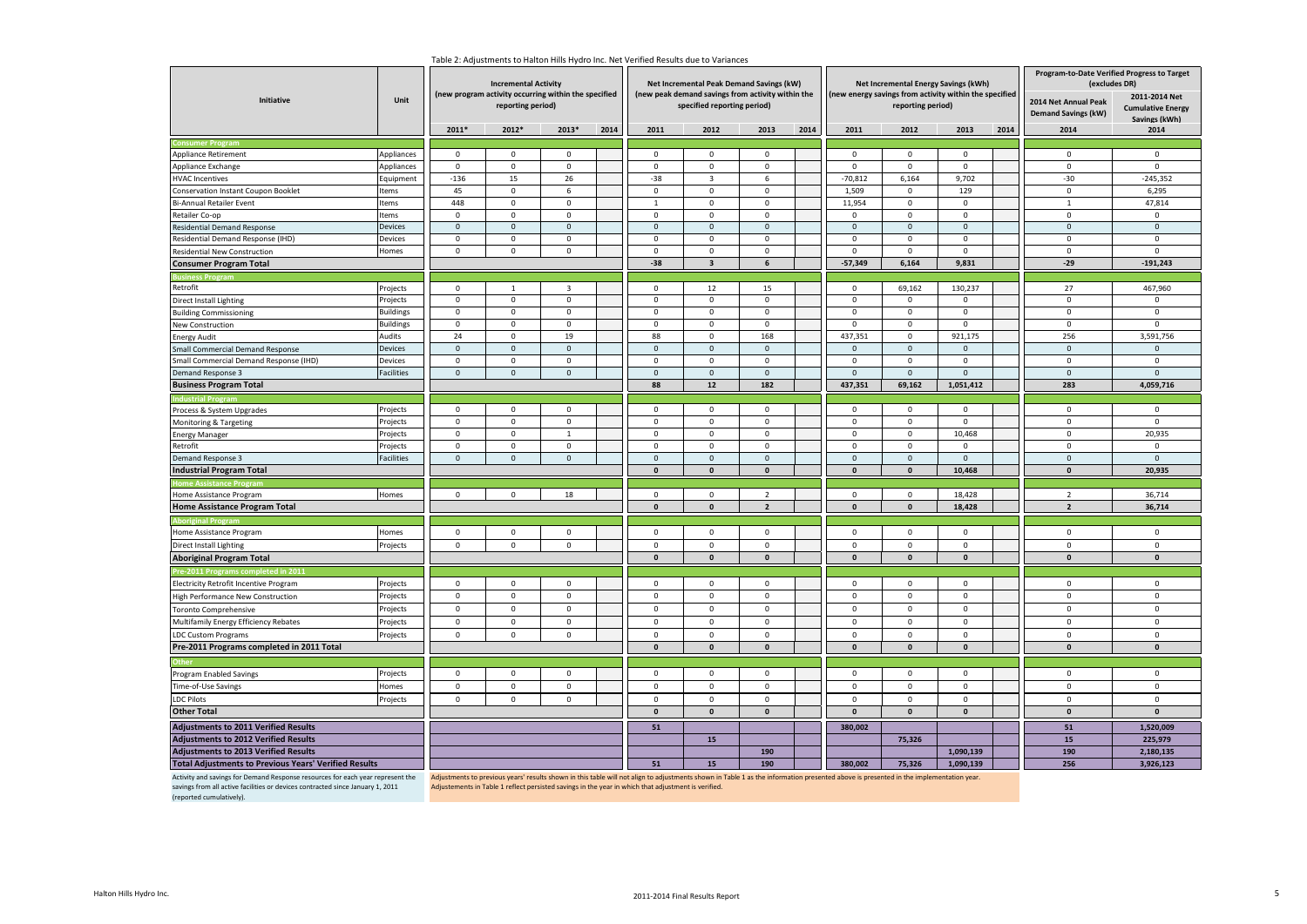#### **Table 3: Halton Hills Hydro Inc. Realization Rate & NTG**

|                                                        | rable 5. Halton Hills Hydro Inc. Realization Rate & NTG<br><b>Peak Demand Savings</b> |                         |      |      |      |                           |      | <b>Energy Savings</b> |      |                         |      |      |      |                           |      |      |
|--------------------------------------------------------|---------------------------------------------------------------------------------------|-------------------------|------|------|------|---------------------------|------|-----------------------|------|-------------------------|------|------|------|---------------------------|------|------|
| <b>Initiative</b>                                      |                                                                                       | <b>Realization Rate</b> |      |      |      | <b>Net-to-Gross Ratio</b> |      |                       |      | <b>Realization Rate</b> |      |      |      | <b>Net-to-Gross Ratio</b> |      |      |
|                                                        | 2011                                                                                  | 2012                    | 2013 | 2014 | 2011 | 2012                      | 2013 | 2014                  | 2011 | 2012                    | 2013 | 2014 | 2011 | 2012                      | 2013 | 2014 |
|                                                        |                                                                                       |                         |      |      |      |                           |      |                       |      |                         |      |      |      |                           |      |      |
| <b>Consumer Program</b><br><b>Appliance Retirement</b> | 1.00                                                                                  | 1.00                    | n/a  | n/a  | 0.51 | 0.47                      | 0.42 | 0.42                  | 1.00 | 1.00                    | n/a  | n/a  | 0.52 | 0.47                      | 0.44 | 0.44 |
| Appliance Exchange                                     | 1.00                                                                                  | 1.00                    | 1.00 | 1.00 | 0.52 | 0.52                      | 0.53 | 0.53                  | 1.00 | 1.00                    | 1.00 | 1.00 | 0.52 | 0.52                      | 0.53 | 0.53 |
| <b>HVAC Incentives</b>                                 | 1.00                                                                                  | 1.00                    | n/a  | 1.00 | 0.61 | 0.50                      | 0.48 | 0.51                  | 1.00 | 1.00                    | n/a  | 1.00 | 0.60 | 0.49                      | 0.48 | 0.51 |
| Conservation Instant Coupon Booklet                    | 1.00                                                                                  | 1.00                    | 1.00 | 1.00 | 1.14 | 1.00                      | 1.11 | 1.69                  | 1.00 | 1.00                    | 1.00 | 1.00 | 1.11 | 1.05                      | 1.13 | 1.73 |
| <b>Bi-Annual Retailer Event</b>                        | 1.00                                                                                  | 1.00                    | 1.00 | 1.00 | 1.13 | 0.91                      | 1.04 | 1.74                  | 1.00 | 1.00                    | 1.00 | 1.00 | 1.10 | 0.92                      | 1.04 | 1.75 |
| Retailer Co-op                                         | n/a                                                                                   | n/a                     | n/a  | n/a  | n/a  | n/a                       | n/a  | n/a                   | n/a  | n/a                     | n/a  | n/a  | n/a  | n/a                       | n/a  | n/a  |
| <b>Residential Demand Response</b>                     | n/a                                                                                   | n/a                     | n/a  | n/a  | n/a  | n/a                       | n/a  | n/a                   | n/a  | n/a                     | n/a  | n/a  | n/a  | n/a                       | n/a  | n/a  |
| Residential Demand Response (IHD)                      | n/a                                                                                   | n/a                     | n/a  | n/a  | n/a  | n/a                       | n/a  | n/a                   | n/a  | n/a                     | n/a  | n/a  | n/a  | n/a                       | n/a  | n/a  |
| Residential New Construction                           | n/a                                                                                   | n/a                     | n/a  | 0.86 | n/a  | n/a                       | n/a  | 0.63                  | n/a  | n/a                     | n/a  | 0.36 | n/a  | n/a                       | n/a  | 0.63 |
| usiness Program                                        |                                                                                       |                         |      |      |      |                           |      |                       |      |                         |      |      |      |                           |      |      |
| Retrofit                                               | 0.93                                                                                  | 0.94                    | 0.89 | 0.85 | 0.74 | 0.78                      | 0.70 | 0.72                  | 1.28 | 1.10                    | 0.98 | 1.00 | 0.74 | 0.78                      | 0.70 | 0.72 |
| Direct Install Lighting                                | 1.08                                                                                  | 0.68                    | 0.81 | 0.78 | 0.93 | 0.94                      | 0.94 | 0.94                  | 0.90 | 0.85                    | 0.84 | 0.83 | 0.93 | 0.94                      | 0.94 | 0.94 |
| <b>Building Commissioning</b>                          | n/a                                                                                   | n/a                     | n/a  | n/a  | n/a  | n/a                       | n/a  | n/a                   | n/a  | n/a                     | n/a  | n/a  | n/a  | n/a                       | n/a  | n/a  |
| <b>New Construction</b>                                | n/a                                                                                   | n/a                     | n/a  | 0.73 | n/a  | n/a                       | n/a  | 0.54                  | n/a  | n/a                     | n/a  | 1.02 | n/a  | n/a                       | n/a  | 0.54 |
| <b>Energy Audit</b>                                    | n/a                                                                                   | n/a                     | n/a  | 0.96 | n/a  | n/a                       | n/a  | 0.68                  | n/a  | n/a                     | n/a  | 1.00 | n/a  | n/a                       | n/a  | 0.67 |
| <b>Small Commercial Demand Response</b>                | n/a                                                                                   | n/a                     | n/a  | n/a  | n/a  | n/a                       | n/a  | n/a                   | n/a  | n/a                     | n/a  | n/a  | n/a  | n/a                       | n/a  | n/a  |
| Small Commercial Demand Response (IHD)                 | n/a                                                                                   | n/a                     | n/a  | n/a  | n/a  | n/a                       | n/a  | n/a                   | n/a  | n/a                     | n/a  | n/a  | n/a  | n/a                       | n/a  | n/a  |
| Demand Response 3                                      | 0.76                                                                                  | n/a                     | n/a  | n/a  | n/a  | n/a                       | n/a  | n/a                   | 1.00 | n/a                     | n/a  | n/a  | n/a  | n/a                       | n/a  | n/a  |
| ndustrial Program                                      |                                                                                       |                         |      |      |      |                           |      |                       |      |                         |      |      |      |                           |      |      |
| Process & System Upgrades                              | n/a                                                                                   | n/a                     | n/a  | n/a  | n/a  | n/a                       | n/a  | n/a                   | n/a  | n/a                     | n/a  | n/a  | n/a  | n/a                       | n/a  | n/a  |
| Monitoring & Targeting                                 | n/a                                                                                   | n/a                     | n/a  | n/a  | n/a  | n/a                       | n/a  | n/a                   | n/a  | n/a                     | n/a  | n/a  | n/a  | n/a                       | n/a  | n/a  |
| <b>Energy Manager</b>                                  | n/a                                                                                   | n/a                     | n/a  | n/a  | n/a  | n/a                       | n/a  | n/a                   | n/a  | n/a                     | n/a  | n/a  | n/a  | n/a                       | n/a  | n/a  |
| Retrofit                                               |                                                                                       |                         |      |      |      |                           |      |                       |      |                         |      |      |      |                           |      |      |
| Demand Response 3                                      | 0.84                                                                                  | n/a                     | n/a  | n/a  | n/a  | n/a                       | n/a  | n/a                   | 1.00 | n/a                     | n/a  | n/a  | n/a  | n/a                       | n/a  | n/a  |
| Iome Assistance Program                                |                                                                                       |                         |      |      |      |                           |      |                       |      |                         |      |      |      |                           |      |      |
| Home Assistance Program                                | n/a                                                                                   | n/a                     | 0.94 | 1.08 | n/a  | n/a                       | 1.00 | 1.00                  | n/a  | n/a                     | 0.87 | 0.72 | n/a  | n/a                       | 1.00 | 1.00 |
| <b>Aboriginal Program</b>                              |                                                                                       |                         |      |      |      |                           |      |                       |      |                         |      |      |      |                           |      |      |
| Home Assistance Program                                | n/a                                                                                   | n/a                     | n/a  | n/a  | n/a  | n/a                       | n/a  | n/a                   | n/a  | n/a                     | n/a  | n/a  | n/a  | n/a                       | n/a  | n/a  |
| Direct Install Lighting                                | n/a                                                                                   | n/a                     | n/a  | n/a  | n/a  | n/a                       | n/a  | n/a                   | n/a  | n/a                     | n/a  | n/a  | n/a  | n/a                       | n/a  | n/a  |
| Pre-2011 Programs completed in 2011                    |                                                                                       |                         |      |      |      |                           |      |                       |      |                         |      |      |      |                           |      |      |
| Electricity Retrofit Incentive Program                 | 0.77                                                                                  | n/a                     | n/a  | n/a  | 0.52 | n/a                       | n/a  | n/a                   | 0.77 | n/a                     | n/a  | n/a  | 0.52 | n/a                       | n/a  | n/a  |
| High Performance New Construction                      | 1.00                                                                                  | 1.00                    | 1.00 | 1.00 | 0.50 | 0.50                      | 0.50 | 0.50                  | 1.00 | 1.00                    | 1.00 | 1.00 | 0.50 | 0.50                      | 0.50 | 0.50 |
| Toronto Comprehensive                                  | n/a                                                                                   | n/a                     | n/a  | n/a  | n/a  | n/a                       | n/a  | n/a                   | n/a  | n/a                     | n/a  | n/a  | n/a  | n/a                       | n/a  | n/a  |
| Multifamily Energy Efficiency Rebates                  | n/a                                                                                   | n/a                     | n/a  | n/a  | n/a  | n/a                       | n/a  | n/a                   | n/a  | n/a                     | n/a  | n/a  | n/a  | n/a                       | n/a  | n/a  |
| <b>LDC Custom Programs</b>                             | n/a                                                                                   | n/a                     | n/a  | n/a  | n/a  | n/a                       | n/a  | n/a                   | n/a  | n/a                     | n/a  | n/a  | n/a  | n/a                       | n/a  | n/a  |
| Other                                                  |                                                                                       |                         |      |      |      |                           |      |                       |      |                         |      |      |      |                           |      |      |
| Program Enabled Savings                                | n/a                                                                                   | n/a                     | n/a  | n/a  | n/a  | n/a                       | n/a  | n/a                   | n/a  | n/a                     | n/a  | n/a  | n/a  | n/a                       | n/a  | n/a  |
| Time-of-Use Savings                                    | n/a                                                                                   | n/a                     | n/a  | n/a  | n/a  | n/a                       | n/a  | n/a                   | n/a  | n/a                     | n/a  | n/a  | n/a  | n/a                       | n/a  | n/a  |
| <b>LDC Pilots</b>                                      | n/a                                                                                   | n/a                     | n/a  | n/a  | n/a  | n/a                       | n/a  | n/a                   | n/a  | n/a                     | n/a  | n/a  | n/a  | n/a                       | n/a  | n/a  |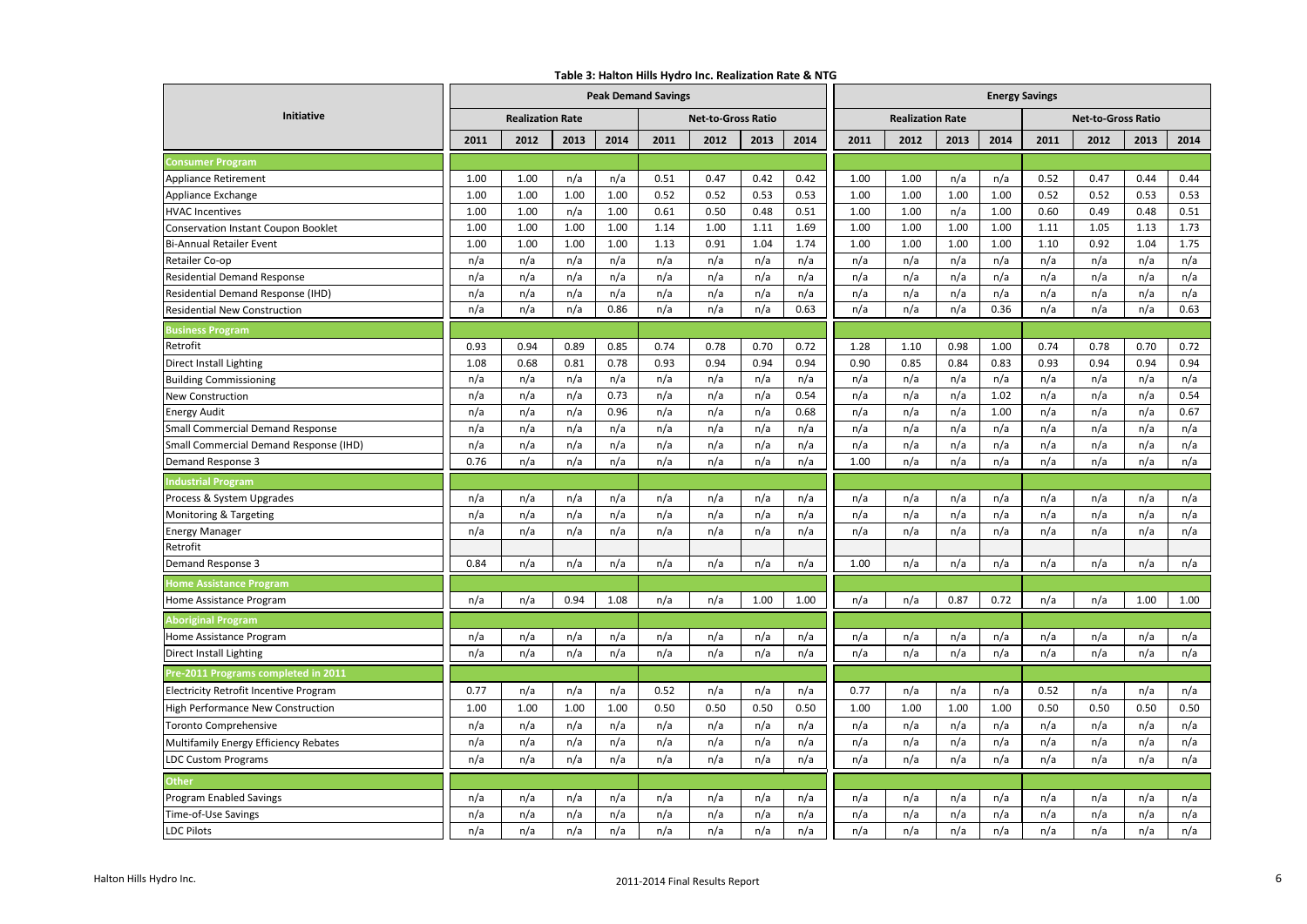### **Summary Achievement Against CDM Targets**

Results are recognized using current IESO reporting policies. Energy efficiency resources persist for the duration of the effective useful life. Any upcoming code changes are taken into account. Demand response resources persist for 1 year (Scenario 1). Please see methodology tab for more detailed information.

## **Table 4: Net Peak Demand Savings at the End User Level (MW) (Scenario 1)**

| <b>Implementation Period</b>                                         |       | Annual |                                                             |      |  |  |  |  |  |  |  |
|----------------------------------------------------------------------|-------|--------|-------------------------------------------------------------|------|--|--|--|--|--|--|--|
|                                                                      | 2011  | 2012   | 2013                                                        | 2014 |  |  |  |  |  |  |  |
| 2011 - Verified                                                      | 1.0   | 0.4    | 0.4                                                         | 0.4  |  |  |  |  |  |  |  |
| 2012 - Verified <sup>+</sup>                                         | 0.0   | 1.0    | 0.3                                                         | 0.3  |  |  |  |  |  |  |  |
| 2013 - Verified <sup>+</sup>                                         | 0.0   | 0.0    | 1.4                                                         | 0.3  |  |  |  |  |  |  |  |
| 2014 - Verified <sup>+</sup>                                         | 0.1   | 0.1    | 0.3                                                         | 1.8  |  |  |  |  |  |  |  |
|                                                                      |       |        | Verified Net Annual Peak Demand Savings Persisting in 2014: | 2.9  |  |  |  |  |  |  |  |
| Halton Hills Hydro Inc. 2014 Annual CDM Capacity Target:<br>6.2      |       |        |                                                             |      |  |  |  |  |  |  |  |
| Verified Portion of Peak Demand Savings Target Achieved in 2014 (%): | 46.5% |        |                                                             |      |  |  |  |  |  |  |  |

## **Table 5: Net Energy Savings at the End User Level (GWh)**

| <b>Implementation Period</b>                                       |        | Annual |                                                             |      |           |  |  |  |  |  |  |  |
|--------------------------------------------------------------------|--------|--------|-------------------------------------------------------------|------|-----------|--|--|--|--|--|--|--|
|                                                                    | 2011   | 2012   | 2013                                                        | 2014 | 2011-2014 |  |  |  |  |  |  |  |
| 2011 - Verified                                                    | 1.9    | 1.9    | 1.9                                                         | 1.8  | 7.5       |  |  |  |  |  |  |  |
| 2012 - Verified <sup>+</sup>                                       | $-0.1$ | 2.1    | 2.1                                                         | 2.1  | 6.3       |  |  |  |  |  |  |  |
| 2013 - Verified <sup>+</sup>                                       | 0.0    | 0.1    | 1.2                                                         | 1.2  | 2.5       |  |  |  |  |  |  |  |
| 2014 - Verified <sup>+</sup>                                       | 0.4    | 0.4    | 1.53                                                        | 4.7  | 7.1       |  |  |  |  |  |  |  |
|                                                                    |        |        | Verified Net Cumulative Energy Savings 2011-2014:           |      | 23.3      |  |  |  |  |  |  |  |
|                                                                    |        |        | Halton Hills Hydro Inc. 2011-2014 Annual CDM Energy Target: |      | 22.5      |  |  |  |  |  |  |  |
| Verified Portion of Cumulative Energy Target Achieved in 2014 (%): |        |        |                                                             |      |           |  |  |  |  |  |  |  |

*†Includes adjustments to previous years' verified results*

*Results presented using scenario 1 which assumes that demand response resources have a persistence of 1 year*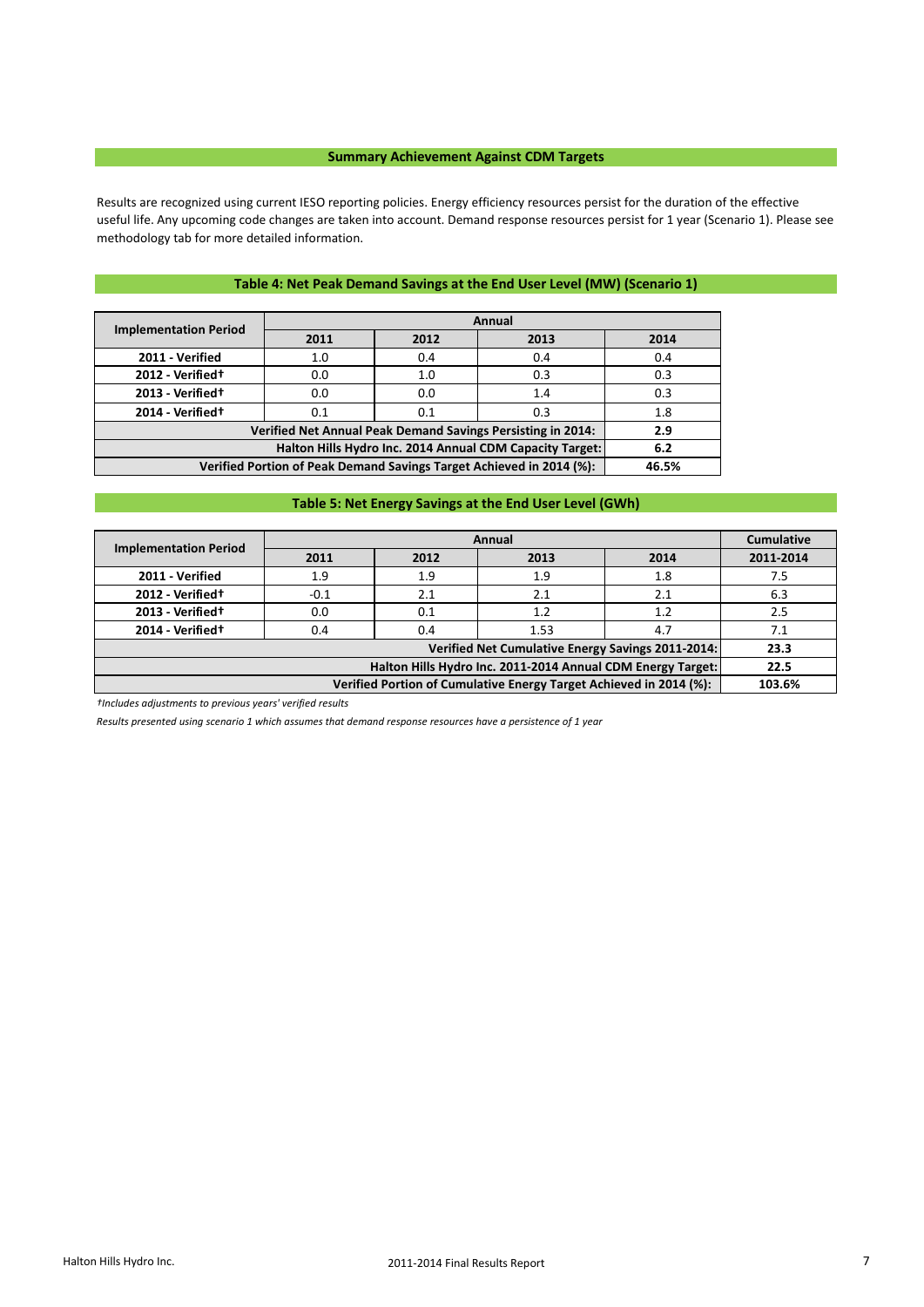| iable 6: Province-Wide initiatives and Program Level Net Savings by Year (Scenario 1)<br><b>Incremental Activity</b><br>(new program activity occurring within the specified |                                                                                                                              |                |                |                          |             |                                                       | Net Incremental Peak Demand Savings (kW)<br>(new peak demand savings from activity within the |                             | Net Incremental Energy Savings (kWh)<br>(new energy savings from activity within the specified reporting |              |               |              | Program-to-Date Verified Progress to Target<br>(excludes DR) |                                                    |                                                            |
|------------------------------------------------------------------------------------------------------------------------------------------------------------------------------|------------------------------------------------------------------------------------------------------------------------------|----------------|----------------|--------------------------|-------------|-------------------------------------------------------|-----------------------------------------------------------------------------------------------|-----------------------------|----------------------------------------------------------------------------------------------------------|--------------|---------------|--------------|--------------------------------------------------------------|----------------------------------------------------|------------------------------------------------------------|
| Initiative                                                                                                                                                                   | Unit                                                                                                                         |                |                | reporting period)        |             |                                                       |                                                                                               | specified reporting period) |                                                                                                          |              |               | period)      |                                                              | 2014 Net Annual Peak<br><b>Demand Savings (kW)</b> | 2011-2014 Net<br><b>Cumulative Energy</b><br>Savings (kWh) |
|                                                                                                                                                                              |                                                                                                                              | 2011*          | 2012*          | 2013*                    | 2014        | 2011                                                  | 2012                                                                                          | 2013                        | 2014                                                                                                     | 2011         | 2012          | 2013         | 2014                                                         | 2014                                               | 2014                                                       |
|                                                                                                                                                                              |                                                                                                                              |                |                |                          |             |                                                       |                                                                                               |                             |                                                                                                          |              |               |              |                                                              |                                                    |                                                            |
| Appliance Retirement                                                                                                                                                         | Appliances                                                                                                                   | 56,110         | 34,146         | 20,952                   | 22,563      | 3,299                                                 | 2,011                                                                                         | 1,433                       | 1,617                                                                                                    | 23,005,812   | 13,424,518    | 8,713,107    | 9,497,343                                                    | 8,221                                              | 159,100,415                                                |
| Appliance Exchange                                                                                                                                                           | Appliances                                                                                                                   | 3,688          | 3,836          | 5,337                    | 5,685       | 371                                                   | 556                                                                                           | 1,106                       | 1,178                                                                                                    | 450,187      | 974,621       | 1,971,701    | 2,100,266                                                    | 2,973                                              | 10,556,192                                                 |
| <b>HVAC Incentives</b>                                                                                                                                                       | Equipment                                                                                                                    | 92,748         | 87,540         | 96,286                   | 113,002     | 32,037                                                | 19,060                                                                                        | 19,552                      | 23,106                                                                                                   | 59,437,670   | 32,841,283    | 33,923,592   | 42,888,217                                                   | 93,755                                             | 447,009,930                                                |
| Conservation Instant Coupon Booklet                                                                                                                                          | tems                                                                                                                         | 567,678        | 30,891         | 347,946                  | 1,208,108   | 1,344                                                 | 230                                                                                           | 517                         | 2,440                                                                                                    | 21,211,537   | 1,398,202     | 7,707,573    | 32,802,537                                                   | 4,531                                              | 137,258,436                                                |
| Bi-Annual Retailer Event                                                                                                                                                     | Items                                                                                                                        | 952,149        | 1,060,901      | 944,772                  | 4,824,751   | 1,681                                                 | 1,480                                                                                         | 1,184                       | 8,043                                                                                                    | 29,387,468   | 26,781,674    | 17,179,841   | 122,902,769                                                  | 12,389                                             | 355,157,348                                                |
| Retailer Co-op                                                                                                                                                               | Items                                                                                                                        | 152            | $\mathbf 0$    | $\Omega$                 | $\Omega$    | $\Omega$                                              | $\mathsf 0$                                                                                   | $\mathbf 0$                 | $\Omega$                                                                                                 | 2,652        | $\mathbf 0$   | $\mathbf 0$  | $\mathbf 0$                                                  | $\Omega$                                           | 10,607                                                     |
| Residential Demand Response                                                                                                                                                  | Devices                                                                                                                      | 19,550         | 98,388         | 171,733                  | 241,381     | 10,947                                                | 49,038                                                                                        | 93,076                      | 117,513                                                                                                  | 24,870       | 359,408       | 390,303      | 8,379                                                        | 117,513                                            | 782,960                                                    |
| Residential Demand Response (IHD)                                                                                                                                            | Devices                                                                                                                      | $\mathsf 0$    | 49,689         | 133,657                  | 188,577     | $\mathbf 0$                                           | $\mathbf 0$                                                                                   | $\Omega$                    | $\mathbf{0}$                                                                                             | $\mathbf 0$  | $\mathbf{0}$  | $\mathbf{0}$ | $\Omega$                                                     | $\Omega$                                           | $\Omega$                                                   |
| <b>Residential New Construction</b>                                                                                                                                          | Homes                                                                                                                        | 27             | 21             | 279                      | 2,367       | $\mathbf{0}$                                          | $\overline{2}$                                                                                | 18                          | 369                                                                                                      | 743          | 17,152        | 163,690      | 2,330,865                                                    | 390                                                | 2,712,676                                                  |
| <b>Consumer Program Total</b>                                                                                                                                                |                                                                                                                              |                |                |                          |             | 49,681                                                | 72,377                                                                                        | 116,886                     | 154,267                                                                                                  | 133,520,941  | 75,796,859    | 70,049,807   | 212,530,376                                                  | 239,772                                            | 1,112,588,565                                              |
|                                                                                                                                                                              |                                                                                                                              |                |                |                          |             |                                                       |                                                                                               |                             |                                                                                                          |              |               |              |                                                              |                                                    |                                                            |
| Retrofit                                                                                                                                                                     | Projects                                                                                                                     | 2,828          | 6,481          | 9,746                    | 10,925      | 24,467                                                | 61,147                                                                                        | 59,678                      | 70,662                                                                                                   | 136,002,258  | 314,922,468   | 345,346,008  | 462,903,521                                                  | 213,493                                            | 2,631,401,223                                              |
| Direct Install Lighting                                                                                                                                                      | <sup>9</sup> rojects                                                                                                         | 20,741         | 18,691         | 17,833                   | 23,784      | 23,724                                                | 15,284                                                                                        | 18,708                      | 23,419                                                                                                   | 61,076,701   | 57,345,798    | 64,315,558   | 84,503,302                                                   | 73,304                                             | 604,196,658                                                |
| <b>Building Commissioning</b>                                                                                                                                                | <b>Buildings</b>                                                                                                             | $\mathbf 0$    | $\mathbf 0$    | $\mathbf 0$              | $5^{\circ}$ | $\mathbf{0}$                                          | $\mathsf 0$                                                                                   | $\mathbf{0}$                | 988                                                                                                      | $\mathbf 0$  | $\Omega$      | $\mathbf 0$  | 1,513,377                                                    | 988                                                | 1,513,377                                                  |
| New Construction                                                                                                                                                             | Buildings                                                                                                                    | 25             | 98             | 158                      | 226         | 123                                                   | 764                                                                                           | 1,584                       | 6,432                                                                                                    | 411,717      | 1,814,721     | 4,959,266    | 20,381,204                                                   | 8,904                                              | 37,390,767                                                 |
| <b>Energy Audit</b>                                                                                                                                                          | Audits                                                                                                                       | 222            | 357            | 589                      | 473         | $\mathbf 0$                                           | 1,450                                                                                         | 2,811                       | 6,323                                                                                                    | $\mathbf 0$  | 7,049,351     | 15,455,795   | 30,874,399                                                   | 10,583                                             | 82,934,042                                                 |
| Small Commercial Demand Response                                                                                                                                             | Devices                                                                                                                      | 132            | 294            | 1,211                    | 3,652       | 84                                                    | 187                                                                                           | 773                         | 2,116                                                                                                    | 157          | 1,068         | 373          | 319                                                          | 2,116                                              | 1,916                                                      |
| Small Commercial Demand Response (IHD)                                                                                                                                       | Devices                                                                                                                      | $\mathbf 0$    | $\mathbf{0}$   | 378                      | 820         | $\mathbf{0}$                                          | $\mathbf{0}$                                                                                  | $\mathbf{0}$                | $\mathbf{0}$                                                                                             | $\mathbf 0$  | $\mathbf{0}$  | $\Omega$     | $\Omega$                                                     | $\Omega$                                           | $\Omega$                                                   |
| Demand Response 3                                                                                                                                                            | <b>Facilities</b>                                                                                                            | 145            | 151            | 175                      | 180         | 16,218                                                | 19,389                                                                                        | 23,706                      | 23,380                                                                                                   | 633,421      | 281,823       | 346,659      | $\Omega$                                                     | 23,380                                             | 1,261,903                                                  |
| <b>Business Program Total</b>                                                                                                                                                |                                                                                                                              |                |                |                          |             | 64,617                                                | 98,221                                                                                        | 107,261                     | 133,319                                                                                                  | 198,124,253  | 381,415,230   | 430,423,659  | 600,176,121                                                  | 332,769                                            | 3,358,699,887                                              |
|                                                                                                                                                                              |                                                                                                                              |                |                |                          |             |                                                       |                                                                                               |                             |                                                                                                          |              |               |              |                                                              |                                                    |                                                            |
| Process & System Upgrades                                                                                                                                                    | Projects                                                                                                                     | $\overline{0}$ | $\Omega$       | $\overline{\phantom{a}}$ | 10          | $\Omega$                                              | $\mathbf 0$                                                                                   | 294                         | 9,692                                                                                                    | $\Omega$     | $\Omega$      | 2,603,764    | 72,053,255                                                   | 9,986                                              | 77,260,782                                                 |
| Monitoring & Targeting                                                                                                                                                       | rojects                                                                                                                      | $\,0\,$        | $\overline{1}$ | $\overline{\mathbf{3}}$  | 5           | $\mathsf 0$                                           | $\mathsf 0$                                                                                   | $\mathbf 0$                 | 102                                                                                                      | $\mathsf 0$  | $\mathsf 0$   | $\Omega$     | 502,517                                                      | 102                                                | 502,517                                                    |
| Energy Manager                                                                                                                                                               | rojects                                                                                                                      | $\mathbf{1}$   | 132            | 306                      | 379         | $\mathbf{0}$                                          | 1,086                                                                                         | 3,558                       | 5,191                                                                                                    | $\Omega$     | 7,372,108     | 21,994,263   | 40,436,427                                                   | 8,384                                              | 95,324,998                                                 |
| Retrofit                                                                                                                                                                     | rojects                                                                                                                      | 433            | $\mathsf 0$    | $\mathbf 0$              | $\mathbf 0$ | 4,615                                                 | $\mathbf 0$                                                                                   | $\mathbf 0$                 | $\mathbf 0$                                                                                              | 28,866,840   | $\mathbf 0$   | $\mathbf 0$  | $\mathbf 0$                                                  | 4,613                                              | 115,462,282                                                |
| Jemand Response 3                                                                                                                                                            | Facilities                                                                                                                   | 124            | 185            | 281                      | 336         | 52,484                                                | 74,056                                                                                        | 162,543                     | 166,082                                                                                                  | 3,080,737    | 1,784,712     | 4,309,160    | $\Omega$                                                     | 166,082                                            | 9,174,609                                                  |
| <b>Industrial Program Total</b>                                                                                                                                              |                                                                                                                              |                |                |                          |             | 57,098                                                | 75,141                                                                                        | 166,395                     | 181,066                                                                                                  | 31,947,577   | 9,156,820     | 28,907,187   | 112,992,199                                                  | 189,168                                            | 297,725,188                                                |
|                                                                                                                                                                              |                                                                                                                              |                |                |                          |             |                                                       |                                                                                               |                             |                                                                                                          |              |               |              |                                                              |                                                    |                                                            |
| Home Assistance Program                                                                                                                                                      | Homes                                                                                                                        | 46             | 5,920          | 29,654                   | 25,424      | $\overline{2}$                                        | 566                                                                                           | 2,361                       | 2,466                                                                                                    | 39,283       | 5,442,232     | 20,987,275   | 19,582,658                                                   | 5,370                                              | 77,532,571                                                 |
| <b>Home Assistance Program Total</b>                                                                                                                                         |                                                                                                                              |                |                |                          |             | $\overline{2}$                                        | 566                                                                                           | 2,361                       | 2,466                                                                                                    | 39,283       | 5,442,232     | 20,987,275   | 19,582,658                                                   | 5,370                                              | 77,532,571                                                 |
|                                                                                                                                                                              |                                                                                                                              |                |                |                          |             |                                                       |                                                                                               |                             |                                                                                                          |              |               |              |                                                              |                                                    |                                                            |
| Home Assistance Program                                                                                                                                                      | Homes                                                                                                                        | $\overline{0}$ | $\mathbf 0$    | 717                      | 1,125       | $\Omega$                                              | $\mathbf 0$                                                                                   | 267                         | 549                                                                                                      | $\Omega$     | $\Omega$      | 1,609,393    | 3,101,207                                                    | 816                                                | 6,319,993                                                  |
| Direct Install Lighting                                                                                                                                                      | Projects                                                                                                                     | $\mathbf 0$    | $\mathbf 0$    | $\mathbf 0$              | $\mathbf 0$ | $\mathbf 0$                                           | $\mathsf 0$                                                                                   | $\mathbf 0$                 | $\mathbf 0$                                                                                              | $\mathbf 0$  | $\mathbf 0$   | $\Omega$     | $\Omega$                                                     | $\Omega$                                           | $\Omega$                                                   |
| <b>Aboriginal Program Total</b>                                                                                                                                              |                                                                                                                              |                |                |                          |             | $\mathbf{0}$                                          | $\pmb{\mathsf{o}}$                                                                            | 267                         | 549                                                                                                      | $\mathbf{0}$ | $\mathbf 0$   | 1,609,393    | 3,101,207                                                    | 816                                                | 6,319,993                                                  |
|                                                                                                                                                                              |                                                                                                                              |                |                |                          |             |                                                       |                                                                                               |                             |                                                                                                          |              |               |              |                                                              |                                                    |                                                            |
| Electricity Retrofit Incentive Program                                                                                                                                       | Projects                                                                                                                     | 2,028          | $\pmb{0}$      | $\mathbf 0$              | $^{\circ}$  | 21,662                                                | $\mathbf 0$                                                                                   | $\overline{0}$              | $\mathbf 0$                                                                                              | 121,138,219  | $\mathbf 0$   | $\mathbf 0$  | $\mathbf 0$                                                  | 21,662                                             | 484,552,876                                                |
| High Performance New Construction                                                                                                                                            | Projects                                                                                                                     | 182            | 73             | 19                       | 3           | 5,098                                                 | 3,251                                                                                         | 772                         | 134                                                                                                      | 26,185,591   | 11,901,944    | 3,522,240    | 688,738                                                      | 9,255                                              | 148, 181, 415                                              |
| Toronto Comprehensive                                                                                                                                                        | rojects                                                                                                                      | 577            | 15             | $\overline{4}$           | 5           | 15,805                                                | $\mathbf 0$                                                                                   | $\mathbf 0$                 | 281                                                                                                      | 86,964,886   | $\mathbf 0$   | $\mathbf 0$  | 2,479,840                                                    | 16,086                                             | 350,339,385                                                |
| Multifamily Energy Efficiency Rebates                                                                                                                                        | Projects                                                                                                                     | 110            | $\mathsf 0$    | $\mathbf 0$              | $\mathbf 0$ | 1,981                                                 | $\mathsf 0$                                                                                   | $\mathbf 0$                 | $\mathbf 0$                                                                                              | 7,595,683    | $\mathbf{0}$  | 0            | 0                                                            | 1,981                                              | 30,382,733                                                 |
| <b>LDC Custom Programs</b>                                                                                                                                                   | Projects                                                                                                                     | 8              | $\mathbf 0$    | $\mathbf 0$              | $\Omega$    | 399                                                   | $\mathbf 0$                                                                                   | 0                           | $\mathbf 0$                                                                                              | 1,367,170    | $\mathsf 0$   | $\Omega$     | 0                                                            | 399                                                | 5,468,679                                                  |
|                                                                                                                                                                              |                                                                                                                              |                |                |                          |             | 44,945                                                | 3,251                                                                                         | 772                         | 415                                                                                                      | 243,251,550  | 11,901,944    | 3,522,240    | 3,168,578                                                    | 49,382                                             |                                                            |
| Pre-2011 Programs completed in 2011 Total                                                                                                                                    |                                                                                                                              |                |                |                          |             |                                                       |                                                                                               |                             |                                                                                                          |              |               |              |                                                              |                                                    | 1,018,925,088                                              |
|                                                                                                                                                                              |                                                                                                                              |                |                |                          |             |                                                       |                                                                                               |                             |                                                                                                          |              |               |              |                                                              |                                                    |                                                            |
| Program Enabled Savings                                                                                                                                                      | Projects                                                                                                                     | 33             | 71             | 46                       | 43          | $\Omega$                                              | 2,304                                                                                         | 3,692                       | 5,500                                                                                                    | $\Omega$     | 1,188,362     | 4,075,382    | 19,035,337                                                   | 11,496                                             | 30,751,187                                                 |
| Time-of-Use Savings                                                                                                                                                          | Homes                                                                                                                        | $\overline{0}$ | $\mathsf 0$    | $\mathbf 0$              | n/a         | $\Omega$                                              | $\mathbf 0$                                                                                   | $\Omega$                    | 54,795                                                                                                   | $\mathsf 0$  | $\Omega$      | $\mathbf 0$  | $\Omega$                                                     | 54,795                                             | $\Omega$                                                   |
| <b>LDC Pilots</b>                                                                                                                                                            | Projects                                                                                                                     | $\mathbf 0$    | $\mathsf 0$    | $\mathsf 0$              | 1,174       | $\mathbf{0}$                                          | $\mathsf 0$                                                                                   | $\mathbf{0}$                | 1,170                                                                                                    | $\mathsf 0$  | $\Omega$      | $\mathbf{0}$ | 5,061,522                                                    | 1,170                                              | 5,061,522                                                  |
| <b>Other Total</b>                                                                                                                                                           |                                                                                                                              |                |                |                          |             | $\mathbf{0}$                                          | 2,304                                                                                         | 3,692                       | 61,466                                                                                                   | $\mathbf{0}$ | 1,188,362     | 4,075,382    | 24,096,859                                                   | 67,462                                             | 35,812,709                                                 |
| <b>Adjustments to 2011 Verified Results</b>                                                                                                                                  |                                                                                                                              |                |                |                          |             |                                                       | 1,406                                                                                         | 641                         | 1,418                                                                                                    |              | 18,689,081    | 1,736,381    | 7,319,857                                                    | 3,215                                              | 110,143,550                                                |
| <b>Adjustments to 2012 Verified Results</b>                                                                                                                                  |                                                                                                                              |                |                |                          |             |                                                       |                                                                                               | 6,260                       | 9,221                                                                                                    |              |               | 41,947,840   | 37,080,215                                                   | 15,401                                             | 238,780,637                                                |
| <b>Adjustments to 2013 Verified Results</b>                                                                                                                                  |                                                                                                                              |                |                |                          |             |                                                       |                                                                                               |                             | 24,391                                                                                                   |              |               |              | 150,785,808                                                  | 24,391                                             | 296,465,211                                                |
| <b>Energy Efficiency Total</b>                                                                                                                                               |                                                                                                                              | 136,610        | 109,191        | 117,536                  | 224,457     | 603,144,419                                           | 482,474,435                                                                                   | 554,528,447                 | 975,639,300                                                                                              | 575,647      | 5,896,382,612 |              |                                                              |                                                    |                                                            |
| <b>Demand Response Total (Scenario 1)</b>                                                                                                                                    |                                                                                                                              |                | 79,733         | 142,670                  | 280,099     | 309,091                                               | 3,739,185                                                                                     | 2,427,011                   | 5,046,495                                                                                                | 8,698        | 309,091       | 11,221,389   |                                                              |                                                    |                                                            |
| Adjustments to Previous Years' Verified Results Total                                                                                                                        |                                                                                                                              |                | $\Omega$       | 1,406                    | 6,901       | 35,030                                                | $\Omega$                                                                                      | 18,689,081                  | 43,684,221                                                                                               | 195,185,880  | 43,006        | 645,389,397  |                                                              |                                                    |                                                            |
|                                                                                                                                                                              |                                                                                                                              |                |                | 216,343                  | 253,267     | 404,536                                               | 568,578                                                                                       | 606,883,604                 | 503,590,526                                                                                              | 603,259,163  | 1,170,833,878 | 927,745      | 6,552,993,397                                                |                                                    |                                                            |
| <b>OPA-Contracted LDC Portfolio Total (inc. Adjustments)</b>                                                                                                                 |                                                                                                                              |                |                |                          |             |                                                       |                                                                                               |                             |                                                                                                          |              |               |              |                                                              |                                                    |                                                            |
|                                                                                                                                                                              | Activity and savings for Demand Response resources for each year represent the savings from all active facilities or devices |                |                |                          |             | *Includes adjustments after Final Reports were issued |                                                                                               |                             |                                                                                                          |              |               |              | <b>Full OEB Target:</b>                                      | 1.330.000                                          | 6,000,000,000                                              |

#### Table 6: Province-Wide Initiatives and Program Level Net Savings by Year (Scenario 1)

contracted since January 1, 2011 (reported cumulatively).

Results presented using scenario 1 which assumes that demand response resources have a **109% 6 and Full OEB Target Achieved to Date (Scenario 1): 70%** 70% **70% 109%** persistence of 1 year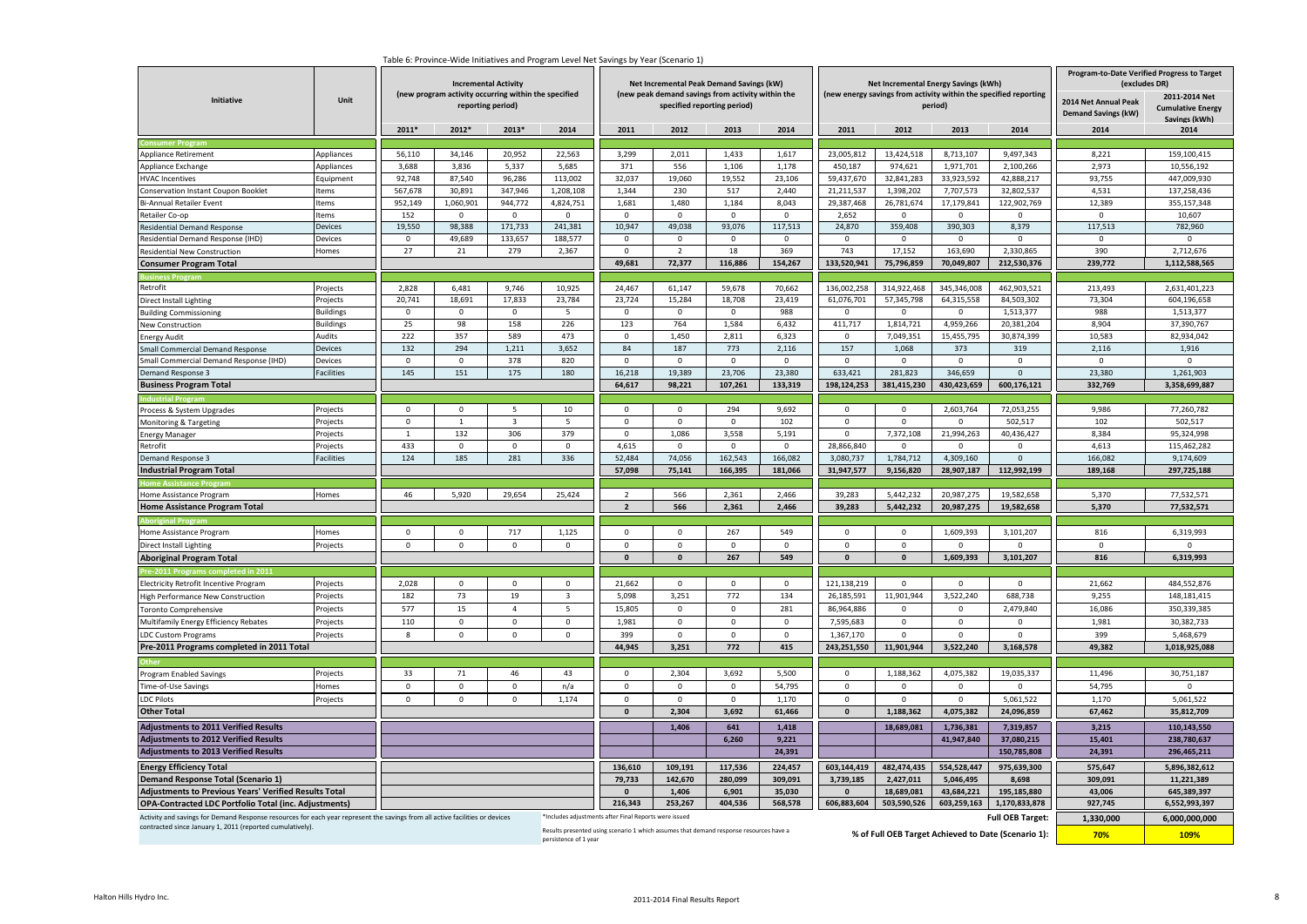| Table 7: Adjustments to Province-Wide Net Verified Results due to Variances                                                                                                                                                                                                     |                      |                          |                                                                                                    |                                                      |      |                |                                                                                  |                |      |                      |                             |                                              |                                                              |                                                    |                                                            |
|---------------------------------------------------------------------------------------------------------------------------------------------------------------------------------------------------------------------------------------------------------------------------------|----------------------|--------------------------|----------------------------------------------------------------------------------------------------|------------------------------------------------------|------|----------------|----------------------------------------------------------------------------------|----------------|------|----------------------|-----------------------------|----------------------------------------------|--------------------------------------------------------------|----------------------------------------------------|------------------------------------------------------------|
|                                                                                                                                                                                                                                                                                 |                      |                          | <b>Incremental Activity</b>                                                                        |                                                      |      |                | Net Incremental Peak Demand Savings (kW)                                         |                |      |                      |                             | Net Incremental Energy Savings (kWh)         | Program-to-Date Verified Progress to Target<br>(excludes DR) |                                                    |                                                            |
| Initiative                                                                                                                                                                                                                                                                      | Unit                 |                          | reporting period)                                                                                  | (new program activity occurring within the specified |      |                | (new peak demand savings from activity within the<br>specified reporting period) |                |      |                      | specified reporting period) | (new energy savings from activity within the |                                                              | 2014 Net Annual Peak<br><b>Demand Savings (kW)</b> | 2011-2014 Net<br><b>Cumulative Energy</b><br>Savings (kWh) |
|                                                                                                                                                                                                                                                                                 |                      | 2011*                    | 2012*                                                                                              | 2013*                                                | 2014 | 2011           | 2012                                                                             | 2013           | 2014 | 2011                 | 2012                        | 2013                                         | 2014                                                         | 2014                                               | 2014                                                       |
|                                                                                                                                                                                                                                                                                 |                      | $\Omega$                 | $\overline{0}$                                                                                     | $\mathbf 0$                                          |      | $\mathbf 0$    | $\mathbf{0}$                                                                     | $\Omega$       |      | $\mathbf 0$          | $\mathbf{0}$                | $\mathbf 0$                                  |                                                              | $\mathbf 0$                                        | $\mathbf 0$                                                |
| Appliance Retirement                                                                                                                                                                                                                                                            | Appliances           |                          | $\mathbf{0}$                                                                                       | $\mathbf 0$                                          |      | $\mathbf{0}$   | $\mathbf{0}$                                                                     | $\mathbf{0}$   |      | $\mathbf 0$          | $\mathbf{0}$                | $\mathbf{0}$                                 |                                                              | $\mathbf{0}$                                       | $\mathbf{0}$                                               |
| Appliance Exchange                                                                                                                                                                                                                                                              | Appliances           | $\mathbf 0$<br>$-18,839$ | 2,319                                                                                              | 4,705                                                |      | $-5,270$       | 479                                                                              | 1,037          |      | $-9,707,002$         | 955,512                     | 1,838,408                                    |                                                              | $-3,754$                                           | $-32,284,656$                                              |
| <b>HVAC Incentives</b>                                                                                                                                                                                                                                                          | Equipment<br>tems    |                          | $\mathbf 0$                                                                                        | 1,050                                                |      | 16             | $\mathbf 0$                                                                      | $\overline{2}$ |      |                      | $\mathbf 0$                 | 23,571                                       |                                                              | 18                                                 | 1,149,763                                                  |
| Conservation Instant Coupon Booklet<br><b>Bi-Annual Retailer Event</b>                                                                                                                                                                                                          | Items                | 8,216<br>81,817          | $\mathbf 0$                                                                                        | $\mathbf 0$                                          |      | 108            | $\mathsf 0$                                                                      | $\mathbf 0$    |      | 275,655<br>2,183,391 | $\mathsf 0$                 | $\mathbf 0$                                  |                                                              | 108                                                | 8,733,563                                                  |
| Retailer Co-op                                                                                                                                                                                                                                                                  | tems                 | $\mathbf 0$              | $\mathbf 0$                                                                                        | $\mathbf 0$                                          |      | $\mathbf 0$    | $\mathsf 0$                                                                      | $\mathbf 0$    |      | $\mathbf 0$          | $\mathbf 0$                 | $\mathbf 0$                                  |                                                              | $\mathbf 0$                                        | $\Omega$                                                   |
| <b>Residential Demand Response</b>                                                                                                                                                                                                                                              | Devices              | $\mathbf 0$              | $\mathbf 0$                                                                                        | $\mathbf 0$                                          |      | $\mathbf 0$    | $\mathsf{O}\xspace$                                                              | $\mathbf 0$    |      | $\mathbf 0$          | $\mathsf{O}\xspace$         | $\mathbf 0$                                  |                                                              | $\mathbf 0$                                        | $\mathbf 0$                                                |
| Residential Demand Response (IHD)                                                                                                                                                                                                                                               | Devices              | $\mathbf 0$              | $\mathbf 0$                                                                                        | $\mathbf 0$                                          |      | $\mathbf 0$    | $\mathbf 0$                                                                      | $\mathbf 0$    |      | $\mathbf 0$          | $\mathbf 0$                 | $\Omega$                                     |                                                              | $\mathbf 0$                                        | $\mathbf 0$                                                |
| Residential New Construction                                                                                                                                                                                                                                                    | Homes                | 20                       | $\overline{2}$                                                                                     | 193                                                  |      | $\overline{1}$ | $\mathbf{1}$                                                                     | 72             |      | 14,667               | 985                         | 441,938                                      |                                                              | 74                                                 | 945,497                                                    |
| <b>Consumer Program Total</b>                                                                                                                                                                                                                                                   |                      |                          |                                                                                                    |                                                      |      | $-5,145$       | 480                                                                              | 1,111          |      | $-7,233,290$         | 956,497                     | 2,303,917                                    |                                                              | $-3,555$                                           | $-21,664,975$                                              |
|                                                                                                                                                                                                                                                                                 |                      |                          |                                                                                                    |                                                      |      |                |                                                                                  |                |      |                      |                             |                                              |                                                              |                                                    |                                                            |
| Retrofit                                                                                                                                                                                                                                                                        | Projects             | 312                      | 876                                                                                                | 961                                                  |      | 3,208          | 7,233                                                                            | 11,961         |      | 16,266,129           | 42,498,052                  | 78,146,280                                   |                                                              | 22,056                                             | 347,545,386                                                |
| Direct Install Lighting                                                                                                                                                                                                                                                         | Projects             | 444                      | 197                                                                                                | 51                                                   |      | 501            | 204                                                                              | 46             |      | 1,250,388            | 736,541                     | 164,667                                      |                                                              | 620                                                | 7,158,143                                                  |
|                                                                                                                                                                                                                                                                                 | <b>Buildings</b>     | $\mathsf 0$              | $\,0\,$                                                                                            | $\mathbf 0$                                          |      | $\mathbf 0$    | $\mathbf 0$                                                                      | $\mathbf 0$    |      | $\mathbf 0$          | $\mathsf 0$                 | $\mathbf 0$                                  |                                                              | $\mathbf 0$                                        | $\mathbf{0}$                                               |
| <b>Building Commissioning</b><br>New Construction                                                                                                                                                                                                                               | <b>Buildings</b>     | 15                       | 29                                                                                                 | 72                                                   |      | 850            | 1,304                                                                            | 2,241          |      | 3,604,553            | 4,825,774                   | 8,636,179                                    |                                                              | 4,401                                              | 46,187,216                                                 |
| <b>Energy Audit</b>                                                                                                                                                                                                                                                             | Audits               | 119                      | 77                                                                                                 | 270                                                  |      | 604            | 439                                                                              | 2,383          |      | 2,945,189            | 2,145,367                   | 13,100,635                                   |                                                              | 3,426                                              | 44,418,129                                                 |
| Small Commercial Demand Response                                                                                                                                                                                                                                                | Devices              | $\mathbf{0}$             | $\mathbf 0$                                                                                        | $\mathbf 0$                                          |      | $\mathbf 0$    | $\mathbf 0$                                                                      | $\mathbf 0$    |      | $\mathbf 0$          | $\mathbf 0$                 | $\mathbf 0$                                  |                                                              | $\mathbf 0$                                        | $\mathbf{0}$                                               |
| Small Commercial Demand Response (IHD)                                                                                                                                                                                                                                          | Devices              | $\mathbf 0$              | $\mathbf 0$                                                                                        | $\mathbf 0$                                          |      | $\mathbf 0$    | $\mathbf 0$                                                                      | $\mathbf 0$    |      | $\mathbf 0$          | $\mathbf 0$                 | $\mathbf 0$                                  |                                                              | $\mathbf 0$                                        | $\mathsf 0$                                                |
| Demand Response 3                                                                                                                                                                                                                                                               | Facilities           | $\mathbf{0}$             | $\mathbf{0}$                                                                                       | $\mathbf 0$                                          |      | $\mathbf 0$    | $\mathsf{O}\xspace$                                                              | $\mathbf{0}$   |      | $\Omega$             | $\mathbf{0}$                | $\mathbf 0$                                  |                                                              | $\mathbf 0$                                        | $\mathbf 0$                                                |
| <b>Business Program Total</b>                                                                                                                                                                                                                                                   |                      |                          |                                                                                                    |                                                      |      | 5,162          | 9,181                                                                            | 16,631         |      | 24,066,259           | 50,205,734                  | 100,047,761                                  |                                                              | 30,503                                             | 385,148,444                                                |
| dustrial Pr                                                                                                                                                                                                                                                                     |                      |                          |                                                                                                    |                                                      |      |                |                                                                                  |                |      |                      |                             |                                              |                                                              |                                                    |                                                            |
| Process & System Upgrades                                                                                                                                                                                                                                                       | Projects             | 0                        | $\mathbf 0$                                                                                        | $\overline{2}$                                       |      | $\mathbf 0$    | $\mathbf 0$                                                                      | 324            |      | 0                    | $\mathbf 0$                 | 968,659                                      |                                                              | 324                                                | 1,937,318                                                  |
| Monitoring & Targeting                                                                                                                                                                                                                                                          | Projects             | $\mathbf 0$              | $\mathbf{1}$                                                                                       | $\overline{\mathbf{3}}$                              |      | $\mathsf 0$    | $\mathsf 0$                                                                      | 54             |      | $\mathbf 0$          | 528,000                     | 639,348                                      |                                                              | 54                                                 | 2,862,696                                                  |
| <b>Energy Manager</b>                                                                                                                                                                                                                                                           | Projects             | $\mathbf{1}$             | 93                                                                                                 | 101                                                  |      | 27             | 1,067                                                                            | 2,395          |      | 241,515              | 8,266,841                   | 25,814,853                                   |                                                              | 4,345                                              | 81,853,489                                                 |
| Retrofit                                                                                                                                                                                                                                                                        | Projects             | $\mathbf 0$              | $\mathbf 0$                                                                                        | $\mathbf{0}$                                         |      | $\mathbf 0$    | $\mathsf 0$                                                                      | $\mathbf 0$    |      | $\mathbf 0$          | $\mathbf 0$                 | $\mathbf 0$                                  |                                                              | $\mathbf 0$                                        | $\mathbf 0$                                                |
| Demand Response 3                                                                                                                                                                                                                                                               | Facilities           | $\mathbf{0}$             | $\mathsf{O}\xspace$                                                                                | $\mathbf{0}$                                         |      | $\mathbf 0$    | $\mathbf{0}$                                                                     | $\mathbf{0}$   |      | $\Omega$             | $\mathbf{0}$                | $\mathbf{0}$                                 |                                                              | $\mathbf{0}$                                       | $\mathbf{0}$                                               |
| <b>Industrial Program Total</b>                                                                                                                                                                                                                                                 |                      |                          |                                                                                                    |                                                      |      | 27             | 1,067                                                                            | 2,774          |      | 241,515              | 8,794,841                   | 27,422,860                                   |                                                              | 4,723                                              | 61,215,516                                                 |
|                                                                                                                                                                                                                                                                                 |                      |                          |                                                                                                    |                                                      |      |                |                                                                                  |                |      |                      |                             |                                              |                                                              |                                                    |                                                            |
| Home Assistance Program                                                                                                                                                                                                                                                         | Homes                | $\mathbf 0$              | 887                                                                                                | 2,898                                                |      | $\mathbf 0$    | 222                                                                              | 791            |      | $\overline{0}$       | 1,316,749                   | 4,321,794                                    |                                                              | 1,009                                              | 12,515,300                                                 |
| <b>Home Assistance Program Total</b>                                                                                                                                                                                                                                            |                      |                          |                                                                                                    |                                                      |      | $\mathbf{0}$   | 222                                                                              | 791            |      | $\mathbf 0$          | 1,316,749                   | 4,321,794                                    |                                                              | 1,009                                              | 8,581,177                                                  |
|                                                                                                                                                                                                                                                                                 |                      |                          |                                                                                                    |                                                      |      |                |                                                                                  |                |      |                      |                             |                                              |                                                              |                                                    |                                                            |
| Home Assistance Program                                                                                                                                                                                                                                                         | Homes                | $\mathbf 0$              | $\mathbf 0$                                                                                        | 133                                                  |      | $\mathbf 0$    | $\mathsf 0$                                                                      | 134            |      | $\mathsf 0$          | $\mathbf 0$                 | 563,715                                      |                                                              | 134                                                | 1,127,430                                                  |
| <b>Direct Install Lighting</b>                                                                                                                                                                                                                                                  | Projects             | $\mathbf 0$              | $\mathbf 0$                                                                                        | $\mathbf 0$                                          |      | $\mathbf 0$    | $\mathbf 0$                                                                      | $\mathbf 0$    |      | $\mathbf 0$          | $\mathbf 0$                 | $\Omega$                                     |                                                              | $\mathbf 0$                                        | $\Omega$                                                   |
| <b>Aboriginal Program Total</b>                                                                                                                                                                                                                                                 |                      |                          |                                                                                                    |                                                      |      | $\mathbf{0}$   | $\mathbf{0}$                                                                     | 134            |      | $\Omega$             | $\pmb{\mathsf{0}}$          | 563,715                                      |                                                              | 134                                                | 1,127,430                                                  |
|                                                                                                                                                                                                                                                                                 |                      |                          |                                                                                                    |                                                      |      |                |                                                                                  |                |      |                      |                             |                                              |                                                              |                                                    |                                                            |
| e-2011 Programs completed in 201                                                                                                                                                                                                                                                |                      | 12                       | $\mathbf 0$                                                                                        | $\mathbf 0$                                          |      | 138            | $\mathbf 0$                                                                      | $\mathsf 0$    |      | 545,536              | $\mathsf 0$                 | $\mathsf 0$                                  |                                                              | 138                                                | 2,182,145                                                  |
| Electricity Retrofit Incentive Program<br><b>High Performance New Construction</b>                                                                                                                                                                                              | Projects<br>Projects | 37                       | $\overline{4}$                                                                                     | 15                                                   |      | 1,507          | 363                                                                              | $-184$         |      | 2,398,941            | 2,832,533                   | $-993,596$                                   |                                                              | 1,686                                              | 16,106,171                                                 |
|                                                                                                                                                                                                                                                                                 |                      | $\mathbf 0$              |                                                                                                    | $\overline{4}$                                       |      |                |                                                                                  |                |      | $\Omega$             |                             |                                              |                                                              |                                                    |                                                            |
| <b>Toronto Comprehensive</b>                                                                                                                                                                                                                                                    | Projects             |                          | 15                                                                                                 |                                                      |      | $\mathbf 0$    | 672                                                                              | 185            |      |                      | 4,523,517                   | 1,324,388                                    |                                                              | 857                                                | 16,219,327                                                 |
| Multifamily Energy Efficiency Rebates                                                                                                                                                                                                                                           | Projects             | $\mathsf 0$              | $\mathbf 0$                                                                                        | $\mathbf 0$                                          |      | $\pmb{0}$      | $\mathbf 0$                                                                      | $\mathbf 0$    |      | $\mathsf 0$          | $\mathbf 0$                 | 0                                            |                                                              | $\mathbf 0$                                        | 0                                                          |
| <b>LDC Custom Programs</b>                                                                                                                                                                                                                                                      | Projects             | $\mathbf 0$              | $\mathbf 0$                                                                                        | $\mathbf 0$                                          |      | $\mathbf 0$    | $\mathsf 0$                                                                      | $\mathbf 0$    |      | $\mathbf 0$          | $\mathbf 0$                 | $\mathbf 0$                                  |                                                              | $\mathbf 0$                                        | $\mathbf 0$                                                |
| Pre-2011 Programs completed in 2011 Total                                                                                                                                                                                                                                       |                      |                          |                                                                                                    |                                                      |      | 1,645          | 1,035                                                                            | $\overline{2}$ |      | 2,944,477            | 7,356,050                   | 330,792                                      |                                                              | 2,682                                              | 11,104,528                                                 |
|                                                                                                                                                                                                                                                                                 |                      |                          |                                                                                                    |                                                      |      |                |                                                                                  |                |      |                      |                             |                                              |                                                              |                                                    |                                                            |
| Program Enabled Savings                                                                                                                                                                                                                                                         | Projects             | 33                       | 55                                                                                                 | 33                                                   |      | 1,776          | 3,712                                                                            | 2,020          |      | 7,727,573            | 11,481,687                  | 10,688,564                                   |                                                              | 7,509                                              | 86,732,481                                                 |
| Time-of-Use Savings                                                                                                                                                                                                                                                             | Homes                | $\mathsf 0$              | $\mathsf 0$                                                                                        | 0                                                    |      | $\mathbf 0$    | $\mathbf 0$                                                                      | $\mathbf 0$    |      | $\mathbf 0$          | $\mathbf 0$                 | 0                                            |                                                              | $\mathbf 0$                                        | $\Omega$                                                   |
| <b>LDC Pilots</b>                                                                                                                                                                                                                                                               | Projects             | $\Omega$                 | $\mathbf 0$                                                                                        | $\mathbf 0$                                          |      | $\mathbf 0$    | $\mathbf{0}$                                                                     | $\mathbf 0$    |      | $\Omega$             | $\Omega$                    | $\Omega$                                     |                                                              | $\Omega$                                           | $\Omega$                                                   |
| <b>Other Total</b>                                                                                                                                                                                                                                                              |                      |                          |                                                                                                    |                                                      |      | 1,776          | 3,712                                                                            | 2,020          |      | 7,727,573            | 11,481,687                  | 10,688,564                                   |                                                              | 7,509                                              | 86,732,481                                                 |
| <b>Adjustments to 2011 Verified Results</b>                                                                                                                                                                                                                                     |                      |                          |                                                                                                    |                                                      |      | 3.465          |                                                                                  |                |      | 27,746,535           |                             |                                              |                                                              | 3,215                                              | 110,143,550                                                |
| <b>Adjustments to 2012 Verified Results</b>                                                                                                                                                                                                                                     |                      |                          |                                                                                                    |                                                      |      |                | 15,697                                                                           |                |      |                      | 80,111,558                  |                                              |                                                              | 15,401                                             | 238,780,637                                                |
| <b>Adjustments to 2013 Verified Results</b>                                                                                                                                                                                                                                     |                      |                          |                                                                                                    |                                                      |      |                |                                                                                  | 23,463         |      |                      |                             | 145,679,403                                  |                                                              | 24,391                                             | 296,465,211                                                |
| <b>Adjustments to Previous Years' Verified Results Total</b>                                                                                                                                                                                                                    |                      |                          |                                                                                                    |                                                      |      | 3,465          | 15,697                                                                           | 23,463         |      | 27,746,535           | 80,111,558                  | 145,679,403                                  |                                                              | 43,006                                             | 645,389,397                                                |
| Activity and savings for Demand Response resources for each year represent the savings<br>Adjustments to previous years' results shown in this table will not align to adjustments shown in Table 1 as the information presented above is presented in the implementation year. |                      |                          |                                                                                                    |                                                      |      |                |                                                                                  |                |      |                      |                             |                                              |                                                              |                                                    |                                                            |
| from all active facilities or devices contracted since January 1, 2011 (reported cumulatively).                                                                                                                                                                                 |                      |                          | Adjustements in Table 1 reflect persisted savings in the year in which that adjustment is verified |                                                      |      |                |                                                                                  |                |      |                      |                             |                                              |                                                              |                                                    |                                                            |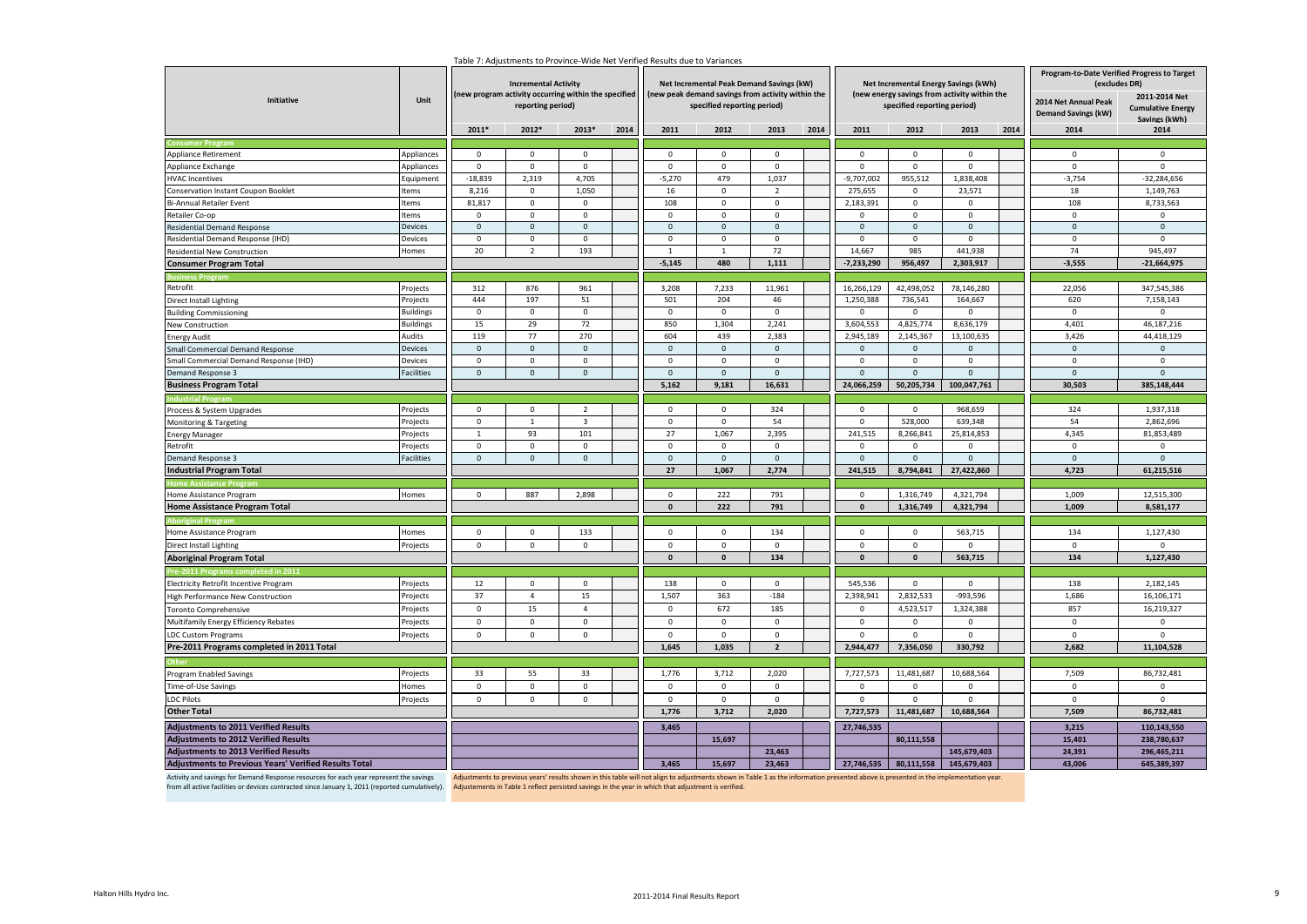#### **Table 8: Province-Wide Realization Rate & NTG**

|                                            |      |                         |      | <b>Peak Demand Savings</b> |      |                           |      | <b>Energy Savings</b> |      |                         |      |      |      |                           |      |      |
|--------------------------------------------|------|-------------------------|------|----------------------------|------|---------------------------|------|-----------------------|------|-------------------------|------|------|------|---------------------------|------|------|
| Initiative                                 |      | <b>Realization Rate</b> |      |                            |      | <b>Net-to-Gross Ratio</b> |      |                       |      | <b>Realization Rate</b> |      |      |      | <b>Net-to-Gross Ratio</b> |      |      |
|                                            | 2011 | 2012                    | 2013 | 2014                       | 2011 | 2012                      | 2013 | 2014                  | 2011 | 2012                    | 2013 | 2014 | 2011 | 2012                      | 2013 | 2014 |
| <b>Consumer Program</b>                    |      |                         |      |                            |      |                           |      |                       |      |                         |      |      |      |                           |      |      |
| <b>Appliance Retirement</b>                | 1.00 | 1.00                    | 1.00 | 1.00                       | 0.51 | 0.46                      | 0.42 | 0.45                  | 1.00 | 1.00                    | 1.00 | 1.00 | 0.46 | 0.47                      | 0.44 | 0.47 |
| Appliance Exchange                         | 1.00 | 1.00                    | 1.00 | 1.00                       | 0.51 | 0.52                      | 0.53 | 0.53                  | 1.00 | 1.00                    | 1.00 | 1.00 | 0.52 | 0.52                      | 0.53 | 0.53 |
| <b>HVAC Incentives</b>                     | 1.00 | 1.00                    | 1.00 | 1.00                       | 0.60 | 0.50                      | 0.48 | 0.48                  | 1.00 | 1.00                    | 1.00 | 1.00 | 0.50 | 0.49                      | 0.48 | 0.48 |
| <b>Conservation Instant Coupon Booklet</b> | 1.00 | 1.00                    | 1.00 | 1.00                       | 1.14 | 1.00                      | 1.11 | 1.69                  | 1.00 | 1.00                    | 1.00 | 1.00 | 1.00 | 1.05                      | 1.13 | 1.73 |
| <b>Bi-Annual Retailer Event</b>            | 1.00 | 1.00                    | 1.00 | 1.00                       | 1.12 | 0.91                      | 1.04 | 1.74                  | 1.00 | 1.00                    | 1.00 | 1.00 | 0.91 | 0.92                      | 1.04 | 1.75 |
| Retailer Co-op                             | 1.00 | n/a                     | n/a  | n/a                        | 0.68 | n/a                       | n/a  | n/a                   | n/a  | n/a                     | n/a  | n/a  | n/a  | n/a                       | n/a  | n/a  |
| <b>Residential Demand Response</b>         | n/a  | n/a                     | n/a  | n/a                        | n/a  | n/a                       | n/a  | n/a                   | n/a  | n/a                     | n/a  | n/a  | n/a  | n/a                       | n/a  | n/a  |
| Residential Demand Response (IHD)          | n/a  | n/a                     | n/a  | n/a                        | n/a  | n/a                       | n/a  | n/a                   | n/a  | n/a                     | n/a  | n/a  | n/a  | n/a                       | n/a  | n/a  |
| <b>Residential New Construction</b>        | 1.00 | 3.65                    | 0.78 | 1.03                       | 0.41 | 0.49                      | 0.63 | 0.63                  | 3.65 | 7.17                    | 3.09 | 0.62 | 0.49 | 0.49                      | 0.63 | 0.63 |
| <b>Business Program</b>                    |      |                         |      |                            |      |                           |      |                       |      |                         |      |      |      |                           |      |      |
| Retrofit                                   | 1.06 | 0.93                    | 0.92 | 0.84                       | 0.72 | 0.75                      | 0.73 | 0.71                  | 0.93 | 1.05                    | 1.01 | 0.98 | 0.75 | 0.76                      | 0.73 | 0.72 |
| Direct Install Lighting                    | 1.08 | 0.69                    | 0.82 | 0.78                       | 1.08 | 0.94                      | 0.94 | 0.94                  | 0.69 | 0.85                    | 0.84 | 0.83 | 0.94 | 0.94                      | 0.94 | 0.94 |
| <b>Building Commissioning</b>              | n/a  | n/a                     | n/a  | 1.97                       | n/a  | n/a                       | n/a  | 1.00                  | n/a  | n/a                     | n/a  | 1.16 | n/a  | n/a                       | n/a  | 1.00 |
| New Construction                           | 0.50 | 0.98                    | 0.68 | 0.71                       | 0.50 | 0.49                      | 0.54 | 0.54                  | 0.98 | 0.99                    | 0.76 | 0.79 | 0.49 | 0.49                      | 0.54 | 0.54 |
| <b>Energy Audit</b>                        | n/a  | n/a                     | 1.02 | 0.96                       | n/a  | n/a                       | 0.66 | 0.68                  | n/a  | n/a                     | 0.97 | 1.00 | n/a  | n/a                       | 0.66 | 0.67 |
| <b>Small Commercial Demand Response</b>    | n/a  | n/a                     | n/a  | n/a                        | n/a  | n/a                       | n/a  | n/a                   | n/a  | n/a                     | n/a  | n/a  | n/a  | n/a                       | n/a  | n/a  |
| Small Commercial Demand Response (IHD)     | n/a  | n/a                     | n/a  | n/a                        | n/a  | n/a                       | n/a  | n/a                   | n/a  | n/a                     | n/a  | n/a  | n/a  | n/a                       | n/a  | n/a  |
| Demand Response 3                          | 0.76 | n/a                     | n/a  | n/a                        | n/a  | n/a                       | n/a  | n/a                   | n/a  | n/a                     | n/a  | n/a  | n/a  | n/a                       | n/a  | n/a  |
| ndustrial Program                          |      |                         |      |                            |      |                           |      |                       |      |                         |      |      |      |                           |      |      |
| Process & System Upgrades                  | n/a  | n/a                     | 0.85 | 0.96                       | n/a  | n/a                       | 0.94 | 0.79                  | n/a  | n/a                     | 0.87 | 0.96 | n/a  | n/a                       | 0.93 | 0.80 |
| Monitoring & Targeting                     | n/a  | n/a                     | n/a  | 0.59                       | n/a  | n/a                       | n/a  | 1.00                  | n/a  | n/a                     | n/a  | 0.36 | n/a  | n/a                       | n/a  | 1.00 |
| <b>Energy Manager</b>                      | n/a  | 1.16                    | 0.90 | 0.91                       | n/a  | 0.90                      | 0.90 | 0.90                  | 1.16 | 1.16                    | 0.90 | 0.96 | 0.90 | 0.90                      | 0.90 | 0.85 |
| Retrofit                                   | 1.11 | n/a                     | n/a  | n/a                        | 0.72 | n/a                       | n/a  | n/a                   | 0.91 | n/a                     | n/a  | n/a  | 0.75 | n/a                       | n/a  | n/a  |
| Demand Response 3                          | 0.84 | n/a                     | n/a  | n/a                        | n/a  | n/a                       | n/a  | n/a                   | n/a  | n/a                     | n/a  | n/a  | n/a  | n/a                       | n/a  | n/a  |
| <b>Iome Assistance Program</b>             |      |                         |      |                            |      |                           |      |                       |      |                         |      |      |      |                           |      |      |
| Home Assistance Program                    | 1.00 | 0.32                    | 0.26 | 0.49                       | 0.70 | 1.00                      | 1.00 | 1.00                  | 0.32 | 0.99                    | 0.88 | 0.78 | 1.00 | 1.00                      | 1.00 | 1.00 |
| <b>Aboriginal Program</b>                  |      |                         |      |                            |      |                           |      |                       |      |                         |      |      |      |                           |      |      |
| Home Assistance Program                    | n/a  | n/a                     | 0.05 | 0.15                       | n/a  | n/a                       | 1.00 | 1.00                  | n/a  | n/a                     | 0.95 | 0.97 | n/a  | n/a                       | 1.00 | 1.00 |
| <b>Direct Install Lighting</b>             | n/a  | n/a                     | n/a  | n/a                        | n/a  | n/a                       | n/a  | n/a                   | n/a  | n/a                     | n/a  | n/a  | n/a  | n/a                       | n/a  | n/a  |
| Pre-2011 Programs completed in 2011        |      |                         |      |                            |      |                           |      |                       |      |                         |      |      |      |                           |      |      |
| Electricity Retrofit Incentive Program     | 0.80 | n/a                     | n/a  | n/a                        | 0.54 | n/a                       | n/a  | n/a                   | n/a  | n/a                     | n/a  | n/a  | n/a  | n/a                       | n/a  | n/a  |
| High Performance New Construction          | 1.00 | 1.00                    | 1.00 | n/a                        | 0.49 | 0.50                      | 0.50 | 0.50                  | 1.00 | 1.00                    | 1.00 | n/a  | 0.50 | 0.50                      | 0.50 | 0.50 |
| <b>Toronto Comprehensive</b>               | 1.13 | n/a                     | n/a  | n/a                        | 0.50 | n/a                       | n/a  | n/a                   | n/a  | n/a                     | n/a  | n/a  | n/a  | n/a                       | n/a  | n/a  |
| Multifamily Energy Efficiency Rebates      | 0.93 | n/a                     | n/a  | n/a                        | 0.78 | n/a                       | n/a  | n/a                   | n/a  | n/a                     | n/a  | n/a  | n/a  | n/a                       | n/a  | n/a  |
| <b>LDC Custom Programs</b>                 | 1.00 | n/a                     | n/a  | n/a                        | 1.00 | n/a                       | n/a  | n/a                   | n/a  | n/a                     | n/a  | n/a  | n/a  | n/a                       | n/a  | n/a  |
| Other                                      |      |                         |      |                            |      |                           |      |                       |      |                         |      |      |      |                           |      |      |
| <b>Program Enabled Savings</b>             | n/a  | 1.06                    | 1.00 | 0.86                       | n/a  | 1.00                      | 1.00 | 1.00                  | n/a  | 2.26                    | 1.00 | 0.98 | n/a  | 1.00                      | 1.00 | 1.00 |
| Time-of-Use Savings                        | n/a  | n/a                     | n/a  | n/a                        | n/a  | n/a                       | n/a  | n/a                   | n/a  | n/a                     | n/a  | n/a  | n/a  | n/a                       | n/a  | n/a  |
| <b>LDC Pilots</b>                          | n/a  | n/a                     | n/a  | n/a                        | n/a  | n/a                       | n/a  | n/a                   | n/a  | n/a                     | n/a  | n/a  | n/a  | n/a                       | n/a  | n/a  |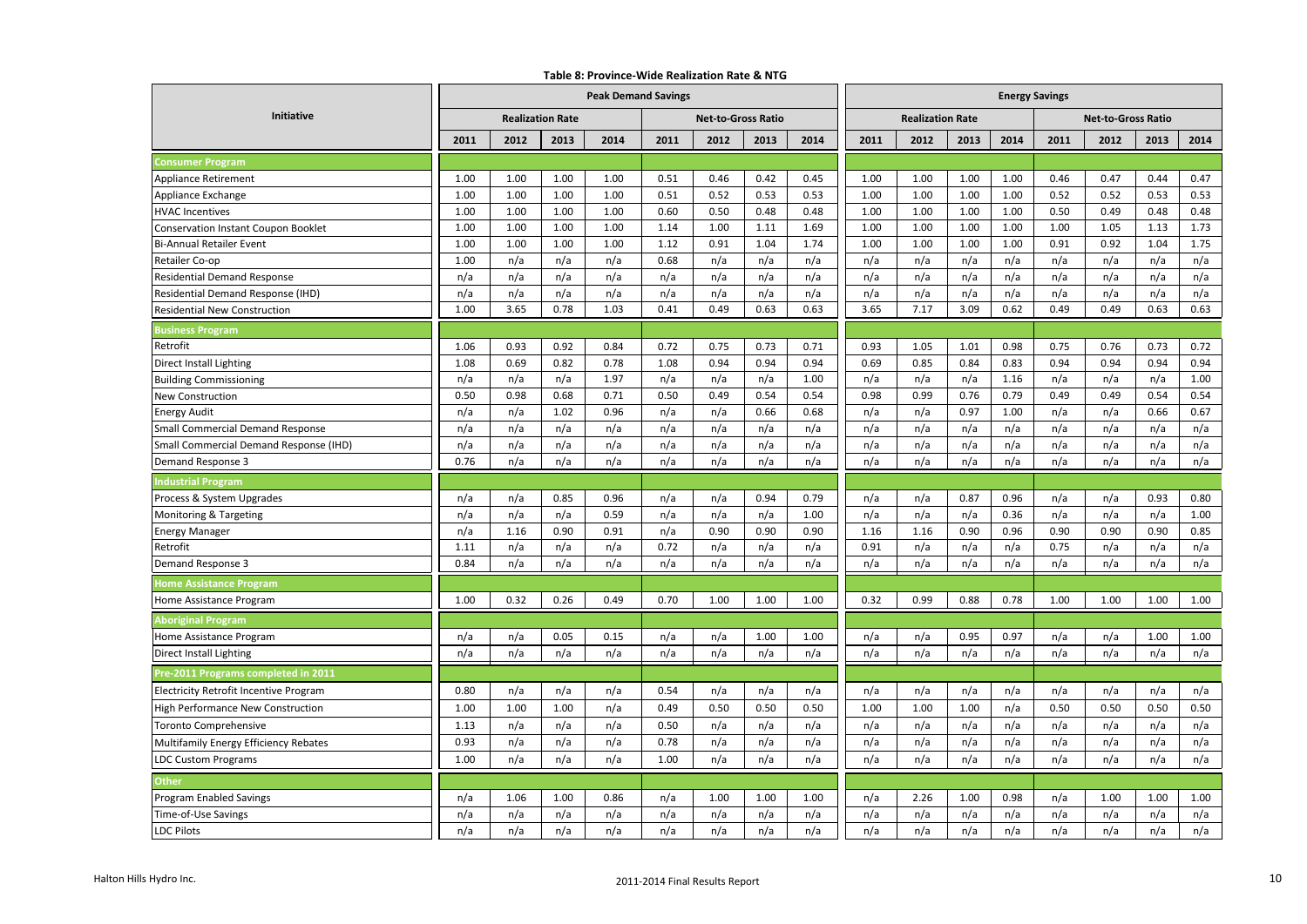## **Summary Provincial Progress Towards CDM Targets**

# **Table 9: Province-Wide Net Peak Demand Savings at the End User Level (MW)**

| <b>Implementation Period</b>                                                  |                                           |                                                  | Annual |       |  |  |  |  |  |  |
|-------------------------------------------------------------------------------|-------------------------------------------|--------------------------------------------------|--------|-------|--|--|--|--|--|--|
|                                                                               | 2011                                      | 2012                                             | 2013   | 2014  |  |  |  |  |  |  |
| 2011                                                                          | 216.3                                     | 136.6                                            | 135.8  | 129.0 |  |  |  |  |  |  |
| 2012+                                                                         | 1.4                                       | 253.3                                            | 109.8  | 108.2 |  |  |  |  |  |  |
| 2013+                                                                         | 0.6                                       | 7.0                                              | 404.5  | 122.0 |  |  |  |  |  |  |
| 2014†                                                                         | 1.4                                       | 10.8                                             | 34.2   | 568.6 |  |  |  |  |  |  |
|                                                                               |                                           | Verified Net Annual Peak Demand Savings in 2014: |        | 927.7 |  |  |  |  |  |  |
|                                                                               | 2014 Annual CDM Capacity Target:<br>1,330 |                                                  |        |       |  |  |  |  |  |  |
| Verified Portion of Peak Demand Savings Target Achieved in 2014 (%):<br>69.8% |                                           |                                                  |        |       |  |  |  |  |  |  |

## **Table 10: Province-Wide Net Energy Savings at the End-User Level (GWh)**

| <b>Implementation Period</b>                                       |        |                         | Annual                                            |         | <b>Cumulative</b> |  |  |  |  |  |
|--------------------------------------------------------------------|--------|-------------------------|---------------------------------------------------|---------|-------------------|--|--|--|--|--|
|                                                                    | 2011   | 2012                    | 2013                                              | 2014    | 2011-2014         |  |  |  |  |  |
| 2011                                                               | 606.9  | 582.3<br>603.0<br>601.0 |                                                   |         |                   |  |  |  |  |  |
| 2012+                                                              | 18.7   | 503.6                   | 498.4                                             | 492.6   | 1,513.3           |  |  |  |  |  |
| 2013†                                                              | 1.7    | 44.4                    | 603.3                                             | 583.4   | 1,232.8           |  |  |  |  |  |
| $2014+$                                                            | 7.3    | 44.8                    | 191.0                                             | 1,170.8 | 1,413.9           |  |  |  |  |  |
|                                                                    |        |                         | Verified Net Cumulative Energy Savings 2011-2014: |         | 6,553.0           |  |  |  |  |  |
| 2011-2014 Cumulative CDM Energy Target:<br>6,000                   |        |                         |                                                   |         |                   |  |  |  |  |  |
| Verified Portion of Cumulative Energy Target Achieved in 2014 (%): | 109.2% |                         |                                                   |         |                   |  |  |  |  |  |

*†Includes adjustments to previous years' verified results*

*Results presented using scenario 1 which assumes that demand response resources have a persistence of 1 year*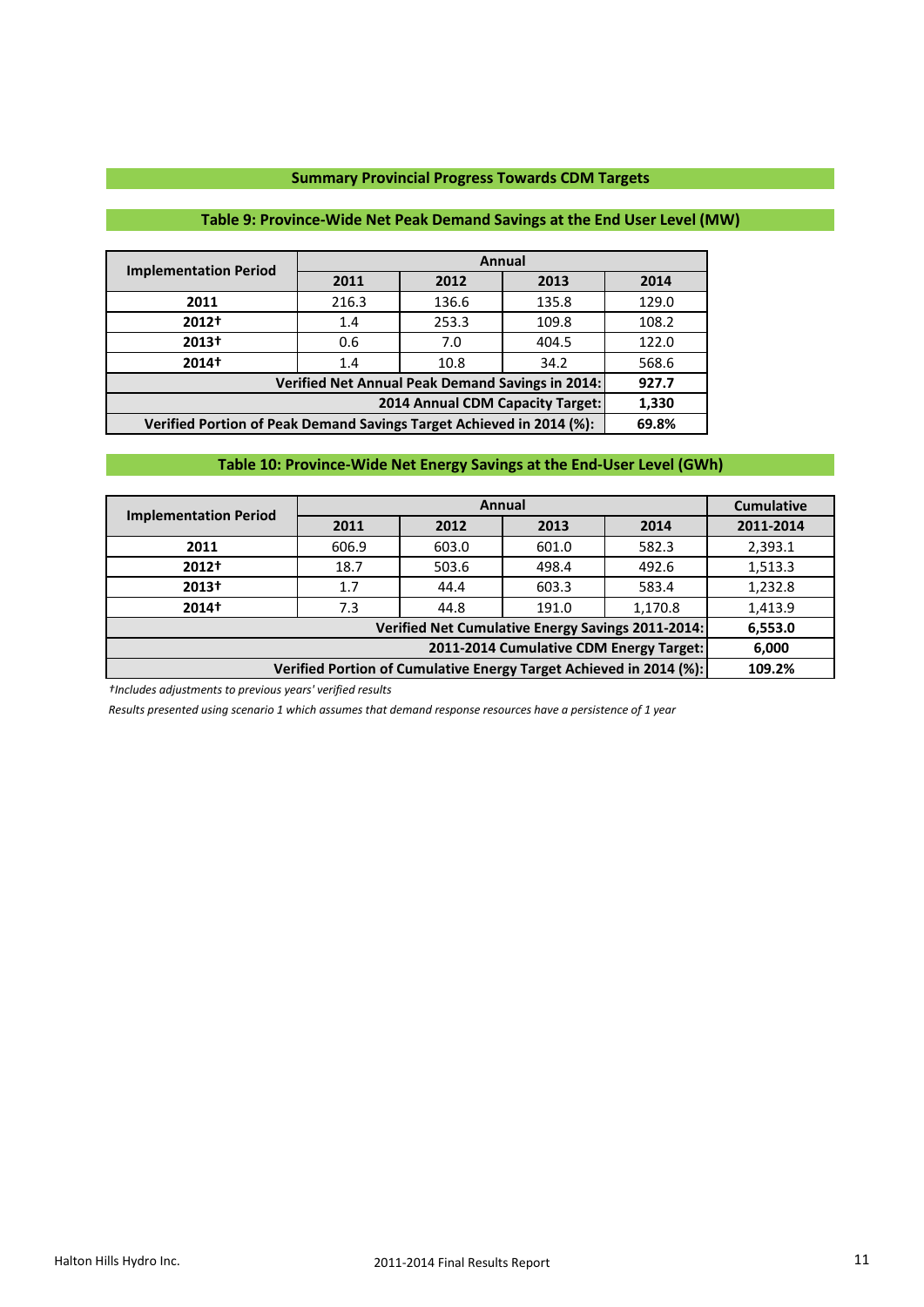# **METHODOLOGY**

All results are at the end-user level (not including transmission and distribution losses)

|                                                                     | <b>EQUATIONS</b>                                                                                                                                                                                                                                                                                                                                                                  |  |  |  |  |  |  |  |  |  |
|---------------------------------------------------------------------|-----------------------------------------------------------------------------------------------------------------------------------------------------------------------------------------------------------------------------------------------------------------------------------------------------------------------------------------------------------------------------------|--|--|--|--|--|--|--|--|--|
| Prescriptive<br>Measures and<br>Projects                            | Gross Savings = Activity * Per Unit Assumption<br>Net Savings = Gross Savings * Net-to-Gross Ratio<br>All savings are annualized (i.e. the savings are the same regardless of time of year a project was completed or measure installed)                                                                                                                                          |  |  |  |  |  |  |  |  |  |
| Engineered and<br><b>Custom Projects</b>                            | Gross Savings = Reported Savings * Realization Rate<br>Net Savings = Gross Savings * Net-to-Gross Ratio<br>All savings are annualized (i.e. the savings are the same regardless of time of year a project was completed or measure installed)                                                                                                                                     |  |  |  |  |  |  |  |  |  |
| Demand Response                                                     | Peak Demand: Gross Savings = Net Savings = contracted MW at contributor level * Provincial contracted to ex ante ratio<br>Energy: Gross Savings = Net Savings = provincial ex post energy savings * LDC proportion of total provincial contracted MW<br>All savings are annualized (i.e. the savings are the same regardless of the time of year a participant began offering DR) |  |  |  |  |  |  |  |  |  |
| Adjustments to<br><b>Previous Years'</b><br><b>Verified Results</b> | All variances from the Final Annual Results Reports from prior years will be adjusted within this report. Any variances with regards to projects counts,<br>data lag, and calculations etc., will be made within this report. Considers the cumulative effect of energy savings.                                                                                                  |  |  |  |  |  |  |  |  |  |

| <b>Initiative</b>       | <b>Attributing Savings to LDCs</b>                                                                                                                                                                                                            | <b>Savings 'start' Date</b>                                                      | <b>Calculating Resource Savings</b>                                                                                                                                                                                     |
|-------------------------|-----------------------------------------------------------------------------------------------------------------------------------------------------------------------------------------------------------------------------------------------|----------------------------------------------------------------------------------|-------------------------------------------------------------------------------------------------------------------------------------------------------------------------------------------------------------------------|
| <b>Consumer Program</b> |                                                                                                                                                                                                                                               |                                                                                  |                                                                                                                                                                                                                         |
| Appliance<br>Retirement | Includes both retail and home pickup stream.<br>Retail stream allocated based on average of<br>2008 & 2009 residential throughput; Home<br>pickup stream directly attributed by postal<br>code or customer selection.                         | Savings are considered to begin in the year the<br>appliance is picked up.       | Peak demand and energy savings are determined                                                                                                                                                                           |
|                         | When postal code information is provided by<br>customer, results are directly attributed to the<br>Appliance Exchange LDC. When postal code is not available, results<br>allocated based on average of 2008 & 2009<br>residential throughput. | Savings are considered to begin in the year that<br>the exchange event occurred. | using the verified measure level per unit assumption<br>multiplied by the uptake in the market (gross) taking<br>into account net-to-gross factors such as free-<br>ridership and spillover (net) at the measure level. |
| <b>HVAC Incentives</b>  | Results directly attributed to LDC based on<br>customer postal code.                                                                                                                                                                          | Savings are considered to begin in the year that<br>the installation occurred.   |                                                                                                                                                                                                                         |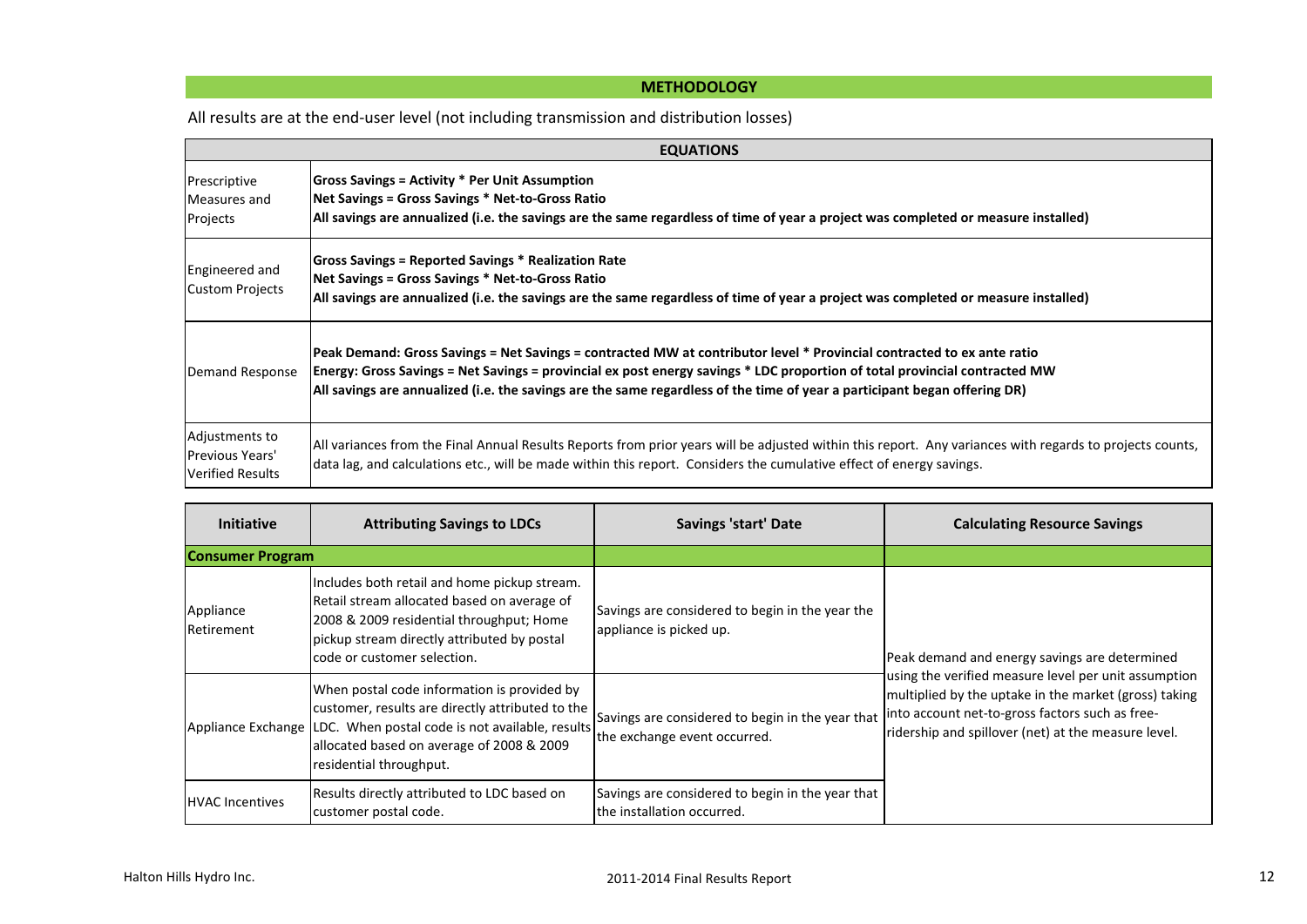| Initiative                                       | <b>Attributing Savings to LDCs</b>                                                                                                                                                                                                                          | <b>Savings 'start' Date</b>                                                             | <b>Calculating Resource Savings</b>                                                                                                                                                                                                                                                                                                                                                                                                                                                                              |
|--------------------------------------------------|-------------------------------------------------------------------------------------------------------------------------------------------------------------------------------------------------------------------------------------------------------------|-----------------------------------------------------------------------------------------|------------------------------------------------------------------------------------------------------------------------------------------------------------------------------------------------------------------------------------------------------------------------------------------------------------------------------------------------------------------------------------------------------------------------------------------------------------------------------------------------------------------|
| Conservation<br>Instant Coupon<br><b>Booklet</b> | LDC-coded coupons directly attributed to LDC.<br>Otherwise results are allocated based on<br>average of 2008 & 2009 residential<br>throughput.                                                                                                              | Savings are considered to begin in the year in<br>which the coupon was redeemed.        | Peak demand and energy savings are determined<br>using the verified measure level per unit assumption<br>multiplied by the uptake in the market (gross) taking                                                                                                                                                                                                                                                                                                                                                   |
| <b>Bi-Annual Retailer</b><br>Event               | Results are allocated based on average of 2008 Savings are considered to begin in the year in<br>& 2009 residential throughput.                                                                                                                             | which the event occurs.                                                                 | into account net-to-gross factors such as free-<br>ridership and spillover (net) at the measure level.                                                                                                                                                                                                                                                                                                                                                                                                           |
| Retailer Co-op                                   | When postal code information is provided by<br>the customer, results are directly attributed. If<br>postal code information is not available,<br>results are allocated based on average of 2008<br>& 2009 residential throughput.                           | Savings are considered to begin in the year of<br>the home visit and installation date. | Peak demand and energy savings are determined<br>using the verified measure level per unit assumption<br>multiplied by the uptake in the market (gross) taking<br>into account net-to-gross factors such as free-<br>ridership and spillover (net) at the measure level.                                                                                                                                                                                                                                         |
| Response                                         | Results are directly attributed to LDC based on Savings are considered to begin in the year the<br>Residential Demand data provided to IESO through project<br>completion reports and continuing participant signed a peaksaver PLUS™ participant<br>lists. | device was installed and/or when a customer<br>agreement.                               | Peak demand savings are based on an ex ante<br>estimate assuming a 1 in 10 weather year and<br>represents the "insurance value" of the initiative.<br>Energy savings are based on an ex post estimate<br>which reflects the savings that occurred as a result of<br>activations in the year and accounts for any<br>"snapback" in energy consumption experienced after<br>the event. Savings are assumed to persist for only 1<br>year, reflecting that savings will only occur if the<br>resource is activated. |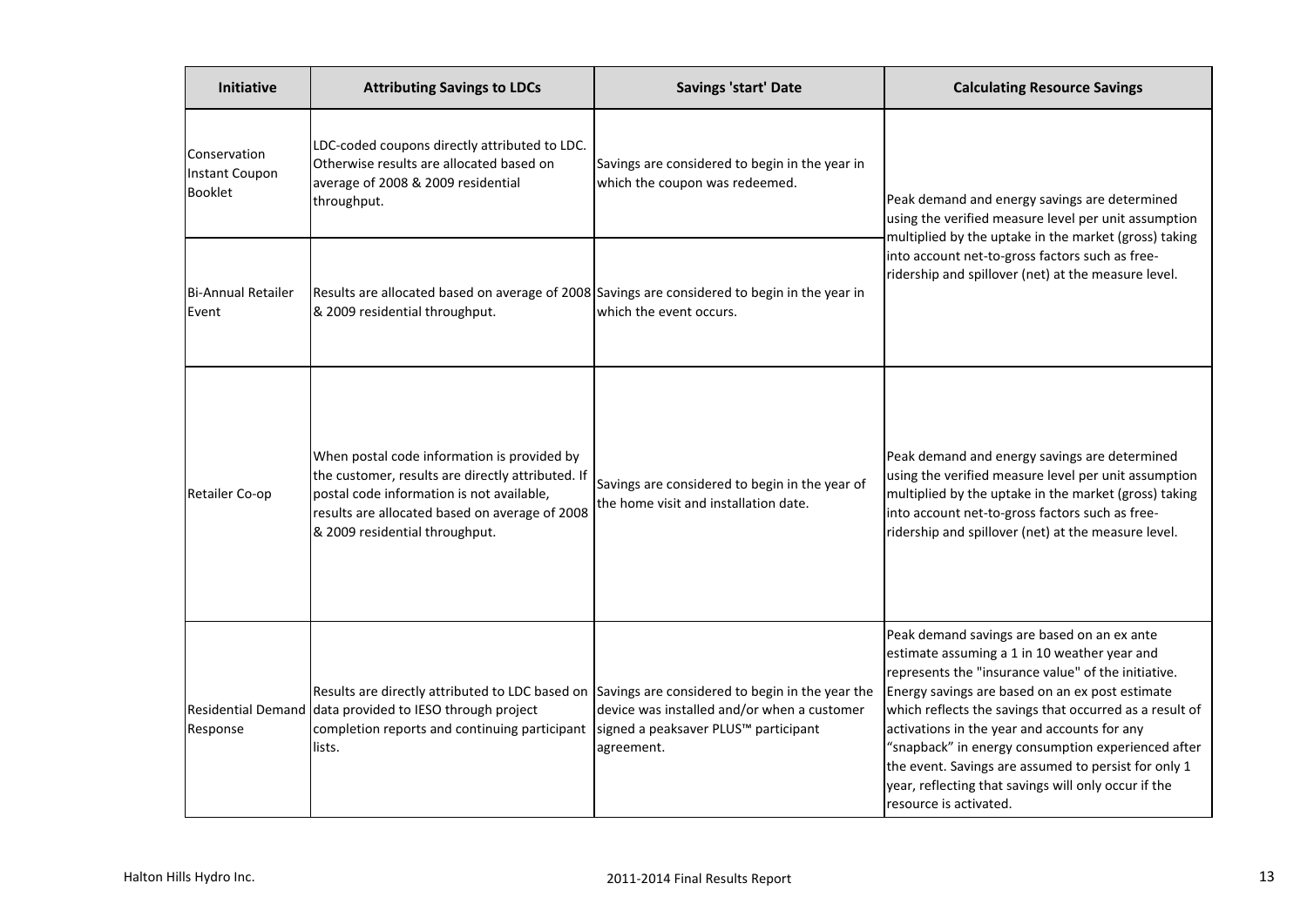| Initiative                              | <b>Attributing Savings to LDCs</b>                                                                                                                                                                                                                                                         | <b>Savings 'start' Date</b>                                                                                 | <b>Calculating Resource Savings</b>                                                                                                                                                                                                                                                                                                                                                                                                                                                                                                                                                                                                                                                                                                                       |
|-----------------------------------------|--------------------------------------------------------------------------------------------------------------------------------------------------------------------------------------------------------------------------------------------------------------------------------------------|-------------------------------------------------------------------------------------------------------------|-----------------------------------------------------------------------------------------------------------------------------------------------------------------------------------------------------------------------------------------------------------------------------------------------------------------------------------------------------------------------------------------------------------------------------------------------------------------------------------------------------------------------------------------------------------------------------------------------------------------------------------------------------------------------------------------------------------------------------------------------------------|
| <b>Residential New</b><br>Construction  | Results are directly attributed to LDC based on<br>LDC identified in application in the iCon<br>system. Initiative was not evaluated in 2011,<br>reported results are presented with forecast<br>assumptions as per the business case.                                                     | Savings are considered to begin in the year of<br>the project completion date.                              | Peak demand and energy savings are determined<br>using the verified measure level per unit assumption<br>multiplied by the uptake in the market (gross) taking<br>into account net-to-gross factors such as free-<br>ridership and spillover (net) at the measure level.                                                                                                                                                                                                                                                                                                                                                                                                                                                                                  |
| <b>Business Program</b>                 |                                                                                                                                                                                                                                                                                            |                                                                                                             |                                                                                                                                                                                                                                                                                                                                                                                                                                                                                                                                                                                                                                                                                                                                                           |
| Efficiency:<br>Equipment<br>Replacement | Results are directly attributed to LDC based on<br>LDC identified at the facility level in the iCon<br>system. Projects in the Application Status:<br>"Post-Stage Submission" are included<br>(excluding "Payment denied by LDC"); Please<br>see page for Building type to Sector mapping. | Savings are considered to begin in the year of<br>the actual project completion date in the iCON<br>system. | Peak demand and energy savings are determined by<br>the total savings for a given project as reported in the<br>iCON system (reported). A realization rate is applied<br>to the reported savings to ensure that these savings<br>align with EM&V protocols and reflect the savings that<br>were actually realized (i.e. how many light bulbs were<br>actually installed vs. what was reported) (gross). Net<br>savings takes into account net-to-gross factors such as<br>free-ridership and spillover (net). Both realization rate<br>and net-to-gross ratios can differ for energy and<br>demand savings and depend on the mix of projects<br>within an LDC territory (i.e. lighting or non-lighting<br>project, engineered/custom/prescriptive track). |
|                                         | projects with an "Actual Project Completion Date" in 2014)                                                                                                                                                                                                                                 |                                                                                                             | Additional Note: project counts were derived by filtering out invalid statuses (e.g. Post-Project Submission - Payment denied by LDC) and only including                                                                                                                                                                                                                                                                                                                                                                                                                                                                                                                                                                                                  |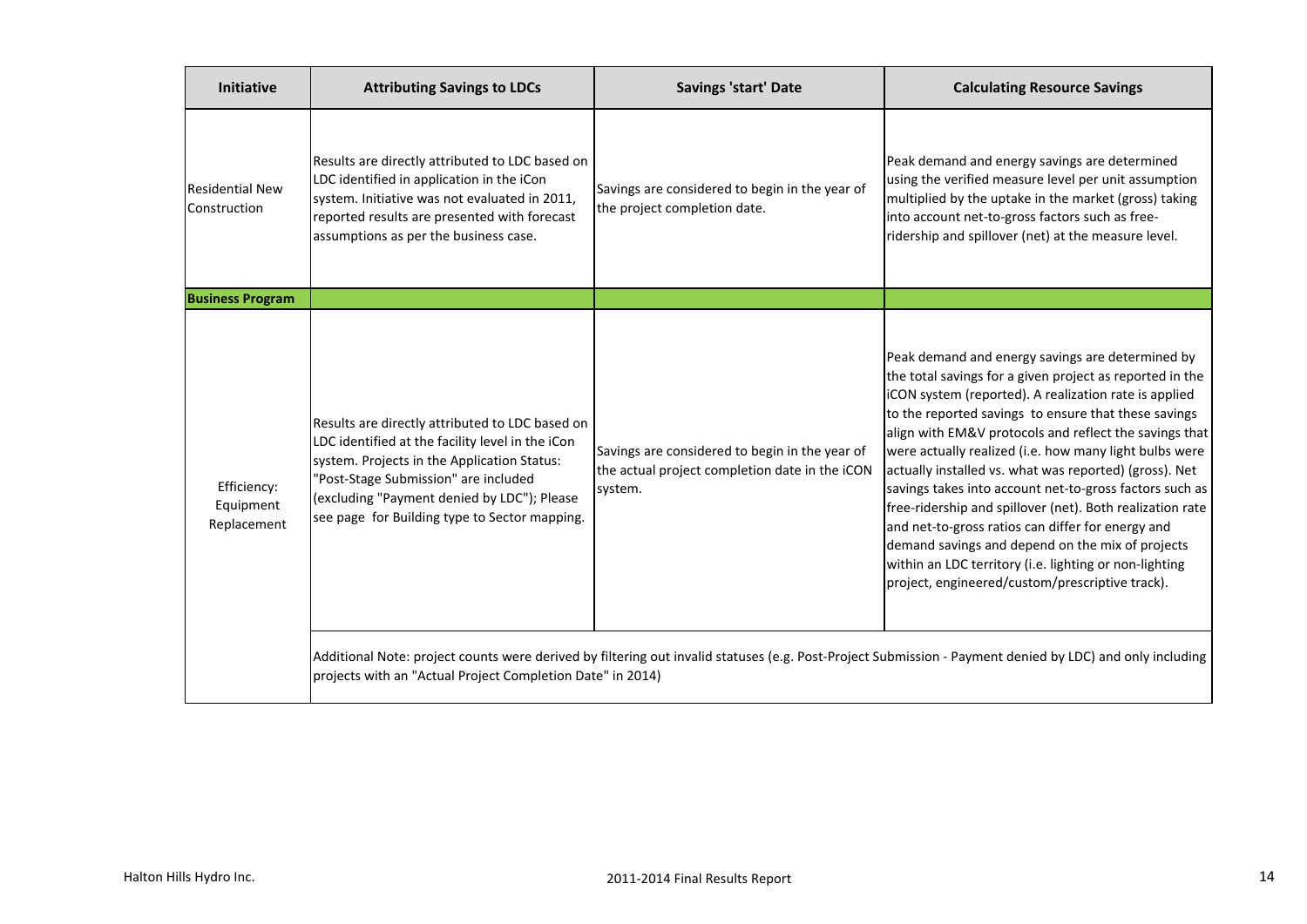| Initiative                                               | <b>Attributing Savings to LDCs</b>                                                                                                     | Savings 'start' Date                                              | <b>Calculating Resource Savings</b>                                                                                                                                                                                                                                                                                                                                                                                                                                                                                                            |  |
|----------------------------------------------------------|----------------------------------------------------------------------------------------------------------------------------------------|-------------------------------------------------------------------|------------------------------------------------------------------------------------------------------------------------------------------------------------------------------------------------------------------------------------------------------------------------------------------------------------------------------------------------------------------------------------------------------------------------------------------------------------------------------------------------------------------------------------------------|--|
| Direct Installed<br>Lighting                             | Results are directly attributed to LDC based on Savings are considered to begin in the year of<br>the LDC specified on the work order. | the actual project completion date.                               | Peak demand and energy savings are determined<br>using the verified measure level per unit assumptions<br>multiplied by the uptake of each measure accounting<br>for the realization rate for both peak demand and<br>energy to reflect the savings that were actually<br>realized (i.e. how many light bulbs were actually<br>installed vs. what was reported) (gross). Net savings<br>take into account net-to-gross factors such as free-<br>ridership and spillover for both peak demand and<br>energy savings at the program level (net). |  |
| <b>Existing Building</b><br>Commissioning<br>Incentive   | Results are directly attributed to LDC based on Savings are considered to begin in the year of<br>LDC identified in the application.   | the actual project completion date.                               | Peak demand and energy savings are determined by<br>the total savings for a given project as reported<br>(reported). A realization rate is applied to the<br>reported savings to ensure that these savings align                                                                                                                                                                                                                                                                                                                               |  |
| New Construction<br>and Major<br>Renovation<br>Incentive | Results are directly attributed to LDC based on Savings are considered to begin in the year of<br>LDC identified in the application.   | the actual project completion date.                               | with EM&V protocols and reflect the savings that<br>were actually realized (i.e. how many light bulbs were<br>actually installed vs. what was reported) (gross). Net<br>savings takes into account net-to-gross factors such as<br>free-ridership and spillover (net).                                                                                                                                                                                                                                                                         |  |
| <b>Energy Audit</b>                                      | Projects are directly attributed to LDC based<br>on LDC identified in the application.                                                 | Savings are considered to begin in the year of<br>the audit date. | Peak demand and energy savings are determined by<br>the total savings resulting from an audit as reported<br>(reported). A realization rate is applied to the<br>reported savings to ensure that these savings align<br>with EM&V protocols and reflect the savings that<br>were actually realized (i.e. how many light bulbs were<br>actually installed vs. what was reported) (gross). Net<br>savings takes into account net-to-gross factors such as<br>free-ridership and spillover (net).                                                 |  |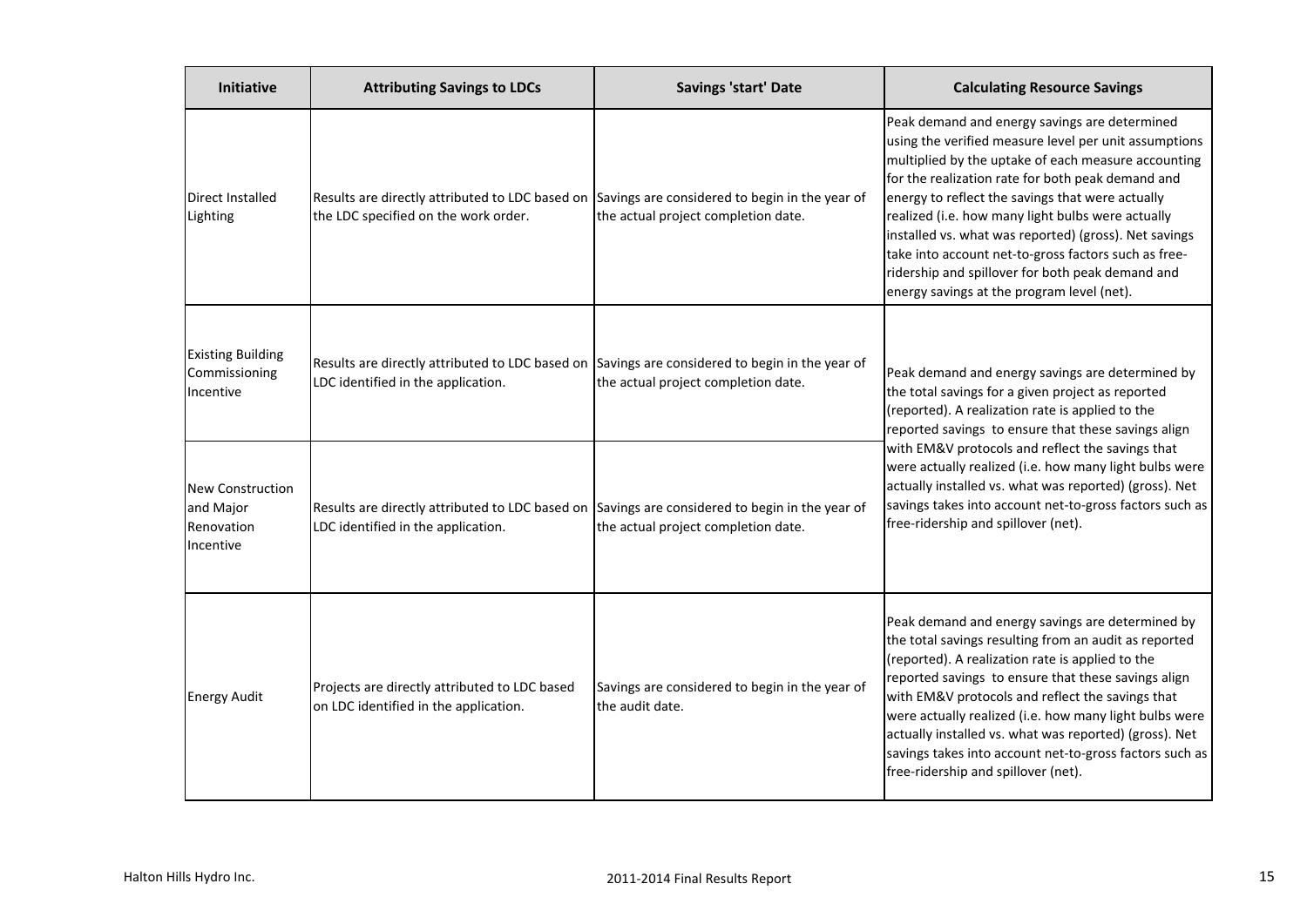| <b>Initiative</b>                                                                        | <b>Attributing Savings to LDCs</b>                                                                                                                                                                                                                                                                                                                                            | Savings 'start' Date                                                                                                    | <b>Calculating Resource Savings</b>                                                                                                                                                                                                                                                                                                                                                                                                                                                                                                                                                                        |
|------------------------------------------------------------------------------------------|-------------------------------------------------------------------------------------------------------------------------------------------------------------------------------------------------------------------------------------------------------------------------------------------------------------------------------------------------------------------------------|-------------------------------------------------------------------------------------------------------------------------|------------------------------------------------------------------------------------------------------------------------------------------------------------------------------------------------------------------------------------------------------------------------------------------------------------------------------------------------------------------------------------------------------------------------------------------------------------------------------------------------------------------------------------------------------------------------------------------------------------|
| Commercial<br><b>Demand Response</b><br>(part of the<br>Residential program<br>schedule) | Results are directly attributed to LDC based on Savings are considered to begin in the year the<br>data provided to IESO through project<br>completion reports and continuing participant<br>lists                                                                                                                                                                            | device was installed and/or when a customer<br>signed a peaksaver PLUS™ participant<br>agreement.                       | Peak demand savings are based on an ex ante<br>estimate assuming a 1 in 10 weather year and<br>represents the "insurance value" of the initiative.<br>Energy savings are based on an ex post estimate<br>which reflects the savings that occurred as a result of<br>activations in the year. Savings are assumed to persist<br>for only 1 year, reflecting that savings will only occur if<br>the resource is activated.                                                                                                                                                                                   |
| Demand Response<br>3 (part of the<br>Industrial program<br>schedule)                     | Results are attributed to LDCs based on the<br>total contracted megawatts at the contributor<br>level as of December 31st, applying the<br>provincial ex ante to contracted ratio (ex ante<br>estimate/contracted megawatts); Ex post<br>energy savings are attributed to the LDC based<br>on their proportion of the total contracted<br>megawatts at the contributor level. | Savings are considered to begin in the year in<br>which the contributor signed up to participate<br>in demand response. | Peak demand savings are ex ante estimates based on<br>the load reduction capability that can be expected for<br>the purposes of planning. The ex ante estimates factor<br>in both scheduled non-performances (i.e.<br>maintenance) and historical performance. Energy<br>savings are based on an ex post estimate which<br>reflects the savings that actually occurred as a results<br>of activations in the year. Savings are assumed to<br>persist for 1 year, reflecting that savings will not occur<br>if the resource is not activated and additional costs<br>are incurred to activate the resource. |
| <b>Industrial Program</b>                                                                |                                                                                                                                                                                                                                                                                                                                                                               |                                                                                                                         |                                                                                                                                                                                                                                                                                                                                                                                                                                                                                                                                                                                                            |
| Process & System<br>Upgrades                                                             | Results are directly attributed to LDC based on Savings are considered to begin in the year in<br>LDC identified in application.                                                                                                                                                                                                                                              | which the incentive project was completed.                                                                              | Peak demand and energy savings are determined by<br>the total savings from a given project as reported<br>(reported). A realization rate is applied to the<br>reported savings to ensure that these savings align<br>with EM&V protocols and reflect the savings that<br>were actually realized (i.e. how many light bulbs were<br>actually installed vs. what was reported) (gross). Net<br>savings takes into account net-to-gross factors such as<br>free-ridership and spillover (net).                                                                                                                |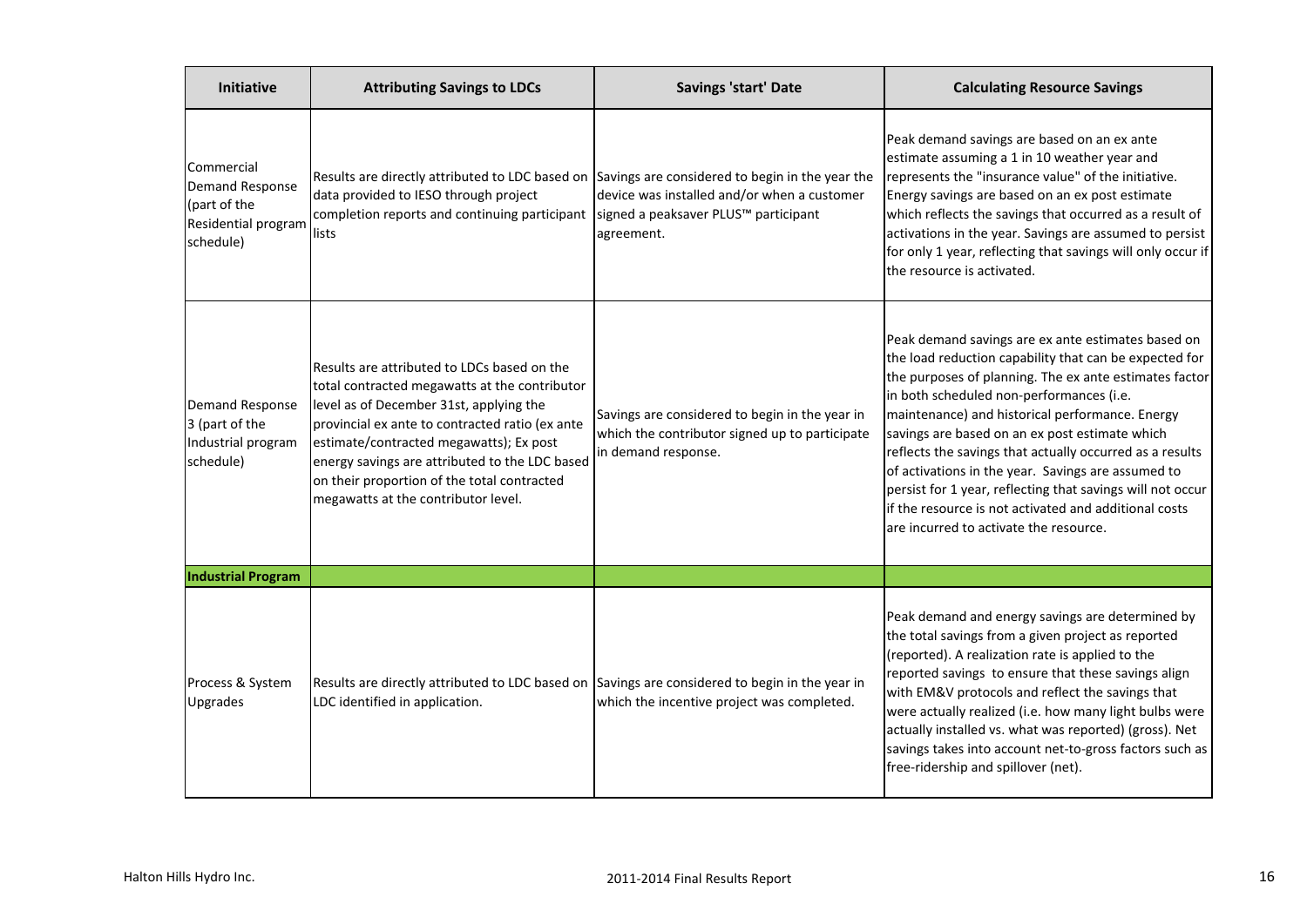| <b>Initiative</b>         | <b>Attributing Savings to LDCs</b>                                                                                                   | <b>Savings 'start' Date</b>                                                                                                                                                       | <b>Calculating Resource Savings</b>                                                                                                                                                                                                                                                                                                                                                                                                                                                                                                       |
|---------------------------|--------------------------------------------------------------------------------------------------------------------------------------|-----------------------------------------------------------------------------------------------------------------------------------------------------------------------------------|-------------------------------------------------------------------------------------------------------------------------------------------------------------------------------------------------------------------------------------------------------------------------------------------------------------------------------------------------------------------------------------------------------------------------------------------------------------------------------------------------------------------------------------------|
| Monitoring &<br>Targeting | Results are directly attributed to LDC based on Savings are considered to begin in the year in<br>LDC identified in the application. | which the incentive project was completed.                                                                                                                                        | Peak demand and energy savings are determined by<br>the total savings from a given project as reported<br>(reported). A realization rate is applied to the<br>reported savings to ensure that these savings align<br>with EM&V protocols and reflect the savings that<br>were actually realized (i.e. how many light bulbs were<br>actually installed vs. what was reported) (gross). Net<br>savings takes into account net-to-gross factors such as<br>free-ridership and spillover (net).                                               |
| <b>Energy Manager</b>     | Results are directly attributed to LDC based on<br>LDC identified in the application.                                                | Savings are considered to begin in the year in<br>manager. If no date is specified the savings will<br>begin the year of the Quarterly Report<br>submitted by the energy manager. | Peak demand and energy savings are determined by<br>the total savings from a given project as reported<br>(reported). A realization rate is applied to the<br>which the project was completed by the energy reported savings to ensure that these savings align<br>with EM&V protocols and reflect the savings that<br>were actually realized (i.e. how many light bulbs were<br>actually installed vs. what was reported) (gross). Net<br>savings takes into account net-to-gross factors such as<br>free-ridership and spillover (net). |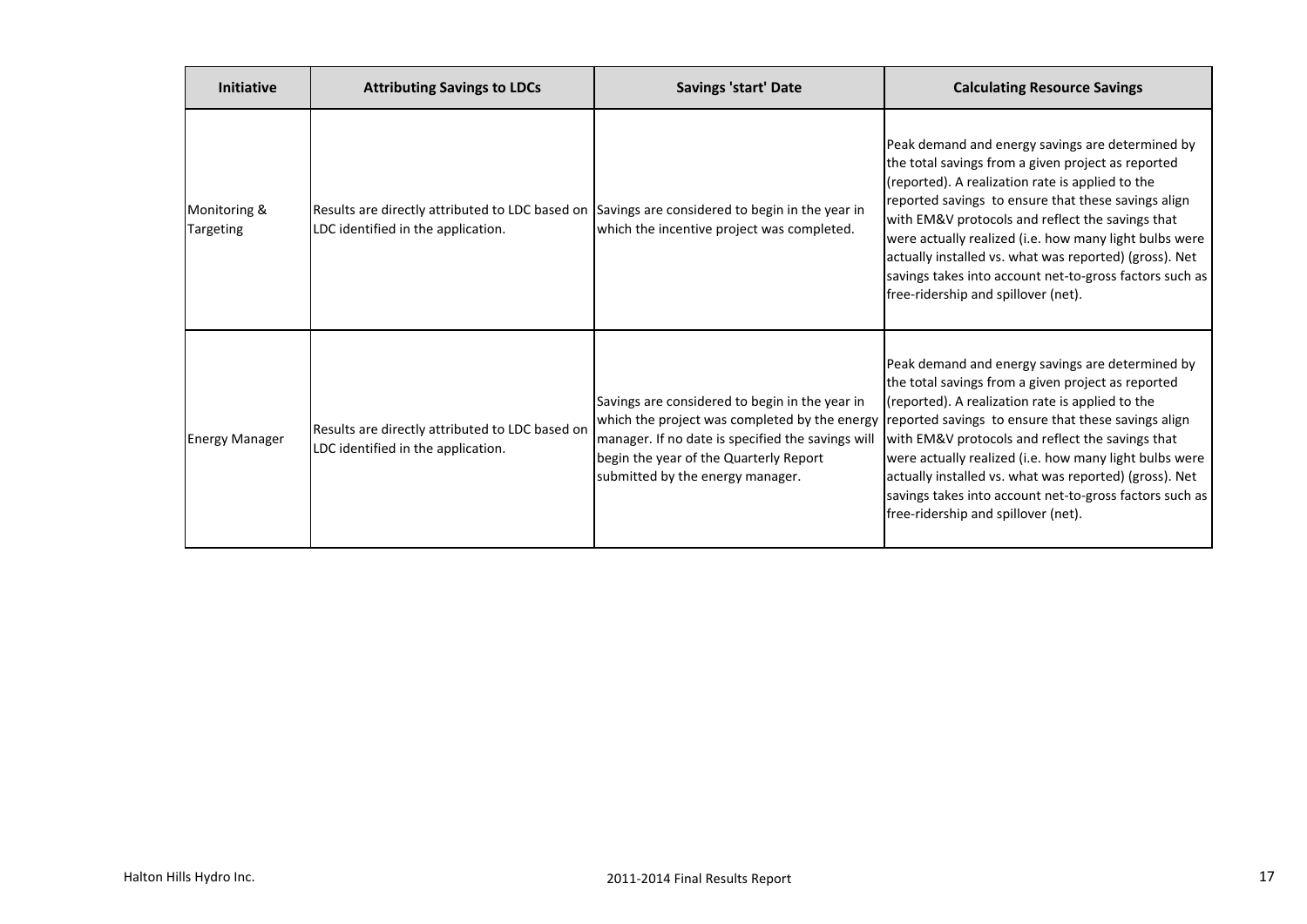| <b>Initiative</b>                                                                             | <b>Attributing Savings to LDCs</b>                                                                                                                                                                                                                                                                                                                                            | Savings 'start' Date                                                                                                    | <b>Calculating Resource Savings</b>                                                                                                                                                                                                                                                                                                                                                                                                                                                                                                                                                                                                                                                                                                                               |
|-----------------------------------------------------------------------------------------------|-------------------------------------------------------------------------------------------------------------------------------------------------------------------------------------------------------------------------------------------------------------------------------------------------------------------------------------------------------------------------------|-------------------------------------------------------------------------------------------------------------------------|-------------------------------------------------------------------------------------------------------------------------------------------------------------------------------------------------------------------------------------------------------------------------------------------------------------------------------------------------------------------------------------------------------------------------------------------------------------------------------------------------------------------------------------------------------------------------------------------------------------------------------------------------------------------------------------------------------------------------------------------------------------------|
| Efficiency:<br>Equipment<br>Replacement<br>Incentive (part of<br>the C&I program<br>schedule) | Results are directly attributed to LDC based on<br>LDC identified at the facility level in the<br>saveONenergy CRM; Projects in the<br>Application Status: "Post-Stage Submission"<br>are included (excluding "Payment denied by<br>LDC"); Please see "Reference Tables" tab for<br>Building type to Sector mapping.                                                          | Savings are considered to begin in the year of<br>the actual project completion date on the iCON<br>CRM system.         | Peak demand and energy savings are determined by<br>the total savings for a given project as reported in the<br>iCON CRM system (reported). A realization rate is<br>applied to the reported savings to ensure that these<br>savings align with EM&V protocols and reflect the<br>savings that were actually realized (i.e. how many light<br>bulbs were actually installed vs. what was reported)<br>(gross). Net savings takes into account net-to-gross<br>factors such as free-ridership and spillover (net). Both<br>realization rate and net-to-gross ratios can differ for<br>energy and demand savings and depend on the mix of<br>projects within an LDC territory (i.e. lighting or non-<br>lighting project, engineered/custom/prescriptive<br>track). |
| Demand Response                                                                               | Results are attributed to LDCs based on the<br>total contracted megawatts at the contributor<br>level as of December 31st, applying the<br>provincial ex ante to contracted ratio (ex ante<br>estimate/contracted megawatts); Ex post<br>energy savings are attributed to the LDC based<br>on their proportion of the total contracted<br>megawatts at the contributor level. | Savings are considered to begin in the year in<br>which the contributor signed up to participate<br>in demand response. | Peak demand savings are ex ante estimates based on<br>the load reduction capability that can be expected for<br>the purposes of planning. The ex ante estimates factor<br>in both scheduled non-performances (i.e.<br>maintenance) and historical performance. Energy<br>savings are based on an ex post estimate which<br>reflects the savings that actually occurred as a results<br>of activations in the year. Savings are assumed to<br>persist for 1 year, reflecting that savings will not occur<br>if the resource is not activated and additional costs<br>are incurred to activate the resource.                                                                                                                                                        |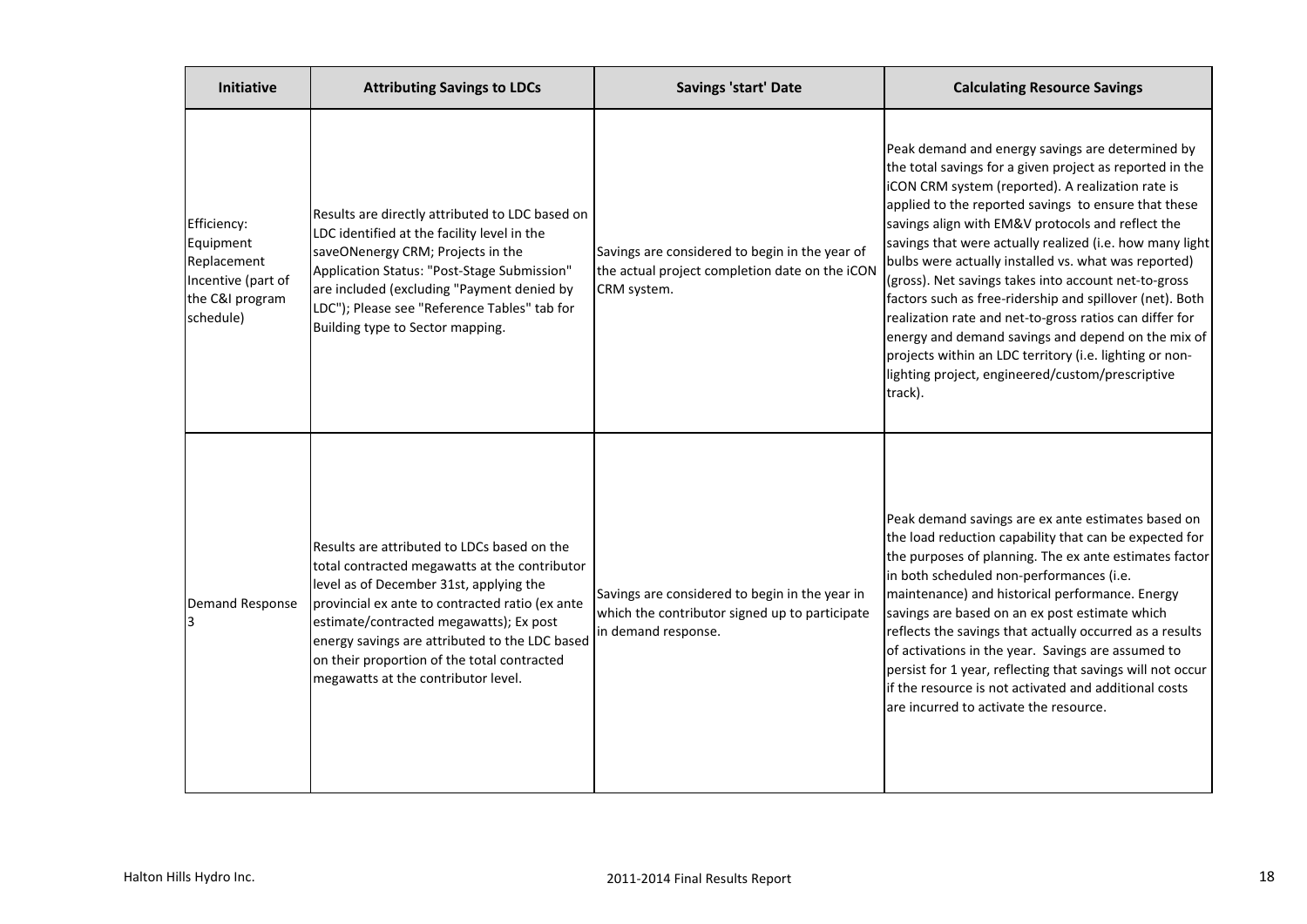| <b>Initiative</b>                 | <b>Attributing Savings to LDCs</b>                                                                                                   | <b>Savings 'start' Date</b>        | <b>Calculating Resource Savings</b>                                                                                                                                                                                                                                |
|-----------------------------------|--------------------------------------------------------------------------------------------------------------------------------------|------------------------------------|--------------------------------------------------------------------------------------------------------------------------------------------------------------------------------------------------------------------------------------------------------------------|
| <b>Home Assistance Program</b>    |                                                                                                                                      |                                    |                                                                                                                                                                                                                                                                    |
| <b>Home Assistance</b><br>Program | Results are directly attributed to LDC based on Savings are considered to begin in the year in<br>LDC identified in the application. | which the measures were installed. | Peak demand and energy savings are determined<br>using the measure level per unit assumption<br>multiplied by the uptake of each measure (gross),<br>taking into account net-to-gross factors such as free-<br>ridership and spillover (net) at the measure level. |
| <b>Aboriginal Program</b>         |                                                                                                                                      |                                    |                                                                                                                                                                                                                                                                    |
| Aboriginal Program                | Results are directly attributed to LDC based on Savings are considered to begin in the year in<br>LDC identified in the application. | which the measures were installed. | Peak demand and energy savings are determined<br>using the measure level per unit assumption<br>multiplied by the uptake of each measure (gross),<br>taking into account net-to-gross factors such as free-<br>ridership and spillover (net) at the measure level. |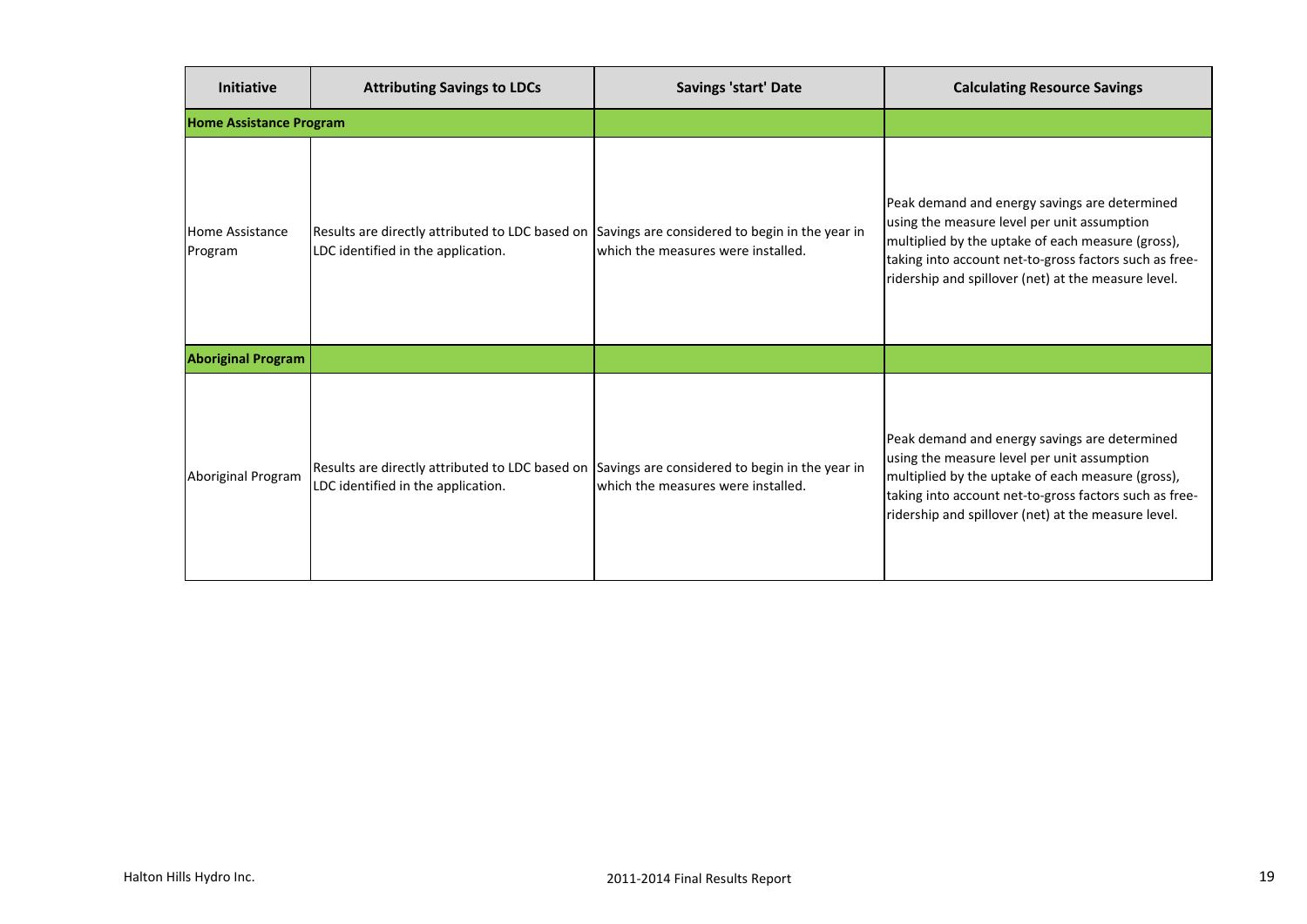| <b>Initiative</b>                                | <b>Attributing Savings to LDCs</b>                                                                                                                                                                                                      | <b>Savings 'start' Date</b>                    | <b>Calculating Resource Savings</b>                                                                                                                                                                                                                                                                                                                                                                                                                             |
|--------------------------------------------------|-----------------------------------------------------------------------------------------------------------------------------------------------------------------------------------------------------------------------------------------|------------------------------------------------|-----------------------------------------------------------------------------------------------------------------------------------------------------------------------------------------------------------------------------------------------------------------------------------------------------------------------------------------------------------------------------------------------------------------------------------------------------------------|
| Pre-2011 Programs completed in 2011              |                                                                                                                                                                                                                                         |                                                |                                                                                                                                                                                                                                                                                                                                                                                                                                                                 |
| <b>Electricity Retrofit</b><br>Incentive Program | Results are directly attributed to LDC based on<br>LDC identified in the application; Initiative was Savings are considered to begin in the year in<br>not evaluated in 2011, 2012, 2013 or 2014<br>assumptions as per 2010 evaluation. | which a project was completed.                 | Peak demand and energy savings are determined by<br>the total savings from a given project as reported. A<br>realization rate is applied to the reported savings to                                                                                                                                                                                                                                                                                             |
| High Performance<br><b>New Construction</b>      | Results are directly attributed to LDC based on<br>customer data provided to the OPA from<br>Enbridge; Initiative was not evaluated in 2011,<br>2012, 2013 or 2014, assumptions as per 2010<br>evaluation.                              | Savings are considered to begin in the year in | ensure that these savings align with EM&V protocols<br>and reflect the savings that were actually realized (i.e.<br>how many light bulbs were actually installed vs. what<br>was reported) (gross). Net savings takes into account<br>net-to-gross factors such as free-ridership and<br>spillover (net). If energy savings are not available, an<br>estimate is made based on the kWh to kW ratio in the<br>provincial results from the 2010 evaluated results |
| Toronto<br>Comprehensive                         | Program run exclusively in Toronto Hydro-<br>Electric System Limited service territory;<br>Initiative was not evaluated in 2011, 2012,<br>2013 or 2014, assumptions as per 2010<br>evaluation.                                          | which a project was completed.                 | (http://www.powerauthority.on.ca/evaluation-<br>measurement-and-verification/evaluation-reports).                                                                                                                                                                                                                                                                                                                                                               |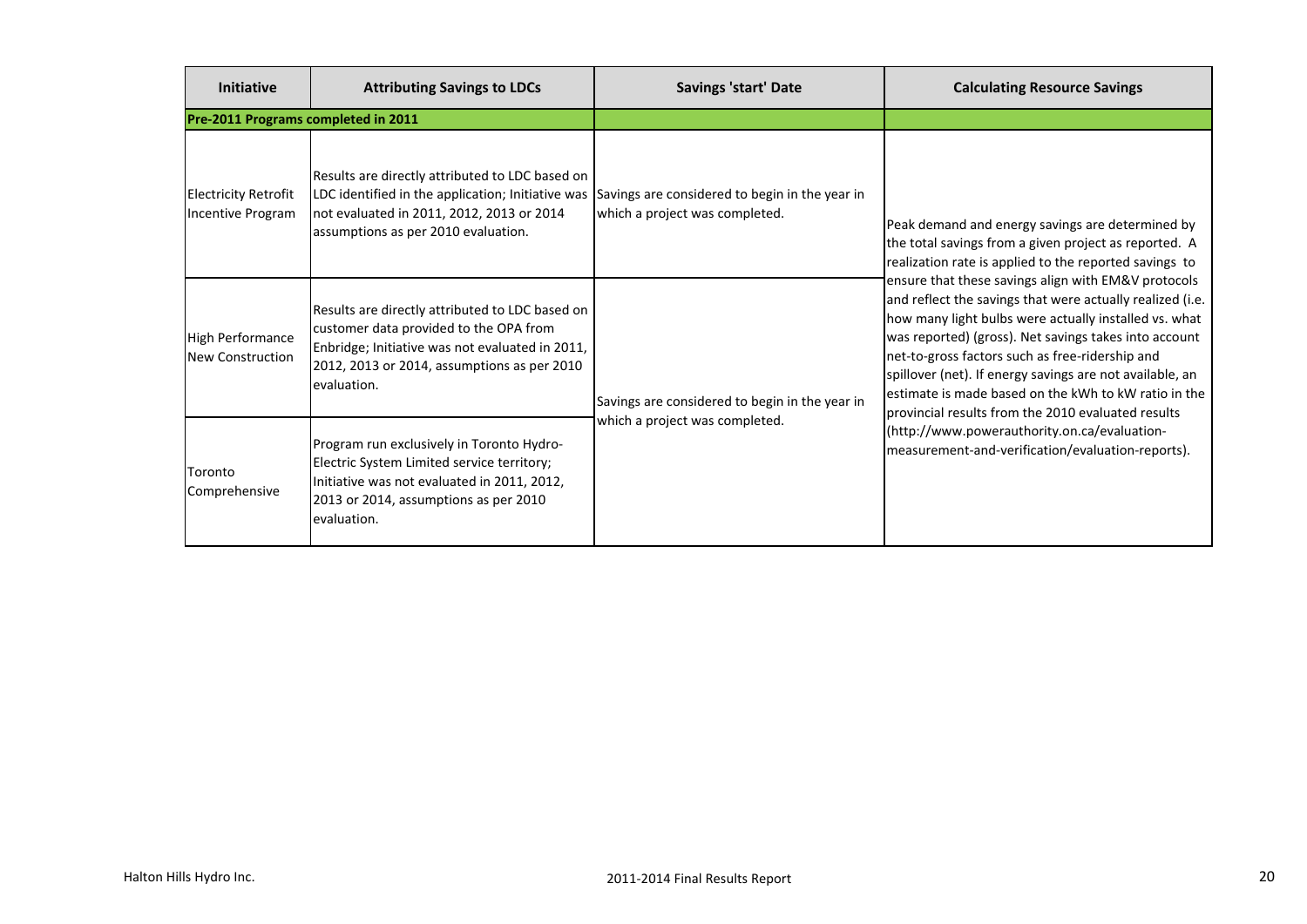| <b>Initiative</b>                                      | <b>Attributing Savings to LDCs</b>                                                                                                                                                        | <b>Savings 'start' Date</b>                                                      | <b>Calculating Resource Savings</b>                                                                                                                                                                                                                                                                                                                                                                        |
|--------------------------------------------------------|-------------------------------------------------------------------------------------------------------------------------------------------------------------------------------------------|----------------------------------------------------------------------------------|------------------------------------------------------------------------------------------------------------------------------------------------------------------------------------------------------------------------------------------------------------------------------------------------------------------------------------------------------------------------------------------------------------|
| <b>Multifamily Energy</b><br><b>Efficiency Rebates</b> | Results are directly attributed to LDC based on<br>LDC identified in the application; Initiative was<br>not evaluated in 2011, 2012, 2013 or 2014,<br>assumptions as per 2010 evaluation. |                                                                                  | Peak demand and energy savings are determined by<br>the total savings from a given project as reported<br>(reported). A realization rate is applied to the<br>reported savings to ensure that these savings align                                                                                                                                                                                          |
| Data Centre<br>Incentive Program                       | Program run exclusively in PowerStream Inc.<br>service territory; Initiative was not evaluated<br>in 2011, assumptions as per 2009 evaluation.                                            | Savings are considered to begin in the year in<br>which a project was completed. | with EM&V protocols and reflect the savings that<br>were actually realized (i.e. how many light bulbs were<br>actually installed vs. what was reported) (gross). Net<br>savings takes into account net-to-gross factors such as<br>free-ridership and spillover (net). If energy savings are<br>not available, an estimate is made based on the kWh<br>to kW ratio in the provincial results from the 2010 |
| <b>EnWin Green Suites</b>                              | Program run exclusively in ENWIN Utilities Ltd.<br>service territory; Initiative was not evaluated<br>in 2011 or 2012, assumptions as per 2010<br>evaluation.                             |                                                                                  | evaluated results<br>(http://www.powerauthority.on.ca/evaluation-<br>measurement-and-verification/evaluation-reports).                                                                                                                                                                                                                                                                                     |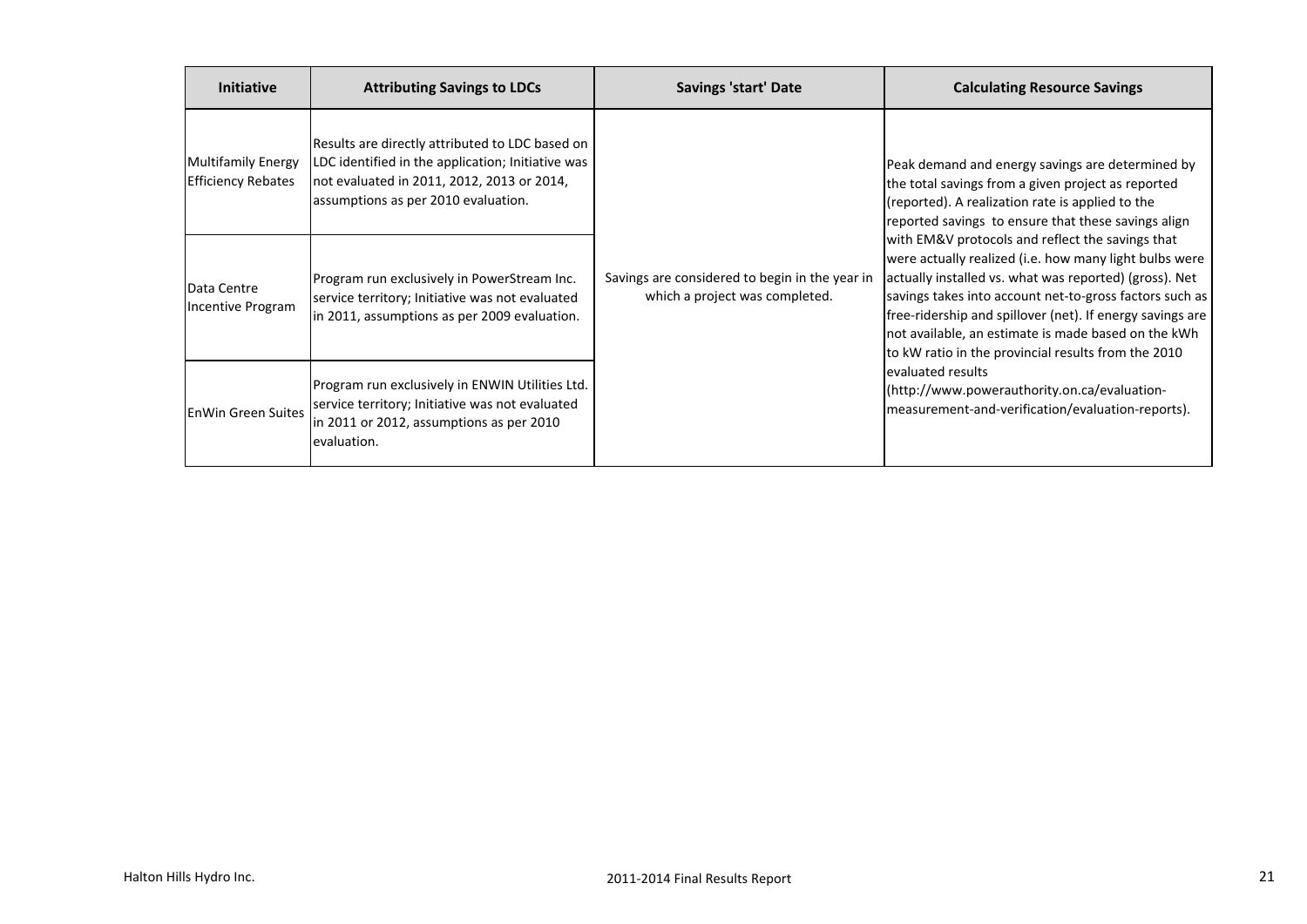# **Consumer Program Allocation Methodology**

Results can be allocated based on average of 2008 & 2009 residential throughput for each LDC (below) when additional information is not available. Source: OEB Yearbook Data 2008 & 2009

| <b>Local Distribution Company</b>                | <b>Allocation</b> |
|--------------------------------------------------|-------------------|
| Algoma Power Inc.                                | 0.2%              |
| Atikokan Hydro Inc.                              | 0.0%              |
| Attawapiskat Power Corporation                   | 0.0%              |
| <b>Bluewater Power Distribution Corporation</b>  | 0.6%              |
| Brant County Power Inc.                          | 0.2%              |
| Brantford Power Inc.                             | 0.7%              |
| Burlington Hydro Inc.                            | 1.4%              |
| Cambridge and North Dumfries Hydro Inc.          | 1.0%              |
| Canadian Niagara Power Inc.                      | 0.5%              |
| Centre Wellington Hydro Ltd.                     | 0.1%              |
| Chapleau Public Utilities Corporation            | 0.0%              |
| <b>COLLUS Power Corporation</b>                  | 0.3%              |
| Cooperative Hydro Embrun Inc.                    | 0.0%              |
| E.L.K. Energy Inc.                               | 0.2%              |
| Enersource Hydro Mississauga Inc.                | 3.9%              |
| <b>ENTEGRUS</b>                                  | 0.6%              |
| <b>ENWIN Utilities Ltd.</b>                      | 1.6%              |
| Erie Thames Powerlines Corporation               | 0.4%              |
| Espanola Regional Hydro Distribution Corporation | 0.1%              |
| <b>Essex Powerlines Corporation</b>              | 0.7%              |
| Festival Hydro Inc.                              | 0.3%              |
| Fort Albany Power Corporation                    | 0.0%              |
| Fort Frances Power Corporation                   | 0.1%              |
| Greater Sudbury Hydro Inc.                       | 1.0%              |
| Grimsby Power Inc.                               | 0.2%              |
| Guelph Hydro Electric Systems Inc.               | 0.9%              |
| Haldimand County Hydro Inc.                      | 0.4%              |
| Halton Hills Hydro Inc.                          | 0.5%              |
| Hearst Power Distribution Company Limited        | 0.1%              |
| <b>Horizon Utilities Corporation</b>             | 4.0%              |
| Hydro 2000 Inc.                                  | 0.0%              |
| Hydro Hawkesbury Inc.                            | 0.1%              |
| Hydro One Brampton Networks Inc.                 | 2.8%              |
| Hydro One Networks Inc.                          | 30.0%             |
| Hydro Ottawa Limited                             | 5.6%              |
| Innisfil Hydro Distribution Systems Limited      | 0.4%              |
| Kashechewan Power Corporation                    | 0.0%              |
| Kenora Hydro Electric Corporation Ltd.           | 0.1%              |
| Kingston Hydro Corporation                       | 0.5%              |
| Kitchener-Wilmot Hydro Inc.                      | 1.6%              |
| Lakefront Utilities Inc.                         | 0.2%              |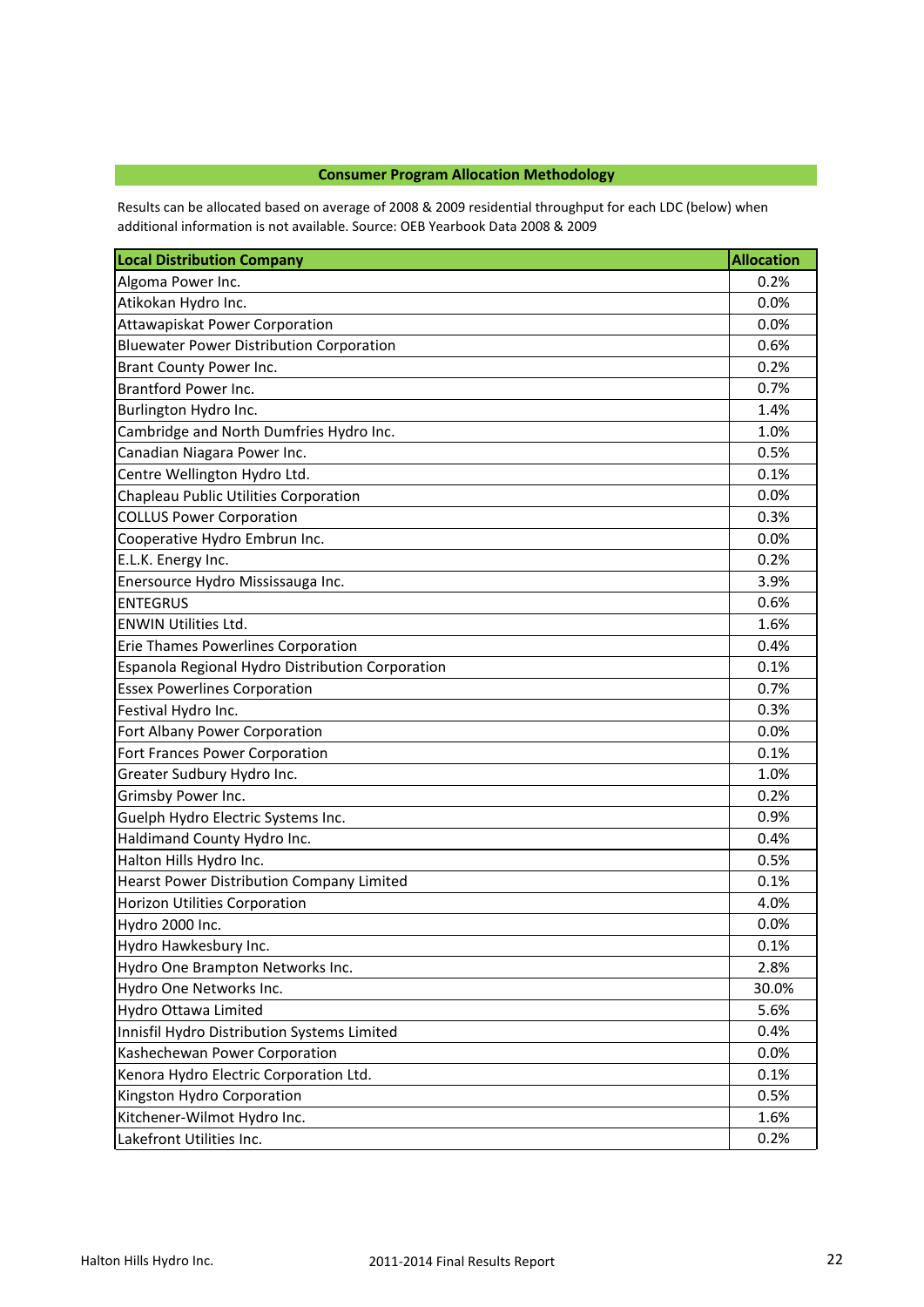| Lakeland Power Distribution Ltd.                | 0.2%  |
|-------------------------------------------------|-------|
| London Hydro Inc.                               | 2.7%  |
| Middlesex Power Distribution Corporation        | 0.1%  |
| Midland Power Utility Corporation               | 0.1%  |
| Milton Hydro Distribution Inc.                  | 0.6%  |
| Newmarket - Tay Power Distribution Ltd.         | 0.7%  |
| Niagara Peninsula Energy Inc.                   | 1.0%  |
| Niagara-on-the-Lake Hydro Inc.                  | 0.2%  |
| Norfolk Power Distribution Inc.                 | 0.3%  |
| North Bay Hydro Distribution Limited            | 0.5%  |
| Northern Ontario Wires Inc.                     | 0.1%  |
| Oakville Hydro Electricity Distribution Inc.    | 1.5%  |
| Orangeville Hydro Limited                       | 0.2%  |
| Orillia Power Distribution Corporation          | 0.3%  |
| Oshawa PUC Networks Inc.                        | 1.2%  |
| <b>Ottawa River Power Corporation</b>           | 0.2%  |
| Parry Sound Power Corporation                   | 0.1%  |
| Peterborough Distribution Incorporated          | 0.7%  |
| PowerStream Inc.                                | 6.6%  |
| PUC Distribution Inc.                           | 0.9%  |
| Renfrew Hydro Inc.                              | 0.1%  |
| Rideau St. Lawrence Distribution Inc.           | 0.1%  |
| Sioux Lookout Hydro Inc.                        | 0.1%  |
| St. Thomas Energy Inc.                          | 0.3%  |
| Thunder Bay Hydro Electricity Distribution Inc. | 0.9%  |
| Tillsonburg Hydro Inc.                          | 0.1%  |
| Toronto Hydro-Electric System Limited           | 12.8% |
| Veridian Connections Inc.                       | 2.4%  |
| Wasaga Distribution Inc.                        | 0.2%  |
| Waterloo North Hydro Inc.                       | 1.0%  |
| Welland Hydro-Electric System Corp.             | 0.4%  |
| Wellington North Power Inc.                     | 0.1%  |
| West Coast Huron Energy Inc.                    | 0.1%  |
| Westario Power Inc.                             | 0.5%  |
| Whitby Hydro Electric Corporation               | 0.9%  |
| Woodstock Hydro Services Inc.                   | 0.3%  |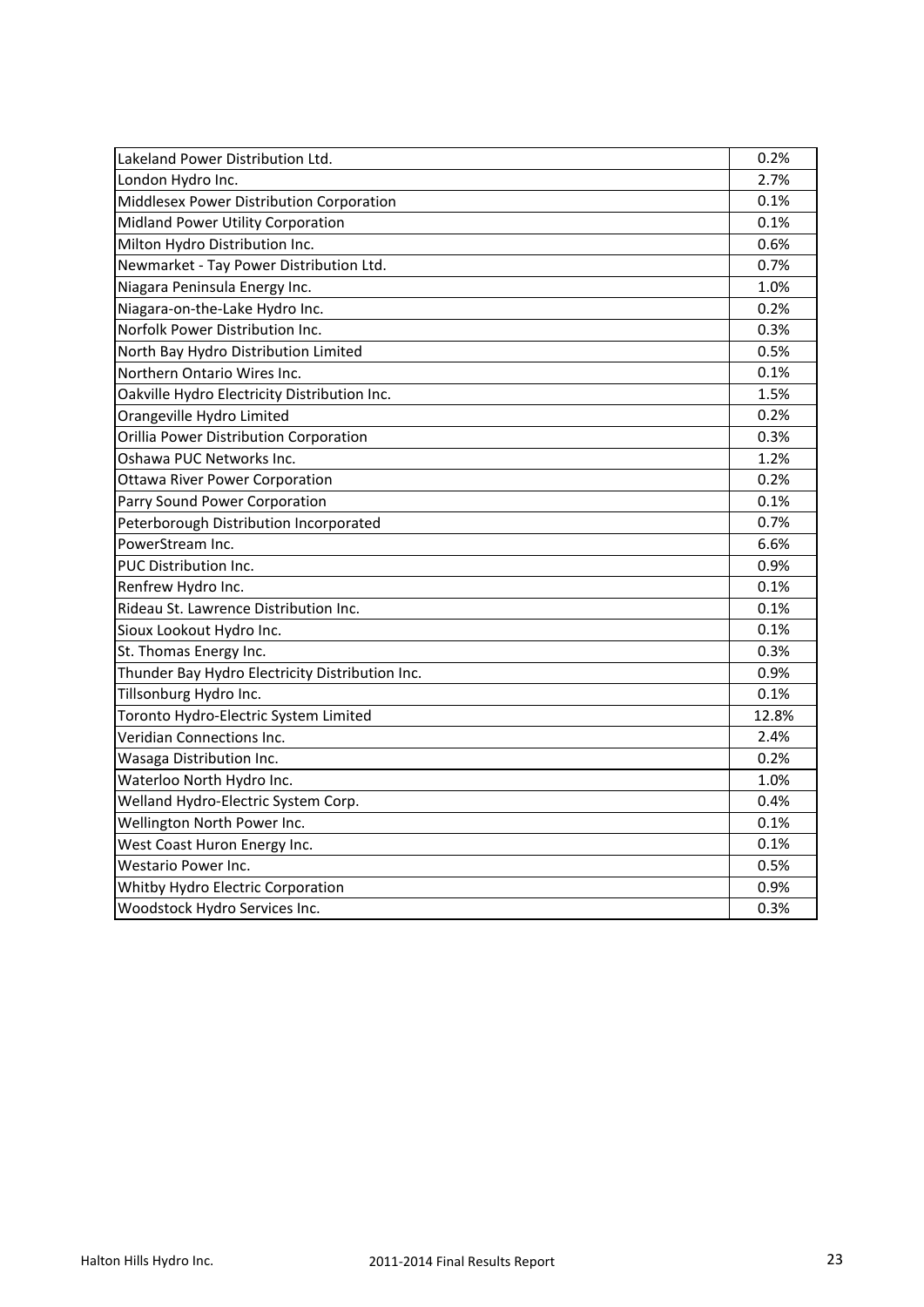### **Reporting Glossary**

**Annual: the peak demand or energy savings that occur in a given year (includes resource savings from new program activity and resource savings persisting from previous years).**

**Cumulative Energy Savings: represents the sum of the annual energy savings that accrue over a defined period (in the context of this report the defined period is 2011 - 2014). This concept does not apply to peak demand savings.**

**End-User Level: resource savings in this report are measured at the customer level as opposed to the generator level (the difference being line losses).** 

Free-ridership: the percentage of participants who would have implemented the program measure or practice in the absence of the program.

**Incremental: the new resource savings attributable to activity procured in a particular reporting period based on when the savings are considered to 'start'.**

Initiative: a Conservation & Demand Management offering focusing on a particular opportunity or customer end-use (i.e. Retrofit, Fridge & Freezer Pickup).

**Net-to-Gross Ratio: The ratio of net savings to gross savings, which takes into account factors such as free-ridership and spillover**

**Net Energy Savings (MWh): energy savings attributable to conservation and demand management activities net of free-riders, etc.**

**Net Peak Demand Savings (MW): peak demand savings attributable to conservation and demand management activities net of free-riders, etc.**

**Program: a group of initiatives that target a particular market sector (e.g. Consumer, Industrial).** 

Realization Rate: A comparison of observed or measured (evaluated) information to original reported savings which is used to adjust the gross savings estimates.

Settlement Account: the grouping of demand response facilities (contributors) into one contractual agreement

Spillover: Reductions in energy consumption and/or demand caused by the presence of the energy efficiency program, beyond the program-related gross savings of the participants. There can be participant and/or non-participant spillover.

**Unit: for a specific initiative the relevant type of activity acquired in the market place (i.e. appliances picked up, projects completed, coupons redeemed).**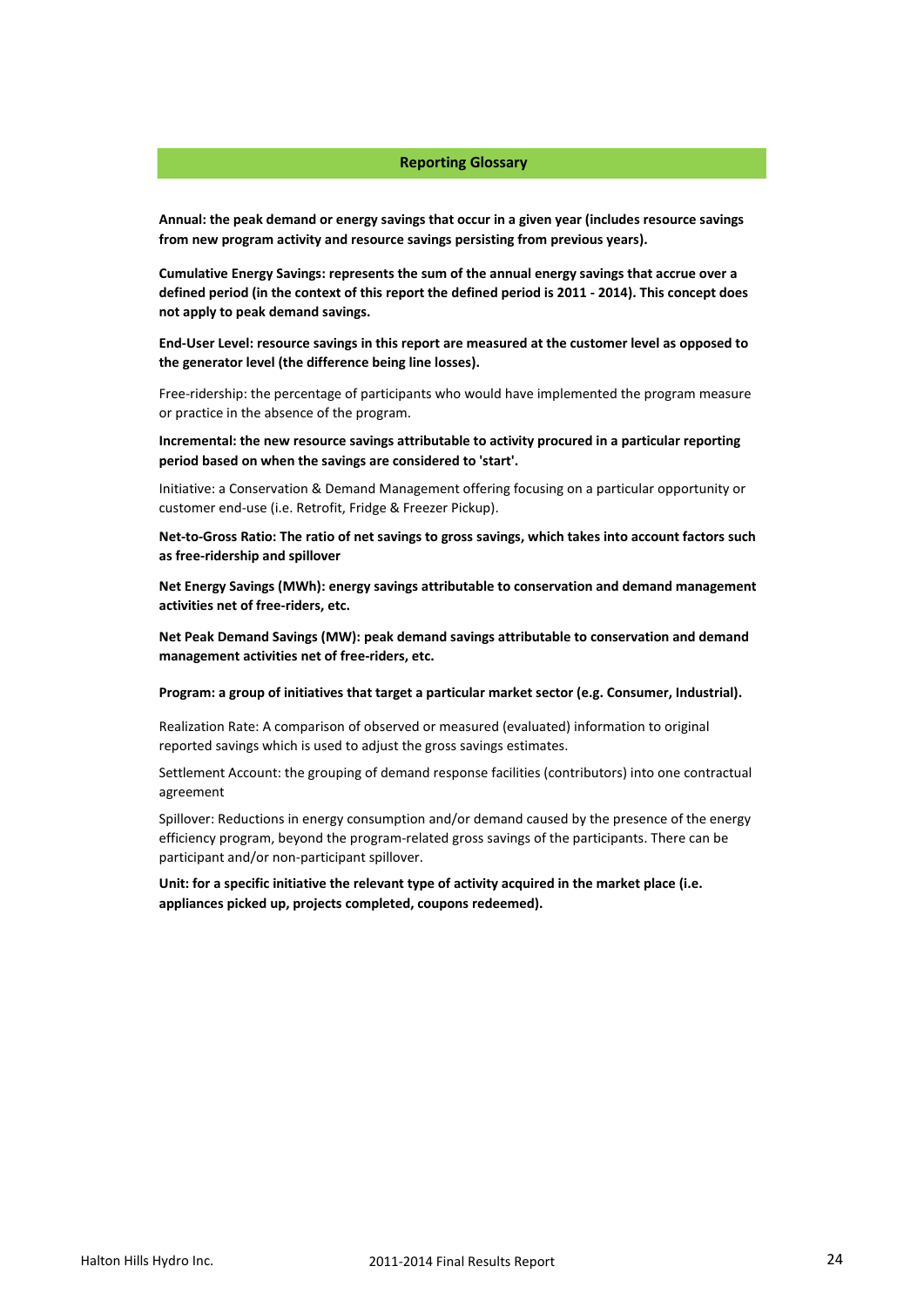$\overline{\phantom{iiiiiiiiiiiiiii}}$ 

| Table 11: Halton Hills Hydro Inc. Initiative and Program Level Gross Savings by Year |
|--------------------------------------------------------------------------------------|
|--------------------------------------------------------------------------------------|

| Initiative                                                       | Unit                                 | <b>Gross Incremental Peak Demand Savings (kW)</b><br>Gross Incremental Energy Savings (kWh)<br>(new peak demand savings from activity within the specified reporting period)<br>(new energy savings from activity within the specified reporting period) |                    |                         |                     |                    |                     |                                                                                                                 |                     |
|------------------------------------------------------------------|--------------------------------------|----------------------------------------------------------------------------------------------------------------------------------------------------------------------------------------------------------------------------------------------------------|--------------------|-------------------------|---------------------|--------------------|---------------------|-----------------------------------------------------------------------------------------------------------------|---------------------|
|                                                                  |                                      | 2011                                                                                                                                                                                                                                                     | 2012               | 2013                    | 2014                | 2011               | 2012                | 2013                                                                                                            | 2014                |
|                                                                  |                                      |                                                                                                                                                                                                                                                          |                    |                         |                     |                    |                     |                                                                                                                 |                     |
| Appliance Retirement**                                           | Appliances                           | 27                                                                                                                                                                                                                                                       | 6                  | 8                       | 11                  | 187,877            | 44,553              | 53,801                                                                                                          | 72,625              |
| Appliance Exchange**                                             | Appliances                           | $\overline{2}$                                                                                                                                                                                                                                           | 3                  | 8                       | 14                  | 2,313              | 4,504               | 14,740                                                                                                          | 25,269              |
| <b>HVAC Incentives</b>                                           | Equipment                            | 287                                                                                                                                                                                                                                                      | 180                | 199                     | 213                 | 533,114            | 308,749             | 344,667                                                                                                         | 393,320             |
| Conservation Instant Coupon Booklet                              | Items                                | 6                                                                                                                                                                                                                                                        | $\overline{1}$     | $\overline{\mathbf{3}}$ | $\overline{7}$      | 94,547             | 7,259               | 37,460                                                                                                          | 89,292              |
| Bi-Annual Retailer Event                                         | Items                                | 8                                                                                                                                                                                                                                                        | 9                  | 6                       | 25                  | 147,267            | 159,984             | 90,012                                                                                                          | 384,626             |
| Retailer Co-op                                                   | Items                                | $\mathbf 0$                                                                                                                                                                                                                                              | $\overline{0}$     | $\mathbf{0}$            | $\mathbf{0}$        | $\mathbf 0$        | $\mathbf{0}$        | $\mathbf 0$                                                                                                     | $\mathbf 0$         |
| <b>Residential Demand Response</b>                               | Devices                              | 100                                                                                                                                                                                                                                                      | 272                | 221                     | 330                 | 257                | 2,046               | 962                                                                                                             | $\mathsf 0$         |
| Residential Demand Response (IHD)                                | Devices                              | $\mathsf 0$                                                                                                                                                                                                                                              | $\mathbf 0$        | $\mathbf 0$             | $\mathsf 0$         | $\mathsf 0$        | $\mathbf 0$         | $\mathbf 0$                                                                                                     | $\mathsf 0$         |
| Residential New Construction                                     | Homes                                | $\mathbf 0$                                                                                                                                                                                                                                              | $\mathbf 0$        | $\mathsf 0$             | 36                  | $\Omega$           | $\mathbf 0$         | $\mathbf{0}$                                                                                                    | 238,016             |
| <b>Consumer Program Total</b>                                    |                                      | 430                                                                                                                                                                                                                                                      | 470                | 446                     | 636                 | 965,374            | 527,094             | 541,643                                                                                                         | 1,203,148           |
|                                                                  |                                      |                                                                                                                                                                                                                                                          |                    |                         |                     |                    |                     |                                                                                                                 |                     |
| Retrofit                                                         | Projects                             | 64<br>39                                                                                                                                                                                                                                                 | 310<br>$12\,$      | 188<br>10               | 373<br>22           | 507,684<br>104,786 | 2,004,802<br>42,974 | 923,577<br>33,220                                                                                               | 2,105,631<br>81,060 |
| <b>Direct Install Lighting</b>                                   | Projects                             | $\mathbf 0$                                                                                                                                                                                                                                              | $\mathsf 0$        | $\mathbf 0$             | $\mathsf 0$         | $\mathbf 0$        | $\mathbf 0$         | $\mathbf 0$                                                                                                     | $\mathbf 0$         |
| <b>Building Commissioning</b><br>New Construction                | <b>Buildings</b><br><b>Buildings</b> | $\mathsf 0$                                                                                                                                                                                                                                              | $\mathbf 0$        | $\mathsf 0$             | 45                  | $\mathsf 0$        | $\mathbf 0$         | $\mathbf 0$                                                                                                     | 233,577             |
| <b>Energy Audit</b>                                              | Audits                               | $\mathsf 0$                                                                                                                                                                                                                                              | $\mathbf 0$        | $\mathsf 0$             | 40                  | $\mathsf 0$        | $\mathbf 0$         | $\mathsf 0$                                                                                                     | 194,556             |
| <b>Small Commercial Demand Response</b>                          | Devices                              | $\mathbf 0$                                                                                                                                                                                                                                              | $\mathbf{0}$       | $\mathbf 0$             | $\mathsf{O}\xspace$ | $\mathbf 0$        | $\mathbf{0}$        | $\mathbf{0}$                                                                                                    | $\mathbf 0$         |
| imall Commercial Demand Response (IHD)                           | Devices                              | $\mathsf 0$                                                                                                                                                                                                                                              | $\mathbf 0$        | $\mathsf 0$             | $\mathsf 0$         | $\mathbf 0$        | $\mathbf 0$         | $\mathsf 0$                                                                                                     | $\mathbf 0$         |
| Demand Response 3                                                | Facilities                           | 78                                                                                                                                                                                                                                                       | 78                 | 79                      | 54                  | 3,050              | 1,139               | 1,061                                                                                                           | $\mathbf{0}$        |
| <b>Business Program Total</b>                                    |                                      | 181                                                                                                                                                                                                                                                      | 401                | 277                     | 533                 | 615,520            | 2,048,915           | 957,857                                                                                                         | 2,614,824           |
| <b>ndustrial Progra</b>                                          |                                      |                                                                                                                                                                                                                                                          |                    |                         |                     |                    |                     |                                                                                                                 |                     |
| Process & System Upgrades                                        | Projects                             | $\mathsf 0$                                                                                                                                                                                                                                              | $\mathbf 0$        | $\mathbf 0$             | $\mathsf 0$         | $\mathbf 0$        | $\mathbf 0$         | $\mathbf 0$                                                                                                     | $\mathbf 0$         |
| Monitoring & Targeting                                           | Projects                             | $\mathbf 0$                                                                                                                                                                                                                                              | $\mathbf 0$        | $\mathbf{0}$            | $\mathbf{0}$        | $\mathbf 0$        | $\mathbf{0}$        | $\mathbf{0}$                                                                                                    | $\mathbf 0$         |
| <b>Energy Manager</b>                                            | Projects                             | $\mathbf 0$                                                                                                                                                                                                                                              | $\overline{0}$     | $\mathbf 0$             | $\mathbf{0}$        | $\mathbf{0}$       | $\mathbf{0}$        | $\mathbf{0}$                                                                                                    | $\mathbf{0}$        |
| Retrofit                                                         | Projects                             | 22                                                                                                                                                                                                                                                       | $\mathsf 0$        | $\mathsf 0$             | $\mathsf 0$         | 135,547            | $\mathbf 0$         | $\mathbf 0$                                                                                                     | $\mathsf 0$         |
| Demand Response 3                                                | <b>Facilities</b>                    | 421                                                                                                                                                                                                                                                      | 289                | 824                     | 370                 | 24,735             | 6,964               | 18,771                                                                                                          | $\mathbf 0$         |
| <b>Industrial Program Total</b>                                  |                                      | 443                                                                                                                                                                                                                                                      | 289                | 824                     | 370                 | 160,281            | 6,964               | 18,771                                                                                                          | $\mathbf 0$         |
|                                                                  |                                      |                                                                                                                                                                                                                                                          |                    |                         |                     |                    |                     |                                                                                                                 |                     |
| Home Assistance Program                                          | Homes                                | $\Omega$                                                                                                                                                                                                                                                 | $\overline{0}$     | 12                      | $\overline{2}$      | $\Omega$           | $\mathbf{0}$        | 127,118                                                                                                         | 26,376              |
| Home Assistance Program Total                                    |                                      | $\mathbf 0$                                                                                                                                                                                                                                              | $\pmb{\mathsf{o}}$ | $12\,$                  | $\overline{2}$      | $\pmb{\mathsf{o}}$ | $\mathbf{0}$        | 127,118                                                                                                         | 26,376              |
|                                                                  |                                      |                                                                                                                                                                                                                                                          |                    |                         |                     |                    |                     |                                                                                                                 |                     |
| Home Assistance Program                                          | Homes                                | $\mathbf 0$                                                                                                                                                                                                                                              | $\mathbf 0$        | $\mathbf 0$             | $\mathsf 0$         | $\mathsf 0$        | $\mathbf 0$         | $\mathbf 0$                                                                                                     | $\mathbf 0$         |
| Direct Install Lighting                                          | Projects                             | $\mathbf 0$                                                                                                                                                                                                                                              | $\mathbf 0$        | $\mathsf 0$             | $\mathsf{O}\xspace$ | $\mathbf 0$        | $\mathbf 0$         | $\mathbf 0$                                                                                                     | $\mathbf 0$         |
| <b>Aboriginal Program Total</b>                                  |                                      | $\pmb{\mathsf{o}}$                                                                                                                                                                                                                                       | $\mathbf{0}$       | $\mathbf{0}$            | $\pmb{0}$           | $\pmb{\mathsf{o}}$ | $\pmb{0}$           | $\mathbf 0$                                                                                                     | $\mathbf 0$         |
| re-2011 Programs completed in 2011                               |                                      |                                                                                                                                                                                                                                                          |                    |                         |                     |                    |                     |                                                                                                                 |                     |
| Electricity Retrofit Incentive Program                           | Projects                             | 217                                                                                                                                                                                                                                                      | $\overline{0}$     | $\mathsf 0$             | $\pmb{0}$           | 1,165,935          | $\mathbf 0$         | $\mathsf 0$                                                                                                     | $\mathbf 0$         |
| High Performance New Construction                                | Projects                             | $\mathsf 0$                                                                                                                                                                                                                                              | $\overline{1}$     | $\mathsf 0$             | $\mathsf 0$         | 2,364              | 1,199               | $\mathsf 0$                                                                                                     | $\mathsf 0$         |
| <b>Toronto Comprehensive</b>                                     | Projects                             | $\mathsf 0$                                                                                                                                                                                                                                              | $\mathbf 0$        | $\mathbf 0$             | $\mathbf 0$         | $\mathbf 0$        | $\mathbf 0$         | $\mathbf 0$                                                                                                     | $\mathsf 0$         |
| Multifamily Energy Efficiency Rebates                            | Projects                             | $\mathsf 0$                                                                                                                                                                                                                                              | $\overline{0}$     | $\mathbf 0$             | $\mathbf{0}$        | $\mathbf{0}$       | $\mathbf{0}$        | $\mathbf{0}$                                                                                                    | $\mathbf 0$         |
| <b>LDC Custom Programs</b>                                       | Projects                             | $\mathsf 0$                                                                                                                                                                                                                                              | $\mathbf 0$        | $\mathbf 0$             | $\mathsf 0$         | $\mathbf 0$        | $\mathbf 0$         | $\mathbf 0$                                                                                                     | $\Omega$            |
| Pre-2011 Programs completed in 2011 Total                        |                                      | 218                                                                                                                                                                                                                                                      | $\mathbf{1}$       | $\mathbf{0}$            | $\pmb{\mathsf{o}}$  | 1,168,299          | 1,199               | $\mathbf 0$                                                                                                     | $\mathbf{0}$        |
|                                                                  |                                      |                                                                                                                                                                                                                                                          |                    |                         |                     |                    |                     |                                                                                                                 |                     |
| Program Enabled Savings                                          | Projects                             | $\mathsf 0$                                                                                                                                                                                                                                              | $\mathbf 0$        | $\mathsf 0$             | $\mathsf 0$         | $\mathbf 0$        | $\mathbf 0$         | $\mathbf 0$                                                                                                     | $\mathbf 0$         |
| Time-of-Use Savings                                              | Homes                                | $\mathbf 0$                                                                                                                                                                                                                                              | $\mathbf{0}$       | $\mathbf{0}$            | 253                 | $\mathbf{0}$       | $\mathbf{0}$        | $\mathbf{0}$                                                                                                    | $\mathbf{0}$        |
| <b>LDC Pilots</b>                                                | Projects                             | $\mathbf 0$                                                                                                                                                                                                                                              | $\overline{0}$     | $\mathbf{0}$            | $\mathbf 0$         | $\mathbf 0$        | $\mathbf{0}$        | $\mathbf 0$                                                                                                     | $\mathbf 0$         |
| <b>Other Total</b>                                               |                                      | $\mathbf{0}$                                                                                                                                                                                                                                             | $\mathbf{0}$       | $\mathbf{0}$            | 253                 | $\mathbf{0}$       | $\mathbf{0}$        | $\mathbf{0}$                                                                                                    | $\mathbf{0}$        |
| <b>Adjustments to 2011 Verified Results</b>                      |                                      |                                                                                                                                                                                                                                                          | $-63$              | $\mathbf{0}$            | 130                 |                    | $-104,089$          | $\Omega$                                                                                                        | 644,470             |
| <b>Adjustments to 2012 Verified Results</b>                      |                                      |                                                                                                                                                                                                                                                          |                    | 21                      | $\mathbf{1}$        |                    |                     | 97,055                                                                                                          | 1,348               |
| <b>Adjustments to 2013 Verified Results</b>                      |                                      |                                                                                                                                                                                                                                                          |                    |                         | 286                 |                    |                     |                                                                                                                 | 1,613,088           |
| <b>Energy Efficiency Total</b>                                   |                                      | 673                                                                                                                                                                                                                                                      | 522                | 433                     | 1,040               | 2,881,434          | 2,574,022           | 1,624,595                                                                                                       | 3,844,348           |
| <b>Demand Response Total</b>                                     |                                      | 599                                                                                                                                                                                                                                                      | 639                | 1,125                   | 754                 | 28,041             | 10,149              | 20,794                                                                                                          | $\mathbf{0}$        |
| <b>Adjustments to Previous Years' Verified Results Total</b>     |                                      | $\mathbf{0}$                                                                                                                                                                                                                                             | $-63$              | 21                      | 417                 | $\mathbf{0}$       | $-104.089$          | 97,055                                                                                                          | 2.258.906           |
| OPA-Contracted LDC Portfolio Total (inc. Adjustments)            |                                      | 1,272                                                                                                                                                                                                                                                    | 1,098              | 1,580                   | 2,211               | 2,909,475          | 2,480,082           | 1,742,444                                                                                                       | 6,103,254           |
| Activity and savings for Demand Response resources for each year |                                      | *Includes adjustments after Final Reports were issued                                                                                                                                                                                                    |                    |                         |                     |                    |                     | Gross results are presented for informational purposes only and are not considered official 2014 Final Verified |                     |

\*Includes adjustments after Final Reports were issued

represent the savings from all active facilities or devices contracted since results presented using scenario 1 which assumes that demand response resources have a persistence of 1 year<br>January 1, 2011 (reported cumulative

Gross results are presented for informational purposes only and are not considered official 2014 Final Verified

Results \*\*Net results substituted for gross results due to unavailability of data

╼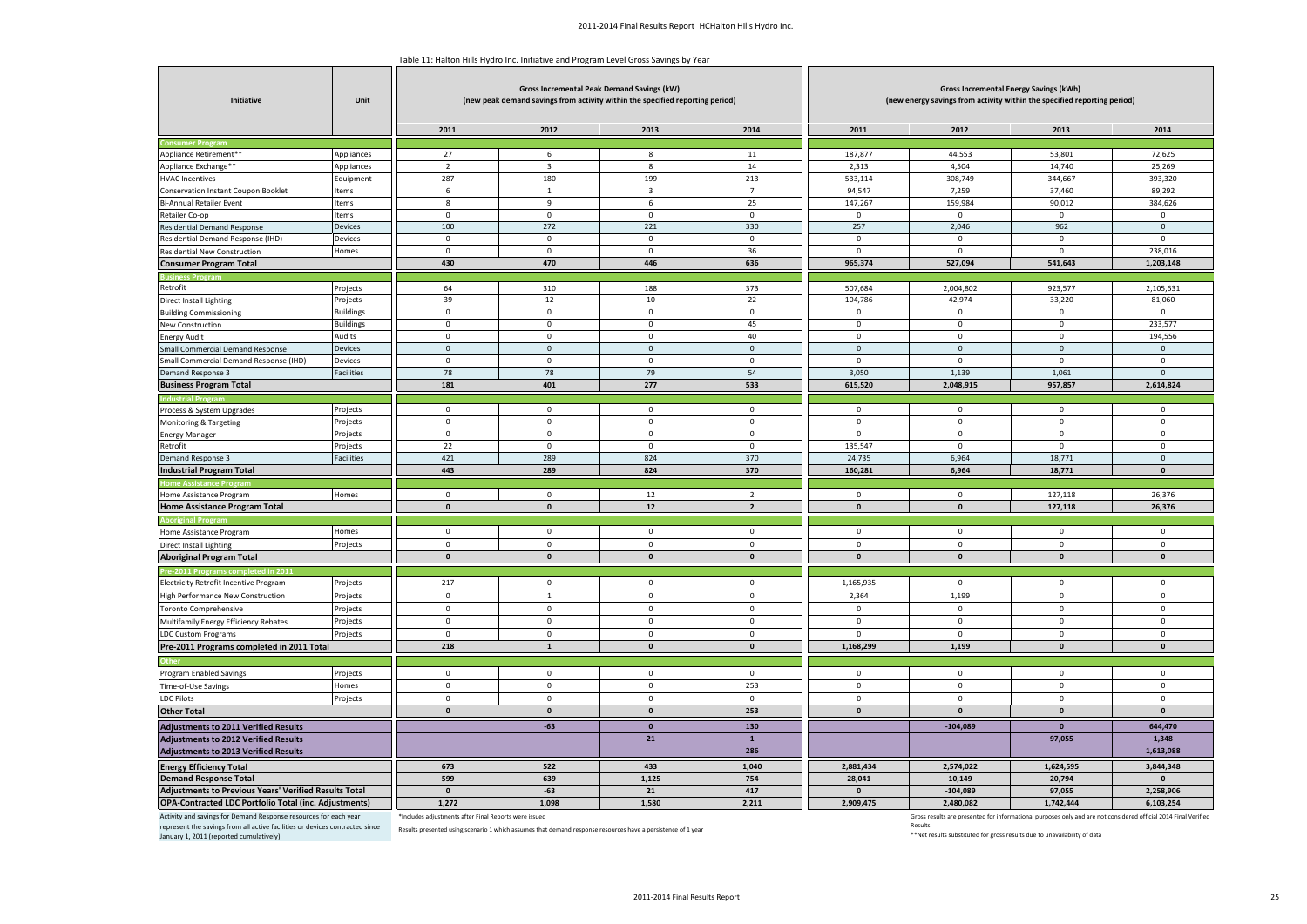Table 12: Adjustments to Halton Hills Hydro Inc. Gross Verified Results due to Variances

| 2011<br>2012<br>2013<br>2014<br>2011<br>2012<br>2013<br>2014<br><b>Consumer Progran</b><br>$\mathsf 0$<br>$\pmb{0}$<br>$\mathsf 0$<br>$\mathsf 0$<br>$\mathbf 0$<br>$\mathbf 0$<br>Appliance Retirement<br>Appliances<br>$\mathbf 0$<br>$\mathbf 0$<br>$\mathbf 0$<br>$\mathbf 0$<br>$\mathbf 0$<br>$\mathsf 0$<br>Appliance Exchange<br>Appliances<br>12,527<br>20,340<br><b>HVAC Incentives</b><br>$-64$<br>6<br>12<br>$-118,486$<br>Equipment<br>$\mathsf 0$<br>$\mathbf 0$<br>Conservation Instant Coupon Booklet<br>Items<br>$\mathbf 0$<br>1,401<br>$\pmb{0}$<br>113<br>$\mathbf 0$<br>$\mathbf 0$<br>12,995<br>$\mathbf 0$<br>$\mathbf 0$<br><b>Bi-Annual Retailer Event</b><br>Items<br>$\mathbf{1}$<br>$\mathbf 0$<br>$\mathbf 0$<br>$\mathbf 0$<br>$\mathbf 0$<br>$\mathbf 0$<br>$\mathsf 0$<br>Items<br>Retailer Co-op<br>Devices<br>$\mathbf 0$<br>$\pmb{0}$<br>$\pmb{0}$<br>$\pmb{0}$<br><b>Residential Demand Response</b><br>$\mathbf 0$<br>$\mathbf 0$<br>$\mathbf 0$<br>$\pmb{0}$<br>$\mathbf 0$<br>$\mathbf 0$<br>$\mathbf 0$<br>Residential Demand Response (IHD)<br>Devices<br>$\pmb{0}$<br>$\mathbf 0$<br>$\mathbf 0$<br>$\mathbf 0$<br>$\mathbf 0$<br>$\mathbf 0$<br>$\mathbf 0$<br><b>Residential New Construction</b><br>Homes<br>$-63$<br>12<br>$-104,089$<br>12,527<br>20,453<br><b>Consumer Program Total</b><br>6<br><b>Business Program</b><br>Retrofit<br>Projects<br>$\mathbf 0$<br>15<br>19<br>$\mathbf 0$<br>85,876<br>168,891<br>$\mathsf 0$<br>$\mathsf 0$<br>$\mathsf 0$<br><b>Direct Install Lighting</b><br>Projects<br>$\mathbf 0$<br>$\mathbf 0$<br>$\mathsf 0$<br><b>Building Commissioning</b><br>$\mathbf 0$<br>$\mathbf 0$<br>0<br>$\mathbf 0$<br>$\mathsf 0$<br>$\mathsf 0$<br><b>Buildings</b><br>0<br>$\pmb{0}$<br>$\mathbf 0$<br>0<br>$\pmb{0}$<br>$\mathbf 0$<br><b>Buildings</b><br>New Construction<br>$\mathsf 0$<br>$\mathsf 0$<br>$\pmb{0}$<br>255<br>$\pmb{0}$<br>1,393,827<br>Audits<br><b>Energy Audit</b><br>Devices<br>$\mathbf{0}$<br>$\mathbf{0}$<br>$\mathbf 0$<br>$\mathbf{0}$<br>$\mathbf{0}$<br>$\mathbf 0$<br><b>Small Commercial Demand Response</b><br>Small Commercial Demand Response (IHD)<br>$\mathbf 0$<br>$\mathbf 0$<br>$\mathbf 0$<br>$\mathbf 0$<br>$\mathbf 0$<br>$\mathbf 0$<br>Devices<br>$\pmb{0}$<br>$\pmb{0}$<br>$\pmb{0}$<br>$\pmb{0}$<br>$\pmb{0}$<br>Facilities<br>$\mathbf 0$<br>Demand Response 3<br>$\pmb{0}$<br>15<br>275<br>$\pmb{0}$<br>85,876<br>1,562,717<br><b>Business Program Total</b><br><b>Industrial Progran</b><br>Process & System Upgrades<br>$\mathbf 0$<br>$\mathbf 0$<br>$\mathbf 0$<br>$\mathbf 0$<br>$\mathbf{0}$<br>$\mathsf 0$<br>Projects<br>$\pmb{0}$<br>$\mathbf 0$<br>0<br>$\pmb{0}$<br>0<br>$\mathbf 0$<br>Monitoring & Targeting<br>Projects<br>$\mathbf 0$<br>$\mathbf 0$<br>$\mathbf 0$<br>$\pmb{0}$<br>$\pmb{0}$<br>11,631<br><b>Energy Manager</b><br>Projects<br>$\mathsf 0$<br>$\pmb{0}$<br>$\mathbf 0$<br>Retrofit<br>Projects<br>$\mathbf 0$<br>$\mathsf 0$<br>$\mathsf 0$<br><b>Facilities</b><br>Demand Response 3<br>$\mathbf{0}$<br>$\Omega$<br>$\mathbf{0}$<br>$\mathbf{0}$<br>$\mathbf{0}$<br>$\mathbf{0}$<br>$\mathbf{0}$<br>$\mathbf{0}$<br>$\mathbf{0}$<br>$\mathbf{0}$<br>$\mathbf{0}$<br>11,631<br><b>Industrial Program Total</b><br>ome Assistance Pr<br>$\overline{2}$<br>$\mathbf 0$<br>18,428<br>Home Assistance Program<br>Homes<br>0<br>0<br>0<br><b>Home Assistance Program Total</b><br>$\mathbf{0}$<br>$\mathbf{0}$<br>$\overline{2}$<br>$\mathbf{0}$<br>$\mathbf{0}$<br>18,428<br><b>Aboriginal Program</b><br>$\mathbf 0$<br>$\mathbf 0$<br>$\mathbf 0$<br>$\pmb{0}$<br>$\pmb{0}$<br>$\mathsf 0$<br>Home Assistance Program<br>Homes<br>$\mathsf 0$<br>$\mathbf 0$<br>$\mathbf 0$<br>$\mathbf 0$<br>$\mathbf 0$<br>$\mathbf 0$<br>Projects<br><b>Direct Install Lighting</b><br>$\pmb{0}$<br>$\pmb{\mathsf{o}}$<br>$\pmb{\mathsf{o}}$<br>$\pmb{0}$<br>$\mathbf{0}$<br>$\pmb{\mathsf{o}}$<br><b>Aboriginal Program Total</b><br>Pre-2011 Programs completed in 2011<br>$\mathbf 0$<br>$\mathbf 0$<br>$\mathbf 0$<br>$\pmb{0}$<br>$\mathbf 0$<br>$\mathbf 0$<br>Electricity Retrofit Incentive Program<br>Projects<br>$\mathbf 0$<br>$\mathbf 0$<br>$\mathbf 0$<br>$\mathbf 0$<br>$\mathbf 0$<br>$\mathbf 0$<br>Projects<br>High Performance New Construction<br>$\mathbf 0$<br>$\mathbf 0$<br>$\mathbf 0$<br>$\mathbf 0$<br>$\mathsf 0$<br>$\pmb{0}$<br>Projects<br><b>Toronto Comprehensive</b><br>$\mathbf 0$<br>Projects<br>$\mathbf 0$<br>$\mathbf 0$<br>$\pmb{0}$<br>$\pmb{0}$<br>$\mathbf 0$<br>Multifamily Energy Efficiency Rebates<br>$\mathsf 0$<br>$\mathbf 0$<br>$\mathbf 0$<br>$\mathbf 0$<br>$\mathbf 0$<br>$\mathbf 0$<br><b>LDC Custom Programs</b><br>Projects<br>$\pmb{0}$<br>$\mathbf{0}$<br>$\pmb{0}$<br>$\pmb{0}$<br>$\mathbf{0}$<br>$\pmb{0}$<br>Pre-2011 Programs completed in 2011 Total<br>$\mathbf 0$<br>Projects<br>$\mathbf 0$<br>$\mathbf 0$<br>$\mathbf 0$<br>$\mathbf 0$<br>$\mathbf 0$<br>Program Enabled Savings<br>$\pmb{0}$<br>$\mathbf 0$<br>$\mathbf 0$<br>$\mathbf 0$<br>$\mathbf 0$<br>$\mathsf 0$<br>Homes<br>Time-of-Use Savings<br>$\mathbf 0$<br>$\mathbf 0$<br>$\mathbf 0$<br>$\pmb{0}$<br>$\pmb{0}$<br>$\mathbf 0$<br><b>LDC Pilots</b><br>Projects<br><b>Other Total</b><br>$\mathbf 0$<br>$\pmb{0}$<br>$\mathbf 0$<br>0<br>$\mathbf 0$<br>$\mathbf 0$<br><b>Adjustments to 2011 Verified Results</b><br>$-63$<br>$-104,089$<br><b>Adjustments to 2012 Verified Results</b><br>21<br>98,403<br><b>Adjustments to 2013 Verified Results</b><br>288<br>1,613,229<br><b>Total Adjustments to Previous Years' Verified Results</b><br>1,613,229<br>$-63$<br>21<br>288<br>$-104,089$<br>98,403 | Initiative | Unit | Gross Incremental Peak Demand Savings (kW) | <b>Gross Incremental Energy Savings (kWh)</b><br>(new peak demand savings from activity within the specified reporting period)<br>(new energy savings from activity within the specified reporting period) |  |  |  |  |
|--------------------------------------------------------------------------------------------------------------------------------------------------------------------------------------------------------------------------------------------------------------------------------------------------------------------------------------------------------------------------------------------------------------------------------------------------------------------------------------------------------------------------------------------------------------------------------------------------------------------------------------------------------------------------------------------------------------------------------------------------------------------------------------------------------------------------------------------------------------------------------------------------------------------------------------------------------------------------------------------------------------------------------------------------------------------------------------------------------------------------------------------------------------------------------------------------------------------------------------------------------------------------------------------------------------------------------------------------------------------------------------------------------------------------------------------------------------------------------------------------------------------------------------------------------------------------------------------------------------------------------------------------------------------------------------------------------------------------------------------------------------------------------------------------------------------------------------------------------------------------------------------------------------------------------------------------------------------------------------------------------------------------------------------------------------------------------------------------------------------------------------------------------------------------------------------------------------------------------------------------------------------------------------------------------------------------------------------------------------------------------------------------------------------------------------------------------------------------------------------------------------------------------------------------------------------------------------------------------------------------------------------------------------------------------------------------------------------------------------------------------------------------------------------------------------------------------------------------------------------------------------------------------------------------------------------------------------------------------------------------------------------------------------------------------------------------------------------------------------------------------------------------------------------------------------------------------------------------------------------------------------------------------------------------------------------------------------------------------------------------------------------------------------------------------------------------------------------------------------------------------------------------------------------------------------------------------------------------------------------------------------------------------------------------------------------------------------------------------------------------------------------------------------------------------------------------------------------------------------------------------------------------------------------------------------------------------------------------------------------------------------------------------------------------------------------------------------------------------------------------------------------------------------------------------------------------------------------------------------------------------------------------------------------------------------------------------------------------------------------------------------------------------------------------------------------------------------------------------------------------------------------------------------------------------------------------------------------------------------------------------------------------------------------------------------------------------------------------------------------------------------------------------------------------------------------------------------------------------------------------------------------------------------------------------------------------------------------------------------------------------------------------------------------------------------------------------------------------------------------------------------------------------------------------------------------------------------------------------------------------------------------------------------------------------------------------------------------------------------------------------------------------------------------------------------------------------------------------------------------------------------------------------------------------------------------------------------------------------------------------------------------------------------------------------------------|------------|------|--------------------------------------------|------------------------------------------------------------------------------------------------------------------------------------------------------------------------------------------------------------|--|--|--|--|
|                                                                                                                                                                                                                                                                                                                                                                                                                                                                                                                                                                                                                                                                                                                                                                                                                                                                                                                                                                                                                                                                                                                                                                                                                                                                                                                                                                                                                                                                                                                                                                                                                                                                                                                                                                                                                                                                                                                                                                                                                                                                                                                                                                                                                                                                                                                                                                                                                                                                                                                                                                                                                                                                                                                                                                                                                                                                                                                                                                                                                                                                                                                                                                                                                                                                                                                                                                                                                                                                                                                                                                                                                                                                                                                                                                                                                                                                                                                                                                                                                                                                                                                                                                                                                                                                                                                                                                                                                                                                                                                                                                                                                                                                                                                                                                                                                                                                                                                                                                                                                                                                                                                                                                                                                                                                                                                                                                                                                                                                                                                                                                                                                                                                                            |            |      |                                            |                                                                                                                                                                                                            |  |  |  |  |
|                                                                                                                                                                                                                                                                                                                                                                                                                                                                                                                                                                                                                                                                                                                                                                                                                                                                                                                                                                                                                                                                                                                                                                                                                                                                                                                                                                                                                                                                                                                                                                                                                                                                                                                                                                                                                                                                                                                                                                                                                                                                                                                                                                                                                                                                                                                                                                                                                                                                                                                                                                                                                                                                                                                                                                                                                                                                                                                                                                                                                                                                                                                                                                                                                                                                                                                                                                                                                                                                                                                                                                                                                                                                                                                                                                                                                                                                                                                                                                                                                                                                                                                                                                                                                                                                                                                                                                                                                                                                                                                                                                                                                                                                                                                                                                                                                                                                                                                                                                                                                                                                                                                                                                                                                                                                                                                                                                                                                                                                                                                                                                                                                                                                                            |            |      |                                            |                                                                                                                                                                                                            |  |  |  |  |
|                                                                                                                                                                                                                                                                                                                                                                                                                                                                                                                                                                                                                                                                                                                                                                                                                                                                                                                                                                                                                                                                                                                                                                                                                                                                                                                                                                                                                                                                                                                                                                                                                                                                                                                                                                                                                                                                                                                                                                                                                                                                                                                                                                                                                                                                                                                                                                                                                                                                                                                                                                                                                                                                                                                                                                                                                                                                                                                                                                                                                                                                                                                                                                                                                                                                                                                                                                                                                                                                                                                                                                                                                                                                                                                                                                                                                                                                                                                                                                                                                                                                                                                                                                                                                                                                                                                                                                                                                                                                                                                                                                                                                                                                                                                                                                                                                                                                                                                                                                                                                                                                                                                                                                                                                                                                                                                                                                                                                                                                                                                                                                                                                                                                                            |            |      |                                            |                                                                                                                                                                                                            |  |  |  |  |
|                                                                                                                                                                                                                                                                                                                                                                                                                                                                                                                                                                                                                                                                                                                                                                                                                                                                                                                                                                                                                                                                                                                                                                                                                                                                                                                                                                                                                                                                                                                                                                                                                                                                                                                                                                                                                                                                                                                                                                                                                                                                                                                                                                                                                                                                                                                                                                                                                                                                                                                                                                                                                                                                                                                                                                                                                                                                                                                                                                                                                                                                                                                                                                                                                                                                                                                                                                                                                                                                                                                                                                                                                                                                                                                                                                                                                                                                                                                                                                                                                                                                                                                                                                                                                                                                                                                                                                                                                                                                                                                                                                                                                                                                                                                                                                                                                                                                                                                                                                                                                                                                                                                                                                                                                                                                                                                                                                                                                                                                                                                                                                                                                                                                                            |            |      |                                            |                                                                                                                                                                                                            |  |  |  |  |
|                                                                                                                                                                                                                                                                                                                                                                                                                                                                                                                                                                                                                                                                                                                                                                                                                                                                                                                                                                                                                                                                                                                                                                                                                                                                                                                                                                                                                                                                                                                                                                                                                                                                                                                                                                                                                                                                                                                                                                                                                                                                                                                                                                                                                                                                                                                                                                                                                                                                                                                                                                                                                                                                                                                                                                                                                                                                                                                                                                                                                                                                                                                                                                                                                                                                                                                                                                                                                                                                                                                                                                                                                                                                                                                                                                                                                                                                                                                                                                                                                                                                                                                                                                                                                                                                                                                                                                                                                                                                                                                                                                                                                                                                                                                                                                                                                                                                                                                                                                                                                                                                                                                                                                                                                                                                                                                                                                                                                                                                                                                                                                                                                                                                                            |            |      |                                            |                                                                                                                                                                                                            |  |  |  |  |
|                                                                                                                                                                                                                                                                                                                                                                                                                                                                                                                                                                                                                                                                                                                                                                                                                                                                                                                                                                                                                                                                                                                                                                                                                                                                                                                                                                                                                                                                                                                                                                                                                                                                                                                                                                                                                                                                                                                                                                                                                                                                                                                                                                                                                                                                                                                                                                                                                                                                                                                                                                                                                                                                                                                                                                                                                                                                                                                                                                                                                                                                                                                                                                                                                                                                                                                                                                                                                                                                                                                                                                                                                                                                                                                                                                                                                                                                                                                                                                                                                                                                                                                                                                                                                                                                                                                                                                                                                                                                                                                                                                                                                                                                                                                                                                                                                                                                                                                                                                                                                                                                                                                                                                                                                                                                                                                                                                                                                                                                                                                                                                                                                                                                                            |            |      |                                            |                                                                                                                                                                                                            |  |  |  |  |
|                                                                                                                                                                                                                                                                                                                                                                                                                                                                                                                                                                                                                                                                                                                                                                                                                                                                                                                                                                                                                                                                                                                                                                                                                                                                                                                                                                                                                                                                                                                                                                                                                                                                                                                                                                                                                                                                                                                                                                                                                                                                                                                                                                                                                                                                                                                                                                                                                                                                                                                                                                                                                                                                                                                                                                                                                                                                                                                                                                                                                                                                                                                                                                                                                                                                                                                                                                                                                                                                                                                                                                                                                                                                                                                                                                                                                                                                                                                                                                                                                                                                                                                                                                                                                                                                                                                                                                                                                                                                                                                                                                                                                                                                                                                                                                                                                                                                                                                                                                                                                                                                                                                                                                                                                                                                                                                                                                                                                                                                                                                                                                                                                                                                                            |            |      |                                            |                                                                                                                                                                                                            |  |  |  |  |
|                                                                                                                                                                                                                                                                                                                                                                                                                                                                                                                                                                                                                                                                                                                                                                                                                                                                                                                                                                                                                                                                                                                                                                                                                                                                                                                                                                                                                                                                                                                                                                                                                                                                                                                                                                                                                                                                                                                                                                                                                                                                                                                                                                                                                                                                                                                                                                                                                                                                                                                                                                                                                                                                                                                                                                                                                                                                                                                                                                                                                                                                                                                                                                                                                                                                                                                                                                                                                                                                                                                                                                                                                                                                                                                                                                                                                                                                                                                                                                                                                                                                                                                                                                                                                                                                                                                                                                                                                                                                                                                                                                                                                                                                                                                                                                                                                                                                                                                                                                                                                                                                                                                                                                                                                                                                                                                                                                                                                                                                                                                                                                                                                                                                                            |            |      |                                            |                                                                                                                                                                                                            |  |  |  |  |
|                                                                                                                                                                                                                                                                                                                                                                                                                                                                                                                                                                                                                                                                                                                                                                                                                                                                                                                                                                                                                                                                                                                                                                                                                                                                                                                                                                                                                                                                                                                                                                                                                                                                                                                                                                                                                                                                                                                                                                                                                                                                                                                                                                                                                                                                                                                                                                                                                                                                                                                                                                                                                                                                                                                                                                                                                                                                                                                                                                                                                                                                                                                                                                                                                                                                                                                                                                                                                                                                                                                                                                                                                                                                                                                                                                                                                                                                                                                                                                                                                                                                                                                                                                                                                                                                                                                                                                                                                                                                                                                                                                                                                                                                                                                                                                                                                                                                                                                                                                                                                                                                                                                                                                                                                                                                                                                                                                                                                                                                                                                                                                                                                                                                                            |            |      |                                            |                                                                                                                                                                                                            |  |  |  |  |
|                                                                                                                                                                                                                                                                                                                                                                                                                                                                                                                                                                                                                                                                                                                                                                                                                                                                                                                                                                                                                                                                                                                                                                                                                                                                                                                                                                                                                                                                                                                                                                                                                                                                                                                                                                                                                                                                                                                                                                                                                                                                                                                                                                                                                                                                                                                                                                                                                                                                                                                                                                                                                                                                                                                                                                                                                                                                                                                                                                                                                                                                                                                                                                                                                                                                                                                                                                                                                                                                                                                                                                                                                                                                                                                                                                                                                                                                                                                                                                                                                                                                                                                                                                                                                                                                                                                                                                                                                                                                                                                                                                                                                                                                                                                                                                                                                                                                                                                                                                                                                                                                                                                                                                                                                                                                                                                                                                                                                                                                                                                                                                                                                                                                                            |            |      |                                            |                                                                                                                                                                                                            |  |  |  |  |
|                                                                                                                                                                                                                                                                                                                                                                                                                                                                                                                                                                                                                                                                                                                                                                                                                                                                                                                                                                                                                                                                                                                                                                                                                                                                                                                                                                                                                                                                                                                                                                                                                                                                                                                                                                                                                                                                                                                                                                                                                                                                                                                                                                                                                                                                                                                                                                                                                                                                                                                                                                                                                                                                                                                                                                                                                                                                                                                                                                                                                                                                                                                                                                                                                                                                                                                                                                                                                                                                                                                                                                                                                                                                                                                                                                                                                                                                                                                                                                                                                                                                                                                                                                                                                                                                                                                                                                                                                                                                                                                                                                                                                                                                                                                                                                                                                                                                                                                                                                                                                                                                                                                                                                                                                                                                                                                                                                                                                                                                                                                                                                                                                                                                                            |            |      |                                            |                                                                                                                                                                                                            |  |  |  |  |
|                                                                                                                                                                                                                                                                                                                                                                                                                                                                                                                                                                                                                                                                                                                                                                                                                                                                                                                                                                                                                                                                                                                                                                                                                                                                                                                                                                                                                                                                                                                                                                                                                                                                                                                                                                                                                                                                                                                                                                                                                                                                                                                                                                                                                                                                                                                                                                                                                                                                                                                                                                                                                                                                                                                                                                                                                                                                                                                                                                                                                                                                                                                                                                                                                                                                                                                                                                                                                                                                                                                                                                                                                                                                                                                                                                                                                                                                                                                                                                                                                                                                                                                                                                                                                                                                                                                                                                                                                                                                                                                                                                                                                                                                                                                                                                                                                                                                                                                                                                                                                                                                                                                                                                                                                                                                                                                                                                                                                                                                                                                                                                                                                                                                                            |            |      |                                            |                                                                                                                                                                                                            |  |  |  |  |
|                                                                                                                                                                                                                                                                                                                                                                                                                                                                                                                                                                                                                                                                                                                                                                                                                                                                                                                                                                                                                                                                                                                                                                                                                                                                                                                                                                                                                                                                                                                                                                                                                                                                                                                                                                                                                                                                                                                                                                                                                                                                                                                                                                                                                                                                                                                                                                                                                                                                                                                                                                                                                                                                                                                                                                                                                                                                                                                                                                                                                                                                                                                                                                                                                                                                                                                                                                                                                                                                                                                                                                                                                                                                                                                                                                                                                                                                                                                                                                                                                                                                                                                                                                                                                                                                                                                                                                                                                                                                                                                                                                                                                                                                                                                                                                                                                                                                                                                                                                                                                                                                                                                                                                                                                                                                                                                                                                                                                                                                                                                                                                                                                                                                                            |            |      |                                            |                                                                                                                                                                                                            |  |  |  |  |
|                                                                                                                                                                                                                                                                                                                                                                                                                                                                                                                                                                                                                                                                                                                                                                                                                                                                                                                                                                                                                                                                                                                                                                                                                                                                                                                                                                                                                                                                                                                                                                                                                                                                                                                                                                                                                                                                                                                                                                                                                                                                                                                                                                                                                                                                                                                                                                                                                                                                                                                                                                                                                                                                                                                                                                                                                                                                                                                                                                                                                                                                                                                                                                                                                                                                                                                                                                                                                                                                                                                                                                                                                                                                                                                                                                                                                                                                                                                                                                                                                                                                                                                                                                                                                                                                                                                                                                                                                                                                                                                                                                                                                                                                                                                                                                                                                                                                                                                                                                                                                                                                                                                                                                                                                                                                                                                                                                                                                                                                                                                                                                                                                                                                                            |            |      |                                            |                                                                                                                                                                                                            |  |  |  |  |
|                                                                                                                                                                                                                                                                                                                                                                                                                                                                                                                                                                                                                                                                                                                                                                                                                                                                                                                                                                                                                                                                                                                                                                                                                                                                                                                                                                                                                                                                                                                                                                                                                                                                                                                                                                                                                                                                                                                                                                                                                                                                                                                                                                                                                                                                                                                                                                                                                                                                                                                                                                                                                                                                                                                                                                                                                                                                                                                                                                                                                                                                                                                                                                                                                                                                                                                                                                                                                                                                                                                                                                                                                                                                                                                                                                                                                                                                                                                                                                                                                                                                                                                                                                                                                                                                                                                                                                                                                                                                                                                                                                                                                                                                                                                                                                                                                                                                                                                                                                                                                                                                                                                                                                                                                                                                                                                                                                                                                                                                                                                                                                                                                                                                                            |            |      |                                            |                                                                                                                                                                                                            |  |  |  |  |
|                                                                                                                                                                                                                                                                                                                                                                                                                                                                                                                                                                                                                                                                                                                                                                                                                                                                                                                                                                                                                                                                                                                                                                                                                                                                                                                                                                                                                                                                                                                                                                                                                                                                                                                                                                                                                                                                                                                                                                                                                                                                                                                                                                                                                                                                                                                                                                                                                                                                                                                                                                                                                                                                                                                                                                                                                                                                                                                                                                                                                                                                                                                                                                                                                                                                                                                                                                                                                                                                                                                                                                                                                                                                                                                                                                                                                                                                                                                                                                                                                                                                                                                                                                                                                                                                                                                                                                                                                                                                                                                                                                                                                                                                                                                                                                                                                                                                                                                                                                                                                                                                                                                                                                                                                                                                                                                                                                                                                                                                                                                                                                                                                                                                                            |            |      |                                            |                                                                                                                                                                                                            |  |  |  |  |
|                                                                                                                                                                                                                                                                                                                                                                                                                                                                                                                                                                                                                                                                                                                                                                                                                                                                                                                                                                                                                                                                                                                                                                                                                                                                                                                                                                                                                                                                                                                                                                                                                                                                                                                                                                                                                                                                                                                                                                                                                                                                                                                                                                                                                                                                                                                                                                                                                                                                                                                                                                                                                                                                                                                                                                                                                                                                                                                                                                                                                                                                                                                                                                                                                                                                                                                                                                                                                                                                                                                                                                                                                                                                                                                                                                                                                                                                                                                                                                                                                                                                                                                                                                                                                                                                                                                                                                                                                                                                                                                                                                                                                                                                                                                                                                                                                                                                                                                                                                                                                                                                                                                                                                                                                                                                                                                                                                                                                                                                                                                                                                                                                                                                                            |            |      |                                            |                                                                                                                                                                                                            |  |  |  |  |
|                                                                                                                                                                                                                                                                                                                                                                                                                                                                                                                                                                                                                                                                                                                                                                                                                                                                                                                                                                                                                                                                                                                                                                                                                                                                                                                                                                                                                                                                                                                                                                                                                                                                                                                                                                                                                                                                                                                                                                                                                                                                                                                                                                                                                                                                                                                                                                                                                                                                                                                                                                                                                                                                                                                                                                                                                                                                                                                                                                                                                                                                                                                                                                                                                                                                                                                                                                                                                                                                                                                                                                                                                                                                                                                                                                                                                                                                                                                                                                                                                                                                                                                                                                                                                                                                                                                                                                                                                                                                                                                                                                                                                                                                                                                                                                                                                                                                                                                                                                                                                                                                                                                                                                                                                                                                                                                                                                                                                                                                                                                                                                                                                                                                                            |            |      |                                            |                                                                                                                                                                                                            |  |  |  |  |
|                                                                                                                                                                                                                                                                                                                                                                                                                                                                                                                                                                                                                                                                                                                                                                                                                                                                                                                                                                                                                                                                                                                                                                                                                                                                                                                                                                                                                                                                                                                                                                                                                                                                                                                                                                                                                                                                                                                                                                                                                                                                                                                                                                                                                                                                                                                                                                                                                                                                                                                                                                                                                                                                                                                                                                                                                                                                                                                                                                                                                                                                                                                                                                                                                                                                                                                                                                                                                                                                                                                                                                                                                                                                                                                                                                                                                                                                                                                                                                                                                                                                                                                                                                                                                                                                                                                                                                                                                                                                                                                                                                                                                                                                                                                                                                                                                                                                                                                                                                                                                                                                                                                                                                                                                                                                                                                                                                                                                                                                                                                                                                                                                                                                                            |            |      |                                            |                                                                                                                                                                                                            |  |  |  |  |
|                                                                                                                                                                                                                                                                                                                                                                                                                                                                                                                                                                                                                                                                                                                                                                                                                                                                                                                                                                                                                                                                                                                                                                                                                                                                                                                                                                                                                                                                                                                                                                                                                                                                                                                                                                                                                                                                                                                                                                                                                                                                                                                                                                                                                                                                                                                                                                                                                                                                                                                                                                                                                                                                                                                                                                                                                                                                                                                                                                                                                                                                                                                                                                                                                                                                                                                                                                                                                                                                                                                                                                                                                                                                                                                                                                                                                                                                                                                                                                                                                                                                                                                                                                                                                                                                                                                                                                                                                                                                                                                                                                                                                                                                                                                                                                                                                                                                                                                                                                                                                                                                                                                                                                                                                                                                                                                                                                                                                                                                                                                                                                                                                                                                                            |            |      |                                            |                                                                                                                                                                                                            |  |  |  |  |
|                                                                                                                                                                                                                                                                                                                                                                                                                                                                                                                                                                                                                                                                                                                                                                                                                                                                                                                                                                                                                                                                                                                                                                                                                                                                                                                                                                                                                                                                                                                                                                                                                                                                                                                                                                                                                                                                                                                                                                                                                                                                                                                                                                                                                                                                                                                                                                                                                                                                                                                                                                                                                                                                                                                                                                                                                                                                                                                                                                                                                                                                                                                                                                                                                                                                                                                                                                                                                                                                                                                                                                                                                                                                                                                                                                                                                                                                                                                                                                                                                                                                                                                                                                                                                                                                                                                                                                                                                                                                                                                                                                                                                                                                                                                                                                                                                                                                                                                                                                                                                                                                                                                                                                                                                                                                                                                                                                                                                                                                                                                                                                                                                                                                                            |            |      |                                            |                                                                                                                                                                                                            |  |  |  |  |
|                                                                                                                                                                                                                                                                                                                                                                                                                                                                                                                                                                                                                                                                                                                                                                                                                                                                                                                                                                                                                                                                                                                                                                                                                                                                                                                                                                                                                                                                                                                                                                                                                                                                                                                                                                                                                                                                                                                                                                                                                                                                                                                                                                                                                                                                                                                                                                                                                                                                                                                                                                                                                                                                                                                                                                                                                                                                                                                                                                                                                                                                                                                                                                                                                                                                                                                                                                                                                                                                                                                                                                                                                                                                                                                                                                                                                                                                                                                                                                                                                                                                                                                                                                                                                                                                                                                                                                                                                                                                                                                                                                                                                                                                                                                                                                                                                                                                                                                                                                                                                                                                                                                                                                                                                                                                                                                                                                                                                                                                                                                                                                                                                                                                                            |            |      |                                            |                                                                                                                                                                                                            |  |  |  |  |
|                                                                                                                                                                                                                                                                                                                                                                                                                                                                                                                                                                                                                                                                                                                                                                                                                                                                                                                                                                                                                                                                                                                                                                                                                                                                                                                                                                                                                                                                                                                                                                                                                                                                                                                                                                                                                                                                                                                                                                                                                                                                                                                                                                                                                                                                                                                                                                                                                                                                                                                                                                                                                                                                                                                                                                                                                                                                                                                                                                                                                                                                                                                                                                                                                                                                                                                                                                                                                                                                                                                                                                                                                                                                                                                                                                                                                                                                                                                                                                                                                                                                                                                                                                                                                                                                                                                                                                                                                                                                                                                                                                                                                                                                                                                                                                                                                                                                                                                                                                                                                                                                                                                                                                                                                                                                                                                                                                                                                                                                                                                                                                                                                                                                                            |            |      |                                            |                                                                                                                                                                                                            |  |  |  |  |
|                                                                                                                                                                                                                                                                                                                                                                                                                                                                                                                                                                                                                                                                                                                                                                                                                                                                                                                                                                                                                                                                                                                                                                                                                                                                                                                                                                                                                                                                                                                                                                                                                                                                                                                                                                                                                                                                                                                                                                                                                                                                                                                                                                                                                                                                                                                                                                                                                                                                                                                                                                                                                                                                                                                                                                                                                                                                                                                                                                                                                                                                                                                                                                                                                                                                                                                                                                                                                                                                                                                                                                                                                                                                                                                                                                                                                                                                                                                                                                                                                                                                                                                                                                                                                                                                                                                                                                                                                                                                                                                                                                                                                                                                                                                                                                                                                                                                                                                                                                                                                                                                                                                                                                                                                                                                                                                                                                                                                                                                                                                                                                                                                                                                                            |            |      |                                            |                                                                                                                                                                                                            |  |  |  |  |
|                                                                                                                                                                                                                                                                                                                                                                                                                                                                                                                                                                                                                                                                                                                                                                                                                                                                                                                                                                                                                                                                                                                                                                                                                                                                                                                                                                                                                                                                                                                                                                                                                                                                                                                                                                                                                                                                                                                                                                                                                                                                                                                                                                                                                                                                                                                                                                                                                                                                                                                                                                                                                                                                                                                                                                                                                                                                                                                                                                                                                                                                                                                                                                                                                                                                                                                                                                                                                                                                                                                                                                                                                                                                                                                                                                                                                                                                                                                                                                                                                                                                                                                                                                                                                                                                                                                                                                                                                                                                                                                                                                                                                                                                                                                                                                                                                                                                                                                                                                                                                                                                                                                                                                                                                                                                                                                                                                                                                                                                                                                                                                                                                                                                                            |            |      |                                            |                                                                                                                                                                                                            |  |  |  |  |
|                                                                                                                                                                                                                                                                                                                                                                                                                                                                                                                                                                                                                                                                                                                                                                                                                                                                                                                                                                                                                                                                                                                                                                                                                                                                                                                                                                                                                                                                                                                                                                                                                                                                                                                                                                                                                                                                                                                                                                                                                                                                                                                                                                                                                                                                                                                                                                                                                                                                                                                                                                                                                                                                                                                                                                                                                                                                                                                                                                                                                                                                                                                                                                                                                                                                                                                                                                                                                                                                                                                                                                                                                                                                                                                                                                                                                                                                                                                                                                                                                                                                                                                                                                                                                                                                                                                                                                                                                                                                                                                                                                                                                                                                                                                                                                                                                                                                                                                                                                                                                                                                                                                                                                                                                                                                                                                                                                                                                                                                                                                                                                                                                                                                                            |            |      |                                            |                                                                                                                                                                                                            |  |  |  |  |
|                                                                                                                                                                                                                                                                                                                                                                                                                                                                                                                                                                                                                                                                                                                                                                                                                                                                                                                                                                                                                                                                                                                                                                                                                                                                                                                                                                                                                                                                                                                                                                                                                                                                                                                                                                                                                                                                                                                                                                                                                                                                                                                                                                                                                                                                                                                                                                                                                                                                                                                                                                                                                                                                                                                                                                                                                                                                                                                                                                                                                                                                                                                                                                                                                                                                                                                                                                                                                                                                                                                                                                                                                                                                                                                                                                                                                                                                                                                                                                                                                                                                                                                                                                                                                                                                                                                                                                                                                                                                                                                                                                                                                                                                                                                                                                                                                                                                                                                                                                                                                                                                                                                                                                                                                                                                                                                                                                                                                                                                                                                                                                                                                                                                                            |            |      |                                            |                                                                                                                                                                                                            |  |  |  |  |
|                                                                                                                                                                                                                                                                                                                                                                                                                                                                                                                                                                                                                                                                                                                                                                                                                                                                                                                                                                                                                                                                                                                                                                                                                                                                                                                                                                                                                                                                                                                                                                                                                                                                                                                                                                                                                                                                                                                                                                                                                                                                                                                                                                                                                                                                                                                                                                                                                                                                                                                                                                                                                                                                                                                                                                                                                                                                                                                                                                                                                                                                                                                                                                                                                                                                                                                                                                                                                                                                                                                                                                                                                                                                                                                                                                                                                                                                                                                                                                                                                                                                                                                                                                                                                                                                                                                                                                                                                                                                                                                                                                                                                                                                                                                                                                                                                                                                                                                                                                                                                                                                                                                                                                                                                                                                                                                                                                                                                                                                                                                                                                                                                                                                                            |            |      |                                            |                                                                                                                                                                                                            |  |  |  |  |
|                                                                                                                                                                                                                                                                                                                                                                                                                                                                                                                                                                                                                                                                                                                                                                                                                                                                                                                                                                                                                                                                                                                                                                                                                                                                                                                                                                                                                                                                                                                                                                                                                                                                                                                                                                                                                                                                                                                                                                                                                                                                                                                                                                                                                                                                                                                                                                                                                                                                                                                                                                                                                                                                                                                                                                                                                                                                                                                                                                                                                                                                                                                                                                                                                                                                                                                                                                                                                                                                                                                                                                                                                                                                                                                                                                                                                                                                                                                                                                                                                                                                                                                                                                                                                                                                                                                                                                                                                                                                                                                                                                                                                                                                                                                                                                                                                                                                                                                                                                                                                                                                                                                                                                                                                                                                                                                                                                                                                                                                                                                                                                                                                                                                                            |            |      |                                            |                                                                                                                                                                                                            |  |  |  |  |
|                                                                                                                                                                                                                                                                                                                                                                                                                                                                                                                                                                                                                                                                                                                                                                                                                                                                                                                                                                                                                                                                                                                                                                                                                                                                                                                                                                                                                                                                                                                                                                                                                                                                                                                                                                                                                                                                                                                                                                                                                                                                                                                                                                                                                                                                                                                                                                                                                                                                                                                                                                                                                                                                                                                                                                                                                                                                                                                                                                                                                                                                                                                                                                                                                                                                                                                                                                                                                                                                                                                                                                                                                                                                                                                                                                                                                                                                                                                                                                                                                                                                                                                                                                                                                                                                                                                                                                                                                                                                                                                                                                                                                                                                                                                                                                                                                                                                                                                                                                                                                                                                                                                                                                                                                                                                                                                                                                                                                                                                                                                                                                                                                                                                                            |            |      |                                            |                                                                                                                                                                                                            |  |  |  |  |
|                                                                                                                                                                                                                                                                                                                                                                                                                                                                                                                                                                                                                                                                                                                                                                                                                                                                                                                                                                                                                                                                                                                                                                                                                                                                                                                                                                                                                                                                                                                                                                                                                                                                                                                                                                                                                                                                                                                                                                                                                                                                                                                                                                                                                                                                                                                                                                                                                                                                                                                                                                                                                                                                                                                                                                                                                                                                                                                                                                                                                                                                                                                                                                                                                                                                                                                                                                                                                                                                                                                                                                                                                                                                                                                                                                                                                                                                                                                                                                                                                                                                                                                                                                                                                                                                                                                                                                                                                                                                                                                                                                                                                                                                                                                                                                                                                                                                                                                                                                                                                                                                                                                                                                                                                                                                                                                                                                                                                                                                                                                                                                                                                                                                                            |            |      |                                            |                                                                                                                                                                                                            |  |  |  |  |
|                                                                                                                                                                                                                                                                                                                                                                                                                                                                                                                                                                                                                                                                                                                                                                                                                                                                                                                                                                                                                                                                                                                                                                                                                                                                                                                                                                                                                                                                                                                                                                                                                                                                                                                                                                                                                                                                                                                                                                                                                                                                                                                                                                                                                                                                                                                                                                                                                                                                                                                                                                                                                                                                                                                                                                                                                                                                                                                                                                                                                                                                                                                                                                                                                                                                                                                                                                                                                                                                                                                                                                                                                                                                                                                                                                                                                                                                                                                                                                                                                                                                                                                                                                                                                                                                                                                                                                                                                                                                                                                                                                                                                                                                                                                                                                                                                                                                                                                                                                                                                                                                                                                                                                                                                                                                                                                                                                                                                                                                                                                                                                                                                                                                                            |            |      |                                            |                                                                                                                                                                                                            |  |  |  |  |
|                                                                                                                                                                                                                                                                                                                                                                                                                                                                                                                                                                                                                                                                                                                                                                                                                                                                                                                                                                                                                                                                                                                                                                                                                                                                                                                                                                                                                                                                                                                                                                                                                                                                                                                                                                                                                                                                                                                                                                                                                                                                                                                                                                                                                                                                                                                                                                                                                                                                                                                                                                                                                                                                                                                                                                                                                                                                                                                                                                                                                                                                                                                                                                                                                                                                                                                                                                                                                                                                                                                                                                                                                                                                                                                                                                                                                                                                                                                                                                                                                                                                                                                                                                                                                                                                                                                                                                                                                                                                                                                                                                                                                                                                                                                                                                                                                                                                                                                                                                                                                                                                                                                                                                                                                                                                                                                                                                                                                                                                                                                                                                                                                                                                                            |            |      |                                            |                                                                                                                                                                                                            |  |  |  |  |
|                                                                                                                                                                                                                                                                                                                                                                                                                                                                                                                                                                                                                                                                                                                                                                                                                                                                                                                                                                                                                                                                                                                                                                                                                                                                                                                                                                                                                                                                                                                                                                                                                                                                                                                                                                                                                                                                                                                                                                                                                                                                                                                                                                                                                                                                                                                                                                                                                                                                                                                                                                                                                                                                                                                                                                                                                                                                                                                                                                                                                                                                                                                                                                                                                                                                                                                                                                                                                                                                                                                                                                                                                                                                                                                                                                                                                                                                                                                                                                                                                                                                                                                                                                                                                                                                                                                                                                                                                                                                                                                                                                                                                                                                                                                                                                                                                                                                                                                                                                                                                                                                                                                                                                                                                                                                                                                                                                                                                                                                                                                                                                                                                                                                                            |            |      |                                            |                                                                                                                                                                                                            |  |  |  |  |
|                                                                                                                                                                                                                                                                                                                                                                                                                                                                                                                                                                                                                                                                                                                                                                                                                                                                                                                                                                                                                                                                                                                                                                                                                                                                                                                                                                                                                                                                                                                                                                                                                                                                                                                                                                                                                                                                                                                                                                                                                                                                                                                                                                                                                                                                                                                                                                                                                                                                                                                                                                                                                                                                                                                                                                                                                                                                                                                                                                                                                                                                                                                                                                                                                                                                                                                                                                                                                                                                                                                                                                                                                                                                                                                                                                                                                                                                                                                                                                                                                                                                                                                                                                                                                                                                                                                                                                                                                                                                                                                                                                                                                                                                                                                                                                                                                                                                                                                                                                                                                                                                                                                                                                                                                                                                                                                                                                                                                                                                                                                                                                                                                                                                                            |            |      |                                            |                                                                                                                                                                                                            |  |  |  |  |
|                                                                                                                                                                                                                                                                                                                                                                                                                                                                                                                                                                                                                                                                                                                                                                                                                                                                                                                                                                                                                                                                                                                                                                                                                                                                                                                                                                                                                                                                                                                                                                                                                                                                                                                                                                                                                                                                                                                                                                                                                                                                                                                                                                                                                                                                                                                                                                                                                                                                                                                                                                                                                                                                                                                                                                                                                                                                                                                                                                                                                                                                                                                                                                                                                                                                                                                                                                                                                                                                                                                                                                                                                                                                                                                                                                                                                                                                                                                                                                                                                                                                                                                                                                                                                                                                                                                                                                                                                                                                                                                                                                                                                                                                                                                                                                                                                                                                                                                                                                                                                                                                                                                                                                                                                                                                                                                                                                                                                                                                                                                                                                                                                                                                                            |            |      |                                            |                                                                                                                                                                                                            |  |  |  |  |
|                                                                                                                                                                                                                                                                                                                                                                                                                                                                                                                                                                                                                                                                                                                                                                                                                                                                                                                                                                                                                                                                                                                                                                                                                                                                                                                                                                                                                                                                                                                                                                                                                                                                                                                                                                                                                                                                                                                                                                                                                                                                                                                                                                                                                                                                                                                                                                                                                                                                                                                                                                                                                                                                                                                                                                                                                                                                                                                                                                                                                                                                                                                                                                                                                                                                                                                                                                                                                                                                                                                                                                                                                                                                                                                                                                                                                                                                                                                                                                                                                                                                                                                                                                                                                                                                                                                                                                                                                                                                                                                                                                                                                                                                                                                                                                                                                                                                                                                                                                                                                                                                                                                                                                                                                                                                                                                                                                                                                                                                                                                                                                                                                                                                                            |            |      |                                            |                                                                                                                                                                                                            |  |  |  |  |
|                                                                                                                                                                                                                                                                                                                                                                                                                                                                                                                                                                                                                                                                                                                                                                                                                                                                                                                                                                                                                                                                                                                                                                                                                                                                                                                                                                                                                                                                                                                                                                                                                                                                                                                                                                                                                                                                                                                                                                                                                                                                                                                                                                                                                                                                                                                                                                                                                                                                                                                                                                                                                                                                                                                                                                                                                                                                                                                                                                                                                                                                                                                                                                                                                                                                                                                                                                                                                                                                                                                                                                                                                                                                                                                                                                                                                                                                                                                                                                                                                                                                                                                                                                                                                                                                                                                                                                                                                                                                                                                                                                                                                                                                                                                                                                                                                                                                                                                                                                                                                                                                                                                                                                                                                                                                                                                                                                                                                                                                                                                                                                                                                                                                                            |            |      |                                            |                                                                                                                                                                                                            |  |  |  |  |
|                                                                                                                                                                                                                                                                                                                                                                                                                                                                                                                                                                                                                                                                                                                                                                                                                                                                                                                                                                                                                                                                                                                                                                                                                                                                                                                                                                                                                                                                                                                                                                                                                                                                                                                                                                                                                                                                                                                                                                                                                                                                                                                                                                                                                                                                                                                                                                                                                                                                                                                                                                                                                                                                                                                                                                                                                                                                                                                                                                                                                                                                                                                                                                                                                                                                                                                                                                                                                                                                                                                                                                                                                                                                                                                                                                                                                                                                                                                                                                                                                                                                                                                                                                                                                                                                                                                                                                                                                                                                                                                                                                                                                                                                                                                                                                                                                                                                                                                                                                                                                                                                                                                                                                                                                                                                                                                                                                                                                                                                                                                                                                                                                                                                                            |            |      |                                            |                                                                                                                                                                                                            |  |  |  |  |
|                                                                                                                                                                                                                                                                                                                                                                                                                                                                                                                                                                                                                                                                                                                                                                                                                                                                                                                                                                                                                                                                                                                                                                                                                                                                                                                                                                                                                                                                                                                                                                                                                                                                                                                                                                                                                                                                                                                                                                                                                                                                                                                                                                                                                                                                                                                                                                                                                                                                                                                                                                                                                                                                                                                                                                                                                                                                                                                                                                                                                                                                                                                                                                                                                                                                                                                                                                                                                                                                                                                                                                                                                                                                                                                                                                                                                                                                                                                                                                                                                                                                                                                                                                                                                                                                                                                                                                                                                                                                                                                                                                                                                                                                                                                                                                                                                                                                                                                                                                                                                                                                                                                                                                                                                                                                                                                                                                                                                                                                                                                                                                                                                                                                                            |            |      |                                            |                                                                                                                                                                                                            |  |  |  |  |
|                                                                                                                                                                                                                                                                                                                                                                                                                                                                                                                                                                                                                                                                                                                                                                                                                                                                                                                                                                                                                                                                                                                                                                                                                                                                                                                                                                                                                                                                                                                                                                                                                                                                                                                                                                                                                                                                                                                                                                                                                                                                                                                                                                                                                                                                                                                                                                                                                                                                                                                                                                                                                                                                                                                                                                                                                                                                                                                                                                                                                                                                                                                                                                                                                                                                                                                                                                                                                                                                                                                                                                                                                                                                                                                                                                                                                                                                                                                                                                                                                                                                                                                                                                                                                                                                                                                                                                                                                                                                                                                                                                                                                                                                                                                                                                                                                                                                                                                                                                                                                                                                                                                                                                                                                                                                                                                                                                                                                                                                                                                                                                                                                                                                                            |            |      |                                            |                                                                                                                                                                                                            |  |  |  |  |
|                                                                                                                                                                                                                                                                                                                                                                                                                                                                                                                                                                                                                                                                                                                                                                                                                                                                                                                                                                                                                                                                                                                                                                                                                                                                                                                                                                                                                                                                                                                                                                                                                                                                                                                                                                                                                                                                                                                                                                                                                                                                                                                                                                                                                                                                                                                                                                                                                                                                                                                                                                                                                                                                                                                                                                                                                                                                                                                                                                                                                                                                                                                                                                                                                                                                                                                                                                                                                                                                                                                                                                                                                                                                                                                                                                                                                                                                                                                                                                                                                                                                                                                                                                                                                                                                                                                                                                                                                                                                                                                                                                                                                                                                                                                                                                                                                                                                                                                                                                                                                                                                                                                                                                                                                                                                                                                                                                                                                                                                                                                                                                                                                                                                                            |            |      |                                            |                                                                                                                                                                                                            |  |  |  |  |
|                                                                                                                                                                                                                                                                                                                                                                                                                                                                                                                                                                                                                                                                                                                                                                                                                                                                                                                                                                                                                                                                                                                                                                                                                                                                                                                                                                                                                                                                                                                                                                                                                                                                                                                                                                                                                                                                                                                                                                                                                                                                                                                                                                                                                                                                                                                                                                                                                                                                                                                                                                                                                                                                                                                                                                                                                                                                                                                                                                                                                                                                                                                                                                                                                                                                                                                                                                                                                                                                                                                                                                                                                                                                                                                                                                                                                                                                                                                                                                                                                                                                                                                                                                                                                                                                                                                                                                                                                                                                                                                                                                                                                                                                                                                                                                                                                                                                                                                                                                                                                                                                                                                                                                                                                                                                                                                                                                                                                                                                                                                                                                                                                                                                                            |            |      |                                            |                                                                                                                                                                                                            |  |  |  |  |
|                                                                                                                                                                                                                                                                                                                                                                                                                                                                                                                                                                                                                                                                                                                                                                                                                                                                                                                                                                                                                                                                                                                                                                                                                                                                                                                                                                                                                                                                                                                                                                                                                                                                                                                                                                                                                                                                                                                                                                                                                                                                                                                                                                                                                                                                                                                                                                                                                                                                                                                                                                                                                                                                                                                                                                                                                                                                                                                                                                                                                                                                                                                                                                                                                                                                                                                                                                                                                                                                                                                                                                                                                                                                                                                                                                                                                                                                                                                                                                                                                                                                                                                                                                                                                                                                                                                                                                                                                                                                                                                                                                                                                                                                                                                                                                                                                                                                                                                                                                                                                                                                                                                                                                                                                                                                                                                                                                                                                                                                                                                                                                                                                                                                                            |            |      |                                            |                                                                                                                                                                                                            |  |  |  |  |
|                                                                                                                                                                                                                                                                                                                                                                                                                                                                                                                                                                                                                                                                                                                                                                                                                                                                                                                                                                                                                                                                                                                                                                                                                                                                                                                                                                                                                                                                                                                                                                                                                                                                                                                                                                                                                                                                                                                                                                                                                                                                                                                                                                                                                                                                                                                                                                                                                                                                                                                                                                                                                                                                                                                                                                                                                                                                                                                                                                                                                                                                                                                                                                                                                                                                                                                                                                                                                                                                                                                                                                                                                                                                                                                                                                                                                                                                                                                                                                                                                                                                                                                                                                                                                                                                                                                                                                                                                                                                                                                                                                                                                                                                                                                                                                                                                                                                                                                                                                                                                                                                                                                                                                                                                                                                                                                                                                                                                                                                                                                                                                                                                                                                                            |            |      |                                            |                                                                                                                                                                                                            |  |  |  |  |
|                                                                                                                                                                                                                                                                                                                                                                                                                                                                                                                                                                                                                                                                                                                                                                                                                                                                                                                                                                                                                                                                                                                                                                                                                                                                                                                                                                                                                                                                                                                                                                                                                                                                                                                                                                                                                                                                                                                                                                                                                                                                                                                                                                                                                                                                                                                                                                                                                                                                                                                                                                                                                                                                                                                                                                                                                                                                                                                                                                                                                                                                                                                                                                                                                                                                                                                                                                                                                                                                                                                                                                                                                                                                                                                                                                                                                                                                                                                                                                                                                                                                                                                                                                                                                                                                                                                                                                                                                                                                                                                                                                                                                                                                                                                                                                                                                                                                                                                                                                                                                                                                                                                                                                                                                                                                                                                                                                                                                                                                                                                                                                                                                                                                                            |            |      |                                            |                                                                                                                                                                                                            |  |  |  |  |
|                                                                                                                                                                                                                                                                                                                                                                                                                                                                                                                                                                                                                                                                                                                                                                                                                                                                                                                                                                                                                                                                                                                                                                                                                                                                                                                                                                                                                                                                                                                                                                                                                                                                                                                                                                                                                                                                                                                                                                                                                                                                                                                                                                                                                                                                                                                                                                                                                                                                                                                                                                                                                                                                                                                                                                                                                                                                                                                                                                                                                                                                                                                                                                                                                                                                                                                                                                                                                                                                                                                                                                                                                                                                                                                                                                                                                                                                                                                                                                                                                                                                                                                                                                                                                                                                                                                                                                                                                                                                                                                                                                                                                                                                                                                                                                                                                                                                                                                                                                                                                                                                                                                                                                                                                                                                                                                                                                                                                                                                                                                                                                                                                                                                                            |            |      |                                            |                                                                                                                                                                                                            |  |  |  |  |
|                                                                                                                                                                                                                                                                                                                                                                                                                                                                                                                                                                                                                                                                                                                                                                                                                                                                                                                                                                                                                                                                                                                                                                                                                                                                                                                                                                                                                                                                                                                                                                                                                                                                                                                                                                                                                                                                                                                                                                                                                                                                                                                                                                                                                                                                                                                                                                                                                                                                                                                                                                                                                                                                                                                                                                                                                                                                                                                                                                                                                                                                                                                                                                                                                                                                                                                                                                                                                                                                                                                                                                                                                                                                                                                                                                                                                                                                                                                                                                                                                                                                                                                                                                                                                                                                                                                                                                                                                                                                                                                                                                                                                                                                                                                                                                                                                                                                                                                                                                                                                                                                                                                                                                                                                                                                                                                                                                                                                                                                                                                                                                                                                                                                                            |            |      |                                            |                                                                                                                                                                                                            |  |  |  |  |
|                                                                                                                                                                                                                                                                                                                                                                                                                                                                                                                                                                                                                                                                                                                                                                                                                                                                                                                                                                                                                                                                                                                                                                                                                                                                                                                                                                                                                                                                                                                                                                                                                                                                                                                                                                                                                                                                                                                                                                                                                                                                                                                                                                                                                                                                                                                                                                                                                                                                                                                                                                                                                                                                                                                                                                                                                                                                                                                                                                                                                                                                                                                                                                                                                                                                                                                                                                                                                                                                                                                                                                                                                                                                                                                                                                                                                                                                                                                                                                                                                                                                                                                                                                                                                                                                                                                                                                                                                                                                                                                                                                                                                                                                                                                                                                                                                                                                                                                                                                                                                                                                                                                                                                                                                                                                                                                                                                                                                                                                                                                                                                                                                                                                                            |            |      |                                            |                                                                                                                                                                                                            |  |  |  |  |
|                                                                                                                                                                                                                                                                                                                                                                                                                                                                                                                                                                                                                                                                                                                                                                                                                                                                                                                                                                                                                                                                                                                                                                                                                                                                                                                                                                                                                                                                                                                                                                                                                                                                                                                                                                                                                                                                                                                                                                                                                                                                                                                                                                                                                                                                                                                                                                                                                                                                                                                                                                                                                                                                                                                                                                                                                                                                                                                                                                                                                                                                                                                                                                                                                                                                                                                                                                                                                                                                                                                                                                                                                                                                                                                                                                                                                                                                                                                                                                                                                                                                                                                                                                                                                                                                                                                                                                                                                                                                                                                                                                                                                                                                                                                                                                                                                                                                                                                                                                                                                                                                                                                                                                                                                                                                                                                                                                                                                                                                                                                                                                                                                                                                                            |            |      |                                            |                                                                                                                                                                                                            |  |  |  |  |
|                                                                                                                                                                                                                                                                                                                                                                                                                                                                                                                                                                                                                                                                                                                                                                                                                                                                                                                                                                                                                                                                                                                                                                                                                                                                                                                                                                                                                                                                                                                                                                                                                                                                                                                                                                                                                                                                                                                                                                                                                                                                                                                                                                                                                                                                                                                                                                                                                                                                                                                                                                                                                                                                                                                                                                                                                                                                                                                                                                                                                                                                                                                                                                                                                                                                                                                                                                                                                                                                                                                                                                                                                                                                                                                                                                                                                                                                                                                                                                                                                                                                                                                                                                                                                                                                                                                                                                                                                                                                                                                                                                                                                                                                                                                                                                                                                                                                                                                                                                                                                                                                                                                                                                                                                                                                                                                                                                                                                                                                                                                                                                                                                                                                                            |            |      |                                            |                                                                                                                                                                                                            |  |  |  |  |
|                                                                                                                                                                                                                                                                                                                                                                                                                                                                                                                                                                                                                                                                                                                                                                                                                                                                                                                                                                                                                                                                                                                                                                                                                                                                                                                                                                                                                                                                                                                                                                                                                                                                                                                                                                                                                                                                                                                                                                                                                                                                                                                                                                                                                                                                                                                                                                                                                                                                                                                                                                                                                                                                                                                                                                                                                                                                                                                                                                                                                                                                                                                                                                                                                                                                                                                                                                                                                                                                                                                                                                                                                                                                                                                                                                                                                                                                                                                                                                                                                                                                                                                                                                                                                                                                                                                                                                                                                                                                                                                                                                                                                                                                                                                                                                                                                                                                                                                                                                                                                                                                                                                                                                                                                                                                                                                                                                                                                                                                                                                                                                                                                                                                                            |            |      |                                            |                                                                                                                                                                                                            |  |  |  |  |
|                                                                                                                                                                                                                                                                                                                                                                                                                                                                                                                                                                                                                                                                                                                                                                                                                                                                                                                                                                                                                                                                                                                                                                                                                                                                                                                                                                                                                                                                                                                                                                                                                                                                                                                                                                                                                                                                                                                                                                                                                                                                                                                                                                                                                                                                                                                                                                                                                                                                                                                                                                                                                                                                                                                                                                                                                                                                                                                                                                                                                                                                                                                                                                                                                                                                                                                                                                                                                                                                                                                                                                                                                                                                                                                                                                                                                                                                                                                                                                                                                                                                                                                                                                                                                                                                                                                                                                                                                                                                                                                                                                                                                                                                                                                                                                                                                                                                                                                                                                                                                                                                                                                                                                                                                                                                                                                                                                                                                                                                                                                                                                                                                                                                                            |            |      |                                            |                                                                                                                                                                                                            |  |  |  |  |

Activity and savings for Demand Response resources for each year represent the Gross results are presented for informational purposes only and<br>savings from all active facilities or devices contracted since January 1, 2011

 $\blacksquare$ 

2011-2014 Final Results Report 26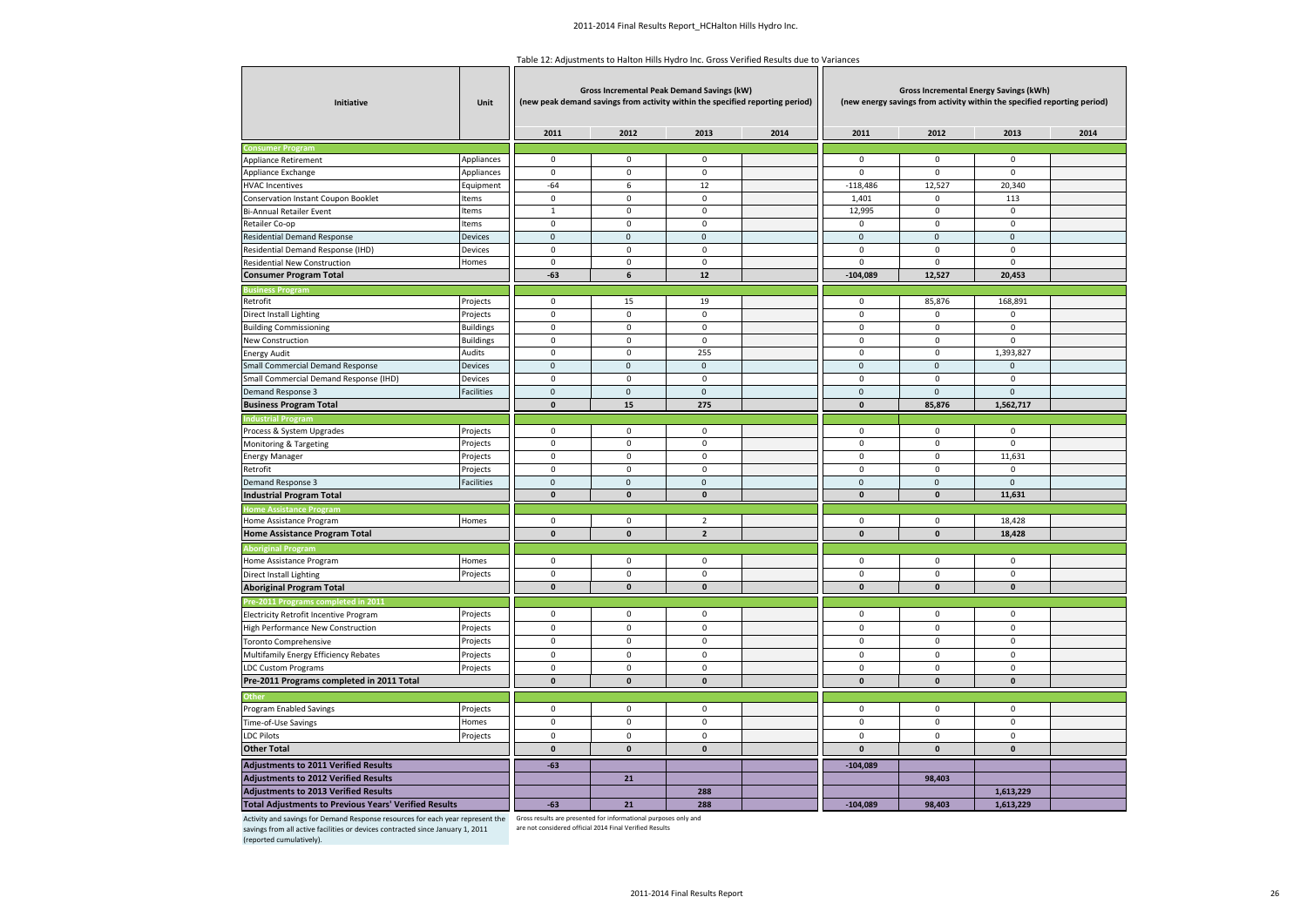Table 13: Province-Wide Initiatives and Program Level Gross Savings by Year

| Initiative                                            | Unit             |                      | Gross Incremental Peak Demand Savings (kW)<br>(new peak demand savings from activity within the specified reporting period) |                  |                   | Gross Incremental Energy Savings (kWh)<br>(new energy savings from activity within the specified reporting period) |                         |                         |                      |  |
|-------------------------------------------------------|------------------|----------------------|-----------------------------------------------------------------------------------------------------------------------------|------------------|-------------------|--------------------------------------------------------------------------------------------------------------------|-------------------------|-------------------------|----------------------|--|
|                                                       |                  | 2011                 | 2012                                                                                                                        | 2013             | 2014              | 2011                                                                                                               | 2012                    | 2013                    | 2014                 |  |
|                                                       |                  |                      |                                                                                                                             |                  |                   |                                                                                                                    |                         |                         |                      |  |
| Appliance Retirement**                                | Appliances       | 6,750                | 2,011                                                                                                                       | 3,151            | 3,579             | 45,971,627                                                                                                         | 13,424,518              | 18,616,239              | 20,315,770           |  |
| Appliance Exchange**                                  | Appliances       | 719                  | 556                                                                                                                         | 2,101            | 2,238             | 873,531                                                                                                            | 974,621                 | 3,746,106               | 3,990,372            |  |
| <b>HVAC Incentives</b>                                | Equipment        | 53,209               | 38,346                                                                                                                      | 40,418           | 48,467            | 99,413,430                                                                                                         | 66,929,213              | 71,225,037              | 90,274,814           |  |
| Conservation Instant Coupon Booklet                   | tems             | 1,184                | 231                                                                                                                         | 464              | 1,442             | 19,192,453                                                                                                         | 1,325,898               | 6,842,244               | 19,000,254           |  |
| Bi-Annual Retailer Event                              | <b>tems</b>      | 1,504                | 1,622                                                                                                                       | 1,142            | 4,626             | 26,899,265                                                                                                         | 29,222,072              | 16,441,329              | 70,254,471           |  |
| Retailer Co-op                                        | tems             | $\mathsf 0$          | $\,0\,$                                                                                                                     | $\mathsf 0$      | $\,0\,$           | 3,917                                                                                                              | $\mathbf 0$             | 0                       | $\Omega$             |  |
| Residential Demand Response                           | Devices          | 10,390               | 49,038                                                                                                                      | 93,076           | 117,513           | 23,597                                                                                                             | 359,408                 | 390,303                 | 8,379                |  |
| Residential Demand Response (IHD)                     | Devices          | $\mathbf 0$          | $\mathbf 0$                                                                                                                 | $\mathbf 0$      | $\mathsf 0$       | $\mathbf 0$                                                                                                        | $\mathbf 0$             | $\mathbf 0$             | $\mathbf 0$          |  |
| Residential New Construction                          | Homes            | $\mathbf 0$          | $\mathbf{1}$                                                                                                                | 29               | 587               | 1,813                                                                                                              | 4,884                   | 259,826                 | 3,699,786            |  |
| <b>Consumer Program Total</b>                         |                  | 73,757               | 91,805                                                                                                                      | 140,380          | 178,452           | 192,379,633                                                                                                        | 112,240,615             | 117,521,084             | 207,543,846          |  |
| usiness Program                                       |                  |                      |                                                                                                                             |                  |                   |                                                                                                                    |                         |                         |                      |  |
| Retrofit                                              | Projects         | 34,201               | 78,965                                                                                                                      | 82,896           | 98,849            | 184,070,265                                                                                                        | 387,817,248             | 478,410,896             | 642,515,421          |  |
| Direct Install Lighting                               | Projects         | 22,155               | 20,469                                                                                                                      | 19,807           | 24,794            | 65,777,197                                                                                                         | 68,896,046              | 68,140,249              | 89,528,509           |  |
| <b>Building Commissioning</b>                         | <b>Buildings</b> | $\mathsf 0$          | $\mathbf 0$                                                                                                                 | $\mathbf 0$      | 988               | $\mathbf 0$                                                                                                        | $\mathbf 0$             | $\Omega$                | 1,513,377            |  |
| New Construction                                      | <b>Buildings</b> | 247                  | 1,596                                                                                                                       | 2,934            | 11,911            | 823,434                                                                                                            | 3,755,869               | 9,183,826               | 37,742,970           |  |
| <b>Energy Audit</b>                                   | Audits           | $\mathsf 0$          | 1,450                                                                                                                       | 4,283            | 9,367             | $\mathbf 0$                                                                                                        | 7,049,351               | 23,386,108              | 46,012,517           |  |
| Small Commercial Demand Response                      | Devices          | 55                   | 187                                                                                                                         | 773              | 2,116             | 131                                                                                                                | 1,068                   | 373                     | 319                  |  |
| Small Commercial Demand Response (IHD)                | Devices          | $\mathbf{0}$         | $\mathbf{0}$                                                                                                                | $\mathbf{0}$     | $\mathbf 0$       | $\mathbf 0$                                                                                                        | $\mathbf 0$             | $\mathbf 0$             | $\mathbf 0$          |  |
| Demand Response 3                                     | Facilities       | 21,390               | 19,389                                                                                                                      | 23,706           | 23,380            | 633,421                                                                                                            | 281,823                 | 346,659                 | $\overline{0}$       |  |
| <b>Business Program Total</b>                         |                  | 78,048               | 122,056                                                                                                                     | 134,399          | 171,405           | 251,304,448                                                                                                        | 467,801,406             | 579,468,111             | 817,313,113          |  |
| ndustrial Progra                                      |                  |                      |                                                                                                                             |                  |                   |                                                                                                                    |                         |                         |                      |  |
| Process & System Upgrades                             | Projects         | $\mathbf 0$          | 0                                                                                                                           | 313              | 12,287            | 0                                                                                                                  | 0                       | 2,799,746               | 90,463,617           |  |
| Monitoring & Targeting                                | Projects         | $\mathsf 0$          | $\mathbf 0$                                                                                                                 | $\,0\,$          | 102               | $\pmb{0}$                                                                                                          | $\mathbf 0$             | $\Omega$                | 502,517              |  |
| <b>Energy Manager</b>                                 | Projects         | $\mathsf 0$          | 1,034                                                                                                                       | 3,953            | 5,767             | $\mathbf 0$                                                                                                        | 7,067,535               | 24,438,070              | 44,929,364           |  |
| Retrofit                                              | Projects         | 6,372                | $\mathbf 0$                                                                                                                 | $\mathbf 0$      | $\mathbf 0$       | 38,412,408                                                                                                         | $\Omega$                | $\Omega$                | $\mathbf 0$          |  |
| Demand Response 3                                     | Facilities       | 176,180              | 74,056                                                                                                                      | 162,543          | 166,082           | 4,243,958                                                                                                          | 1,784,712               | 4,309,160               | $\mathbf{0}$         |  |
| <b>Industrial Program Total</b>                       |                  | 182,552              | 75,090                                                                                                                      | 166,809          | 184,238           | 42,656,366                                                                                                         | 8,852,247               | 31,546,976              | 135,895,498          |  |
| <b>Iome Assistance Pro</b>                            |                  | $\overline{4}$       | 1,777                                                                                                                       | 2,361            | 2,466             |                                                                                                                    | 5,524,230               | 20,987,275              | 19,582,658           |  |
| Home Assistance Program                               | Homes            | $\overline{4}$       | 1,777                                                                                                                       | 2,361            | 2,466             | 56,119<br>56,119                                                                                                   | 5,524,230               | 20,987,275              | 19,582,658           |  |
| Home Assistance Program Total                         |                  |                      |                                                                                                                             |                  |                   |                                                                                                                    |                         |                         |                      |  |
|                                                       |                  | $\Omega$             |                                                                                                                             |                  |                   |                                                                                                                    |                         |                         |                      |  |
| Home Assistance Program                               | Homes            |                      | $\mathsf 0$                                                                                                                 | 267              | 549               | $\mathbf 0$                                                                                                        | $\mathbf 0$             | 1,609,393               | 3,101,207            |  |
| Direct Install Lighting                               | Projects         | $\mathbf 0$          | $\mathbf 0$                                                                                                                 | $\mathbf 0$      | $\mathbf 0$       | $\mathbf 0$                                                                                                        | $\mathbf 0$             | $\mathbf 0$             | $\mathbf 0$          |  |
| <b>Aboriginal Program Total</b>                       |                  | $\mathbf{0}$         | $\mathbf{0}$                                                                                                                | 267              | 549               | $\mathbf{0}$                                                                                                       | $\bf{0}$                | 1,609,393               | 3,101,207            |  |
| Pre-2011 Programs completed in 201                    |                  |                      |                                                                                                                             |                  |                   |                                                                                                                    |                         |                         |                      |  |
| Electricity Retrofit Incentive Program                | Projects         | 40,418               | $\mathbf 0$                                                                                                                 | $\mathbf 0$      | $\mathbf 0$       | 223,956,390                                                                                                        | $\mathbf{0}$            | $\mathbf 0$             | $\mathbf 0$          |  |
| High Performance New Construction                     | Projects         | 10,197               | 6,501                                                                                                                       | 772              | 268               | 52,371,183                                                                                                         | 23,803,888              | 3,522,240               | 1,377,475            |  |
| <b>Toronto Comprehensive</b>                          | Projects         | 33,467               | $\mathsf 0$                                                                                                                 | $\mathbf 0$      | 802               | 174,070,574                                                                                                        | $\Omega$                | $\mathbf 0$             | 7,085,257            |  |
| Multifamily Energy Efficiency Rebates                 | Projects         | 2,553                | $\mathsf 0$                                                                                                                 | $\mathsf 0$      | $\mathsf 0$       | 9,774,792                                                                                                          | $\mathbf 0$             | $\mathbf 0$             | $\mathsf 0$          |  |
| <b>LDC Custom Programs</b>                            | Projects         | 534                  | $\Omega$                                                                                                                    | $\mathsf 0$      | $\mathsf 0$       | 649,140                                                                                                            | $\Omega$                | 0                       | $\mathbf 0$          |  |
| Pre-2011 Programs completed in 2011 Total             |                  | 87,169               | 6,501                                                                                                                       | 772              | 1,070             | 460,822,079                                                                                                        | 23,803,888              | 3,522,240               | 8,462,733            |  |
|                                                       |                  |                      |                                                                                                                             |                  |                   |                                                                                                                    |                         |                         |                      |  |
| Program Enabled Savings                               | Projects         | $\mathbf 0$          | 2,177                                                                                                                       | 3,692            | 5,500             | $\mathbf 0$                                                                                                        | 525,011                 | 4,075,382               | 19,035,337           |  |
| Time-of-Use Savings                                   | Homes            | $\mathsf 0$          | $\mathbf 0$                                                                                                                 | $\mathsf 0$      | 54,795            | $\mathbf 0$                                                                                                        | $\mathbf 0$             | $\mathbf 0$             | $\,0\,$              |  |
| <b>LDC Pilots</b>                                     | Projects         | $\mathbf 0$          | $\mathsf 0$                                                                                                                 | $\mathbf 0$      | 1,170             | $\mathbf 0$                                                                                                        | $\Omega$                | $\Omega$                | 5,061,522            |  |
| <b>Other Total</b>                                    |                  | $\mathbf{0}$         | 2,177                                                                                                                       | 3,692            | 60,296            | $\mathbf{0}$                                                                                                       | 525,011                 | 4,075,382               | 19,035,337           |  |
| <b>Adjustments to 2011 Verified Results</b>           |                  |                      | 13,266                                                                                                                      | 645              | 1,601             |                                                                                                                    | 48,705,294              | 20,581                  | 6,028                |  |
| <b>Adjustments to 2012 Verified Results</b>           |                  |                      |                                                                                                                             | 8,632            | 13,449            |                                                                                                                    |                         | 54,301,893              | 59,098,939           |  |
| <b>Adjustments to 2013 Verified Results</b>           |                  |                      |                                                                                                                             |                  | 34,727            |                                                                                                                    |                         |                         | 206,413,158          |  |
|                                                       |                  |                      |                                                                                                                             |                  |                   |                                                                                                                    |                         |                         |                      |  |
| <b>Energy Efficiency Total</b>                        |                  | 213,515              | 156,735                                                                                                                     | 168,583          | 289,384           | 942,317,539                                                                                                        | 616,320,385             | 753,683,966             | 1,210,925,694        |  |
| <b>Demand Response Total</b>                          |                  | 208,015<br>$\pmb{0}$ | 142,670<br>13,266                                                                                                           | 280,099<br>9,277 | 309,091<br>49,777 | 4,901,107<br>$\pmb{\mathsf{o}}$                                                                                    | 2,427,011<br>48,705,294 | 5,046,495<br>54,322,474 | 8,698<br>265,518,125 |  |
| Adjustments to Previous Years' Verified Results Total |                  | 421,530              | 312,671                                                                                                                     | 457,958          | 648,252           | 947,218,646                                                                                                        | 667,452,690             | 813,052,934             | 1,476,452,516        |  |
| OPA-Contracted LDC Portfolio Total (inc. Adjustments) |                  |                      |                                                                                                                             |                  |                   |                                                                                                                    |                         |                         |                      |  |

Activity and savings for Demand Response resources for each year represent Gross results are presented for informational purposes only and are not considered official 2014 Final Verified Results<br>the savings from all acti

(reported cumulatively).